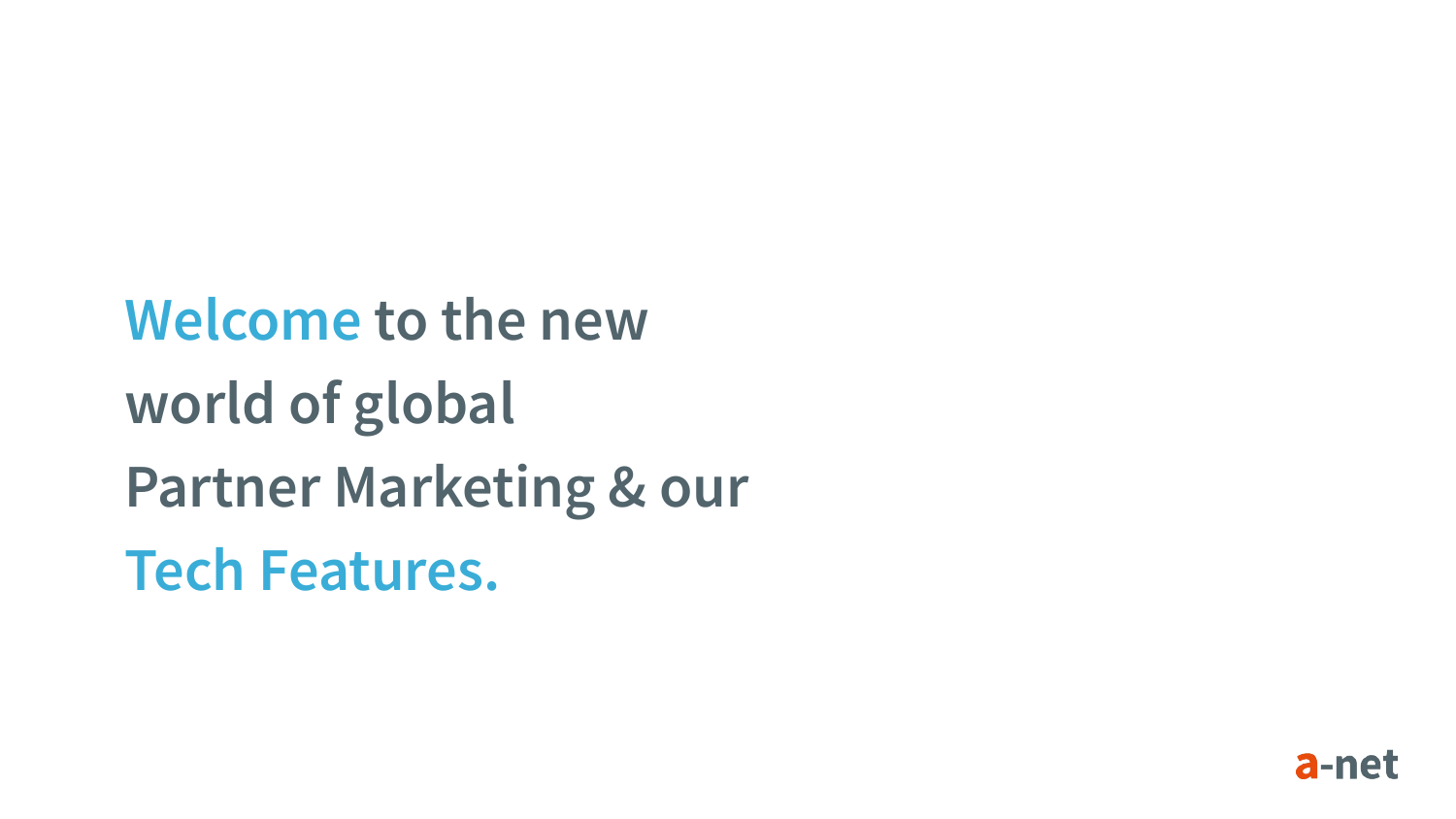

### **Choose & Mix**

*#choose&mix is our flexible mindset when it comes to our tech - that is built in a modular way - and our product offering.*

*We offer our Advertisers, Agencies & Partners any kind of products and services based on our sophisticated tech platform: Public Partner Network, Private Programs, White Label Solutions, Tech Solutions, Lead Generation and more. In any kind of combination. Our Advertisers, Agencies and Partners choose & mix, just the way they prefer. Enabled by diverse tech features described in this document.*

*Please send us an email to [welcome@the-a.net](mailto:welcome@the-a.net) if you require further explanations or if you require missing features.*

*We love to serve you! Kind regards a-net Team!*

a-net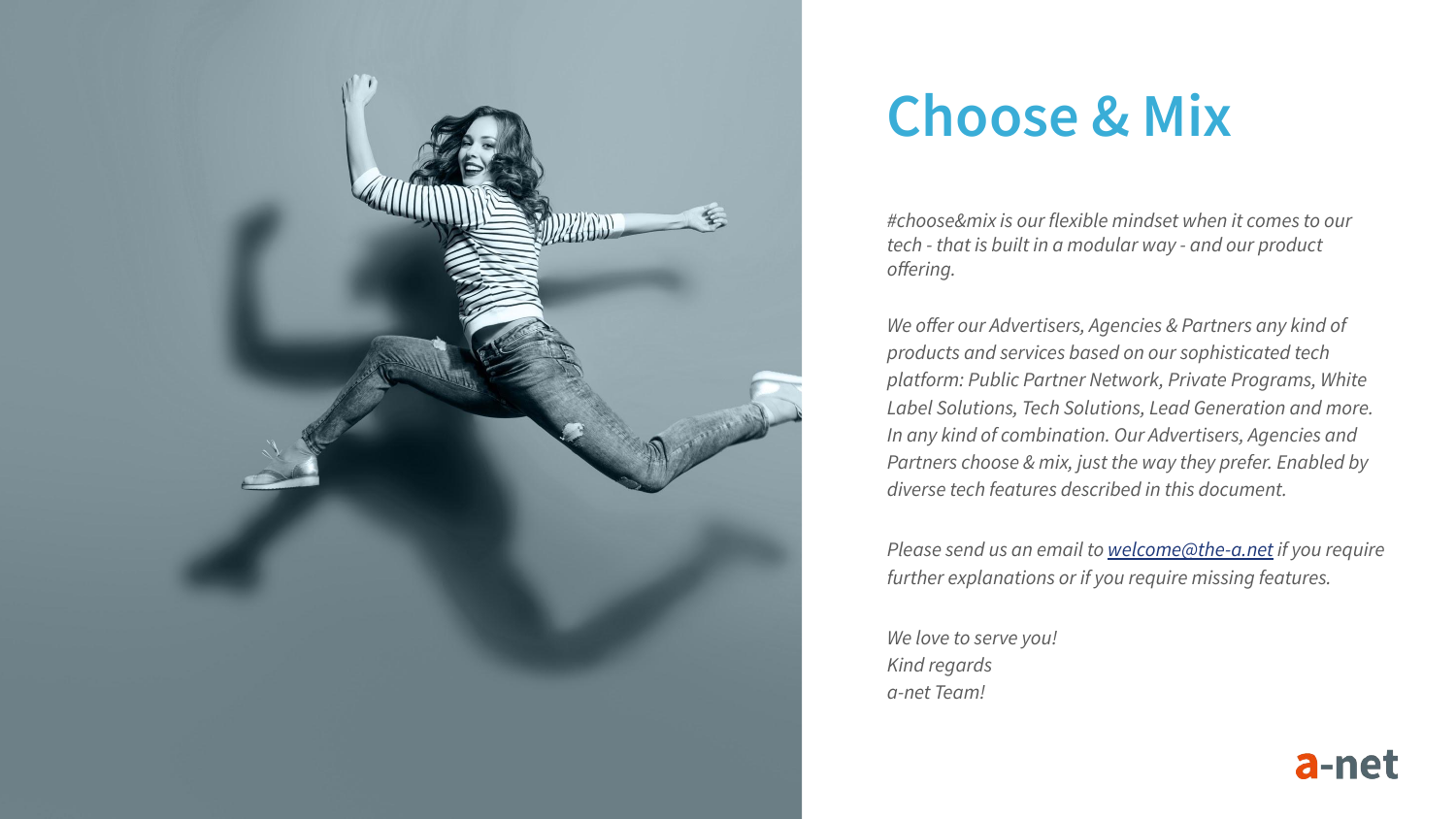# **Our Technology Built in a modular way to support diverse requirements.**

- Public Partner Network
- Private Programs
- White Label Solutions
- Master Accounts
- Various tracking methods incl. First Party Tracking
- Cross Channel Tracking
- Customer Journey Analysis & Attribution
- Corporate Reporting Dashboards
- Global currencies
- Tracking switch & sales deduplication
- Tag Management
- Dedicated Campaign Management
- Sophisticated User Rights Management
- & many more features, described as follows.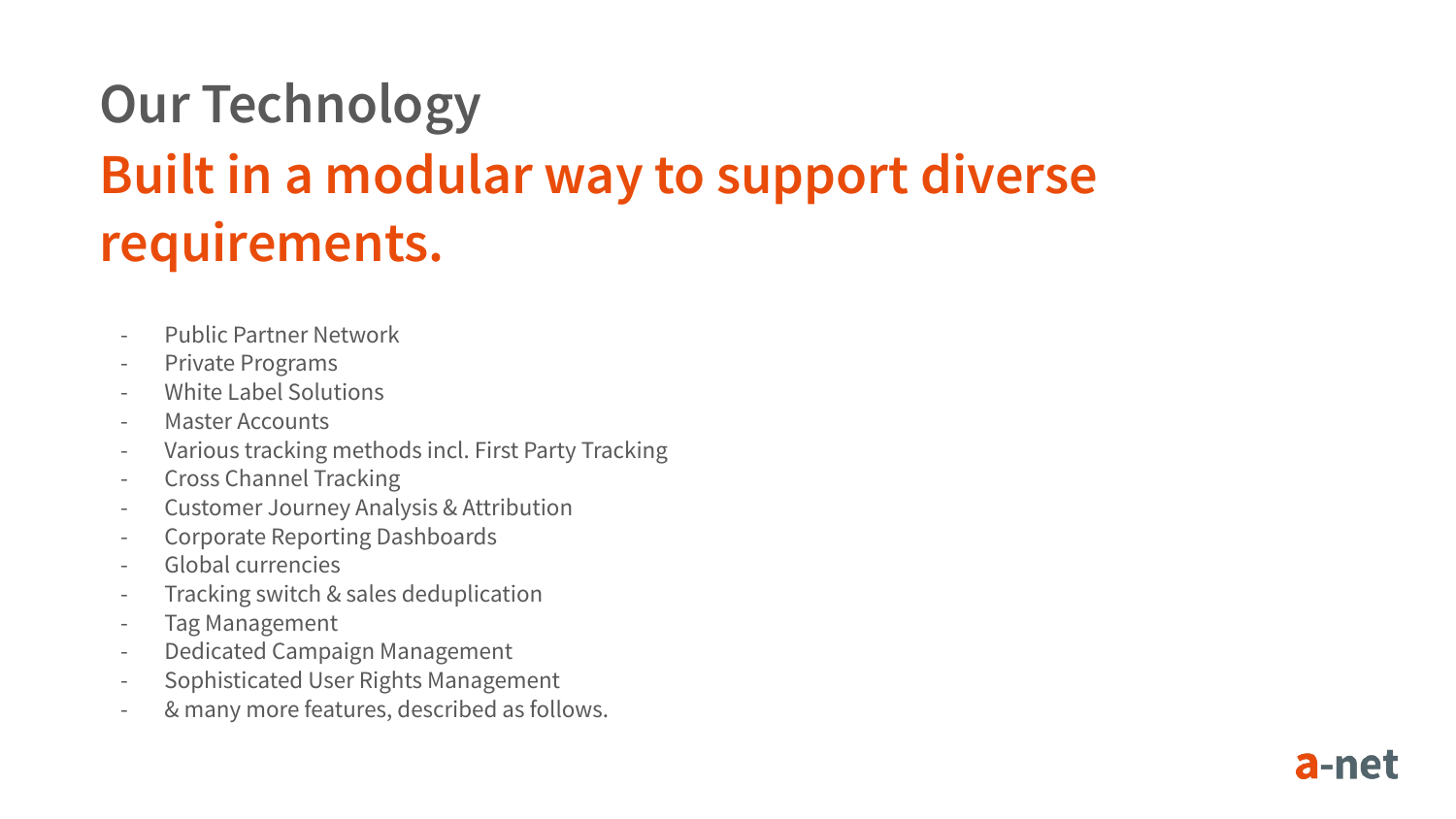# a-net Tracking.

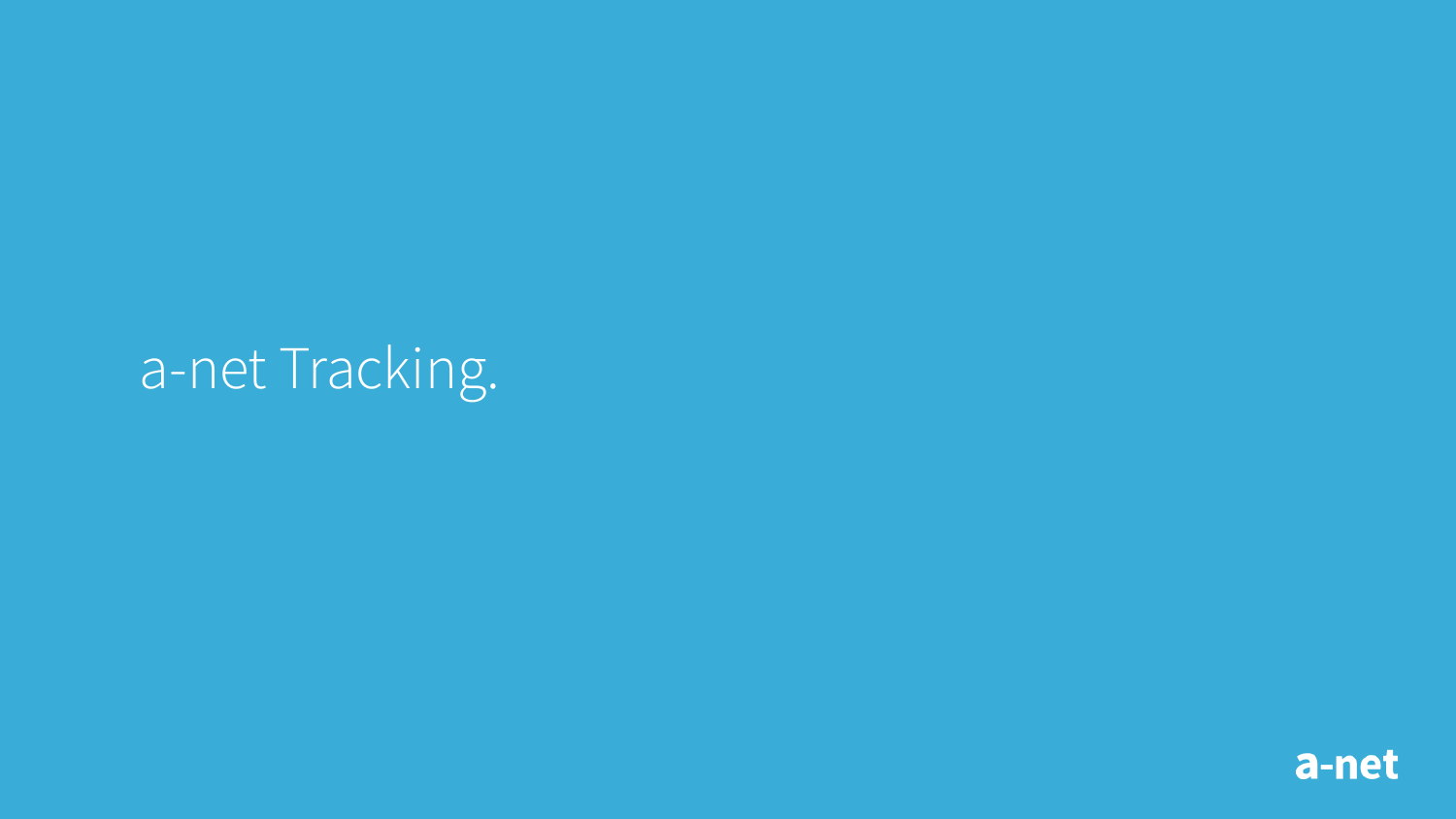## **a-net Tracking Overview of important features**

### 01/ Tracking methods

- 1st party and 3rd party tracking: click, view, post-view, cookie, cookie-less (fingerprint) tracking, direct linking.
- Measurement of all touchpoints: views, clicks, on-site actions

### 02/ Commissions

Individually set commission methods, including commissions based on algorithms: click, lead, engagements, sales, basket items, Mail-CPM.

#### 03/ Connectors

Connection to Affiliate Networks and Adservers using APIs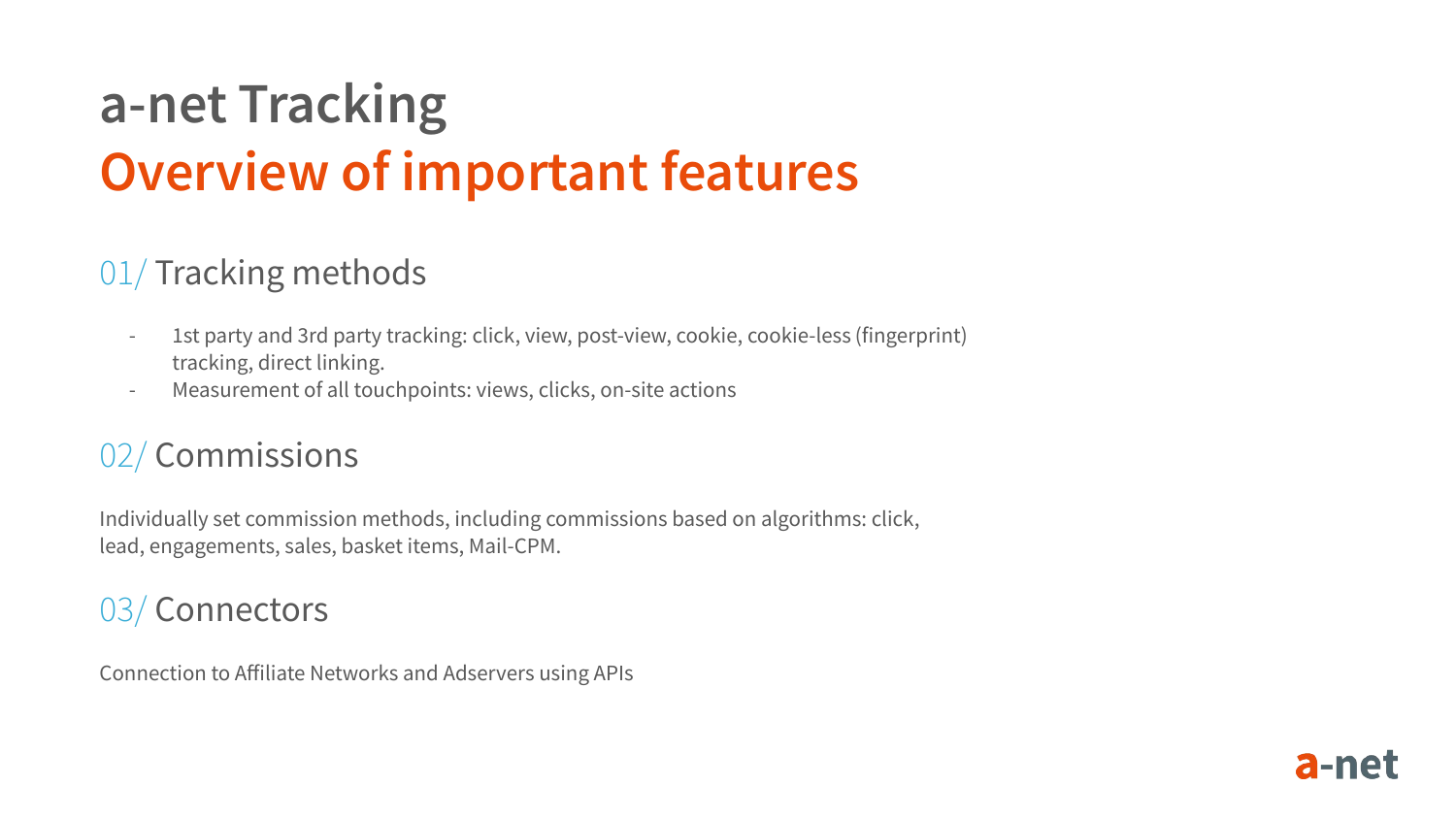# **a-net Tracking Tracking Switch**

### 01/ Define rules for tracking priorities:

- Tracking method
- Action (View, Click)
- Channel (incl. Single-Channel option)
- Minimum time from contact to sale
- Touchpoint (first, last, mid, single)
- Network
- Publisher

### 02/ "What if" simulation

- Action (View, Click)

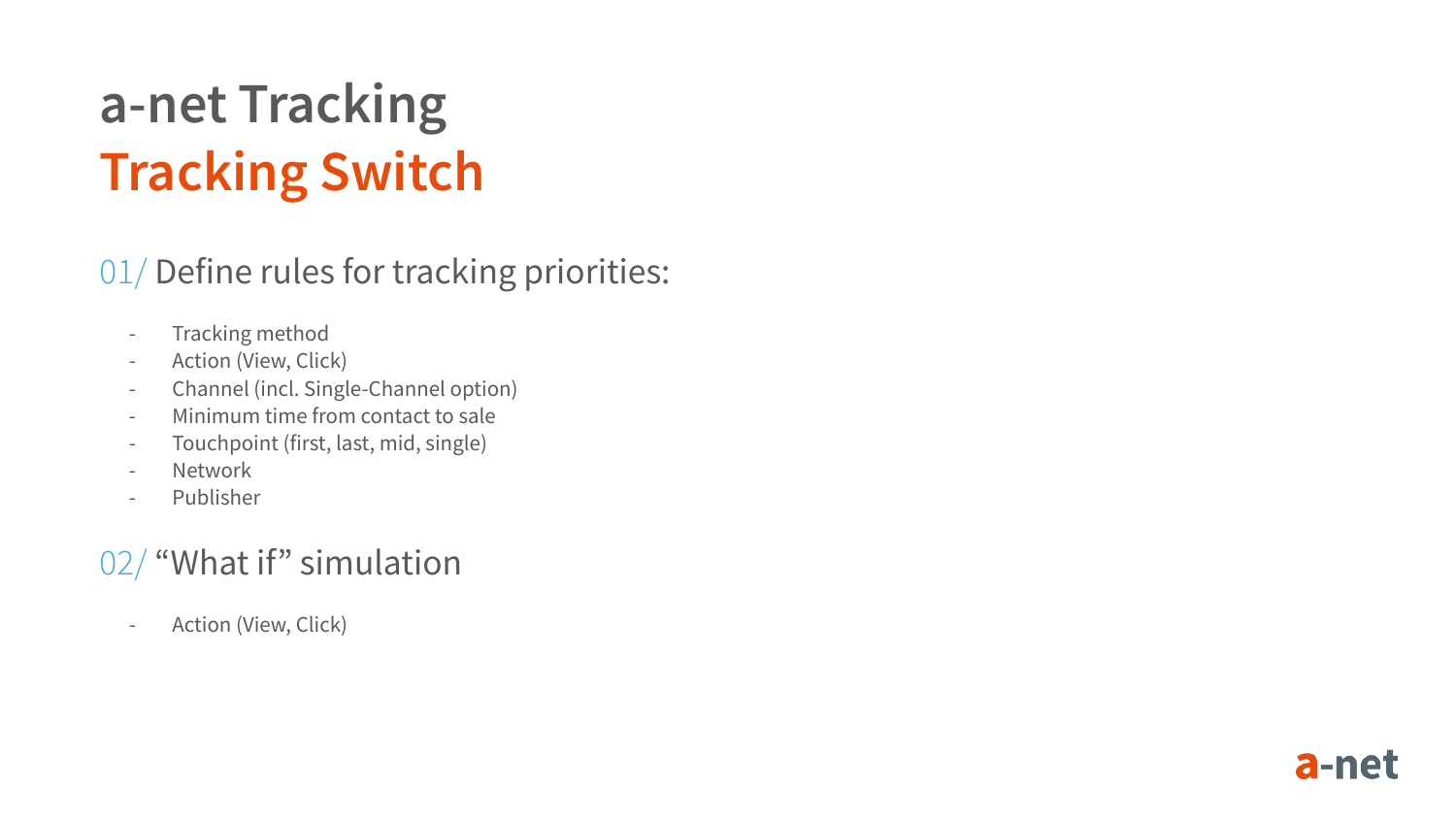## **a-net Tracking Tracking Duration**

### 01/ Duration of tracking can be defined by:

- Event (Lead / Sale)
- Tracking Method
- Channel
- Campaign
- Creative Ad
- Network
- Publisher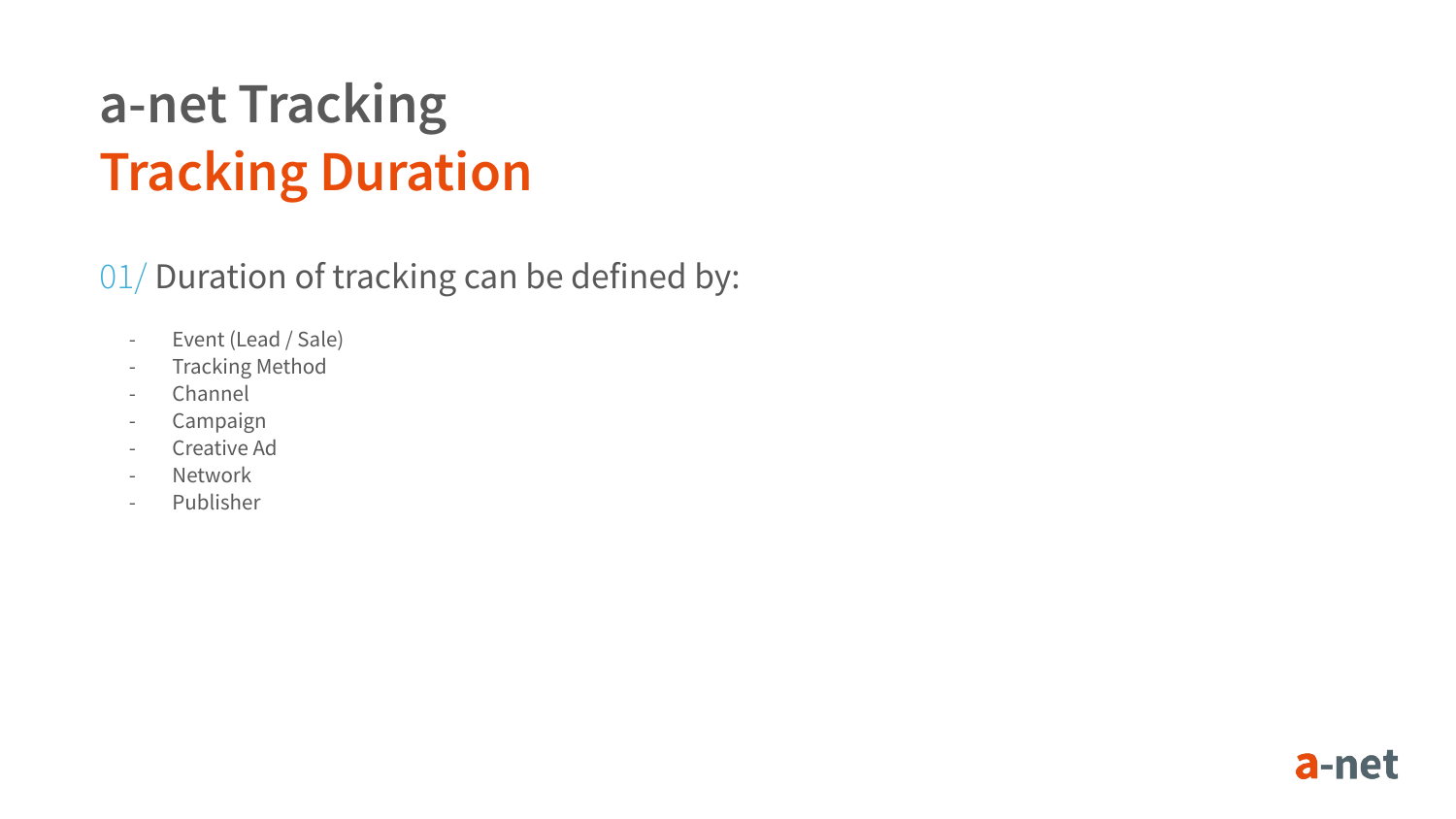# **a-net Tracking Basket Tracking**

### 01/ Tracking of all products in basket (incl. Basket Freeze)

- ProductID, EAN, Brand, Categroy, Product Groups
- Additional fields for product characteristics
- Basket Freeze option

### 02/ Cancellation / returns and partical cancellations

- Based on products
- Using APIs
- Per upload

### 04/ Currency Exchange

- Applying rates of European Central Bank
- Own, fixed rates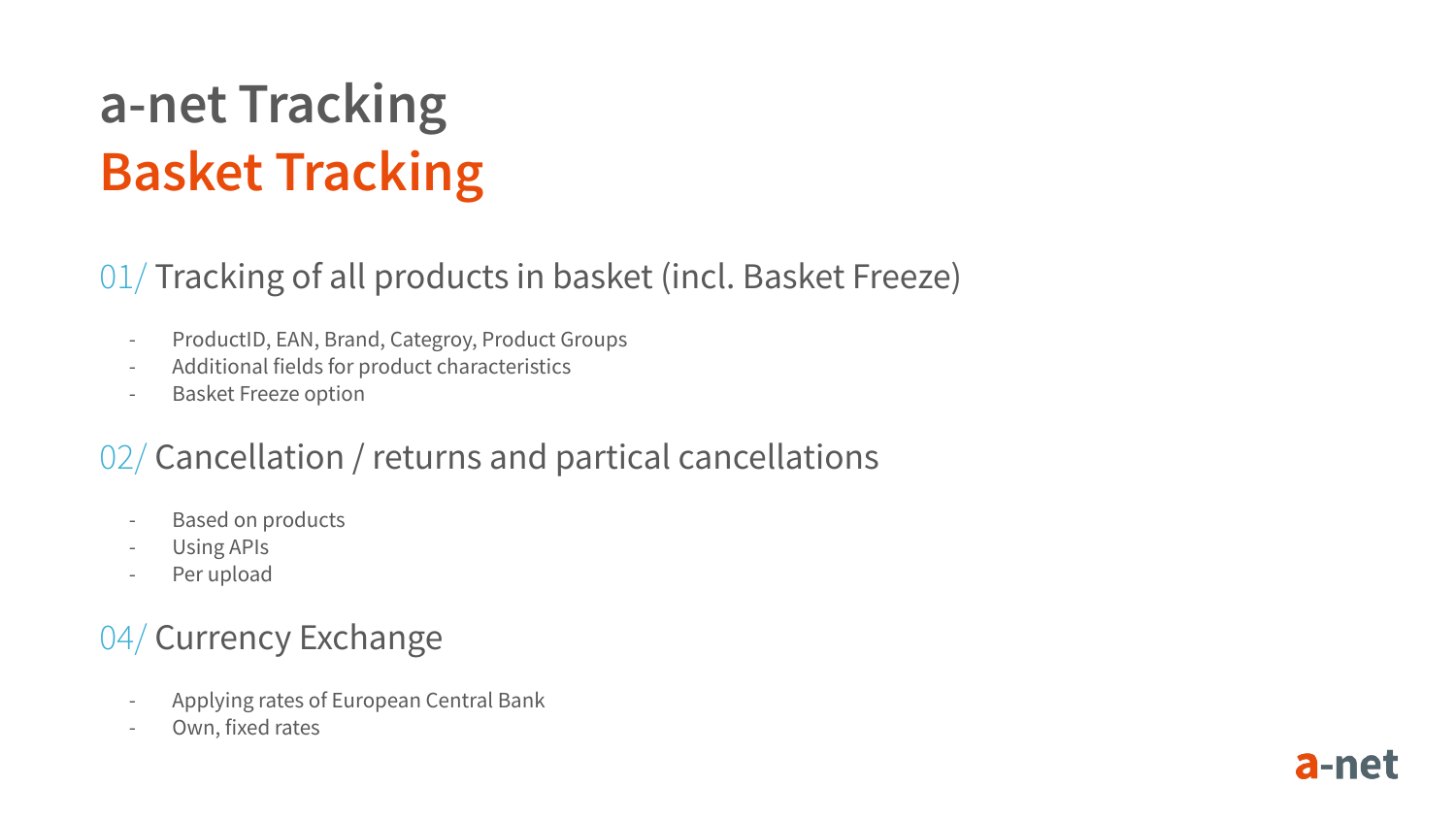## **a-net Tracking Attribution**

#### 01/ Commission spread accross several touchpoints

- Variable number of touchpoints
- Maximum duration of commissioning
- Commission per touchpoint
- Multiple attribution per Publisher
- Exceptions for selected channels, networks or Publisher
- Calculation based on paid commissions or defined CPA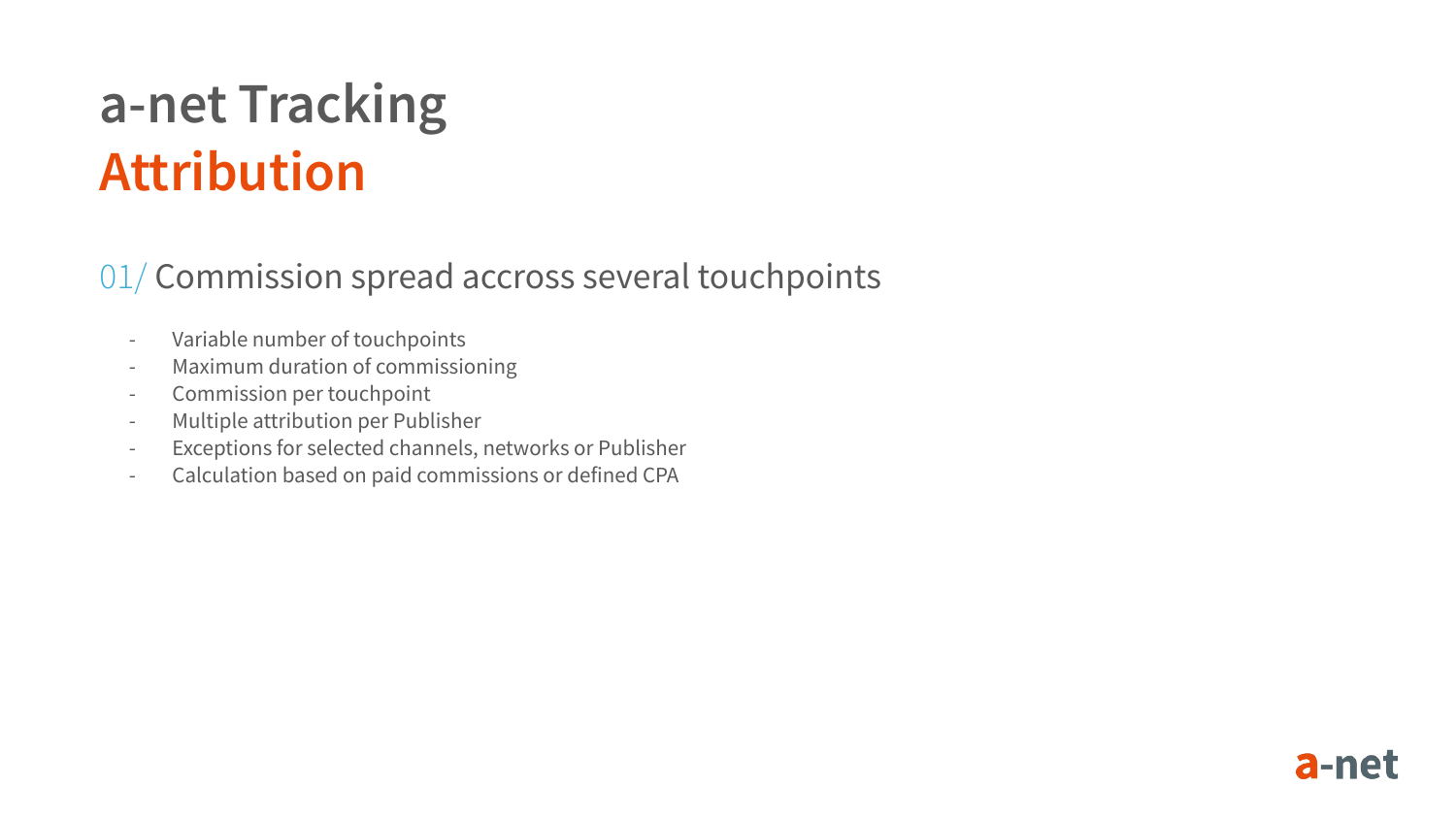## **a-net Tracking Further tracking options**

01/ Tracking using own domain oder sub-domain

02/ Filters for Views, Clicks, Clickouts

03/ Black- and whitelisting for URLs and deeplinks

- Per Network
- Per Publisher / Website

#### 04/ Parameter Forwarding

- Among others: Network ID, Publisher ID, Channel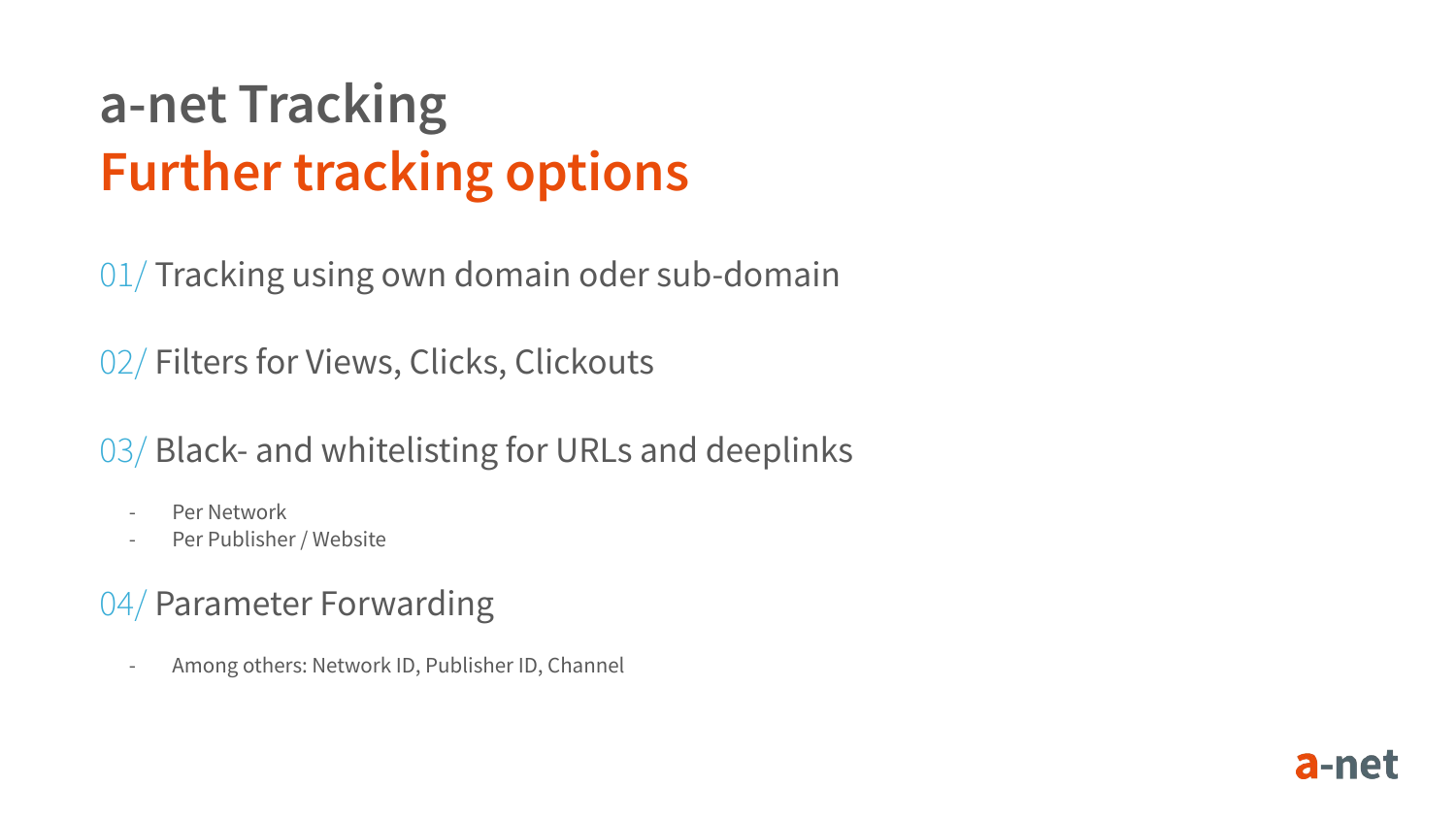## **a-net Tracking Further tracking options cont.**

### 05/ Automated adding of fixed parameters

- Per Channel
- Per Network
- Per Publisher / Website

#### 06/ Life-time commissions

07/ Support of Do Not Track Header (DNT)

#### 08/ Opt-In & Opt-Out

- Your users can opt-out of tracking
- Your users have to opt-in in order to be tracked

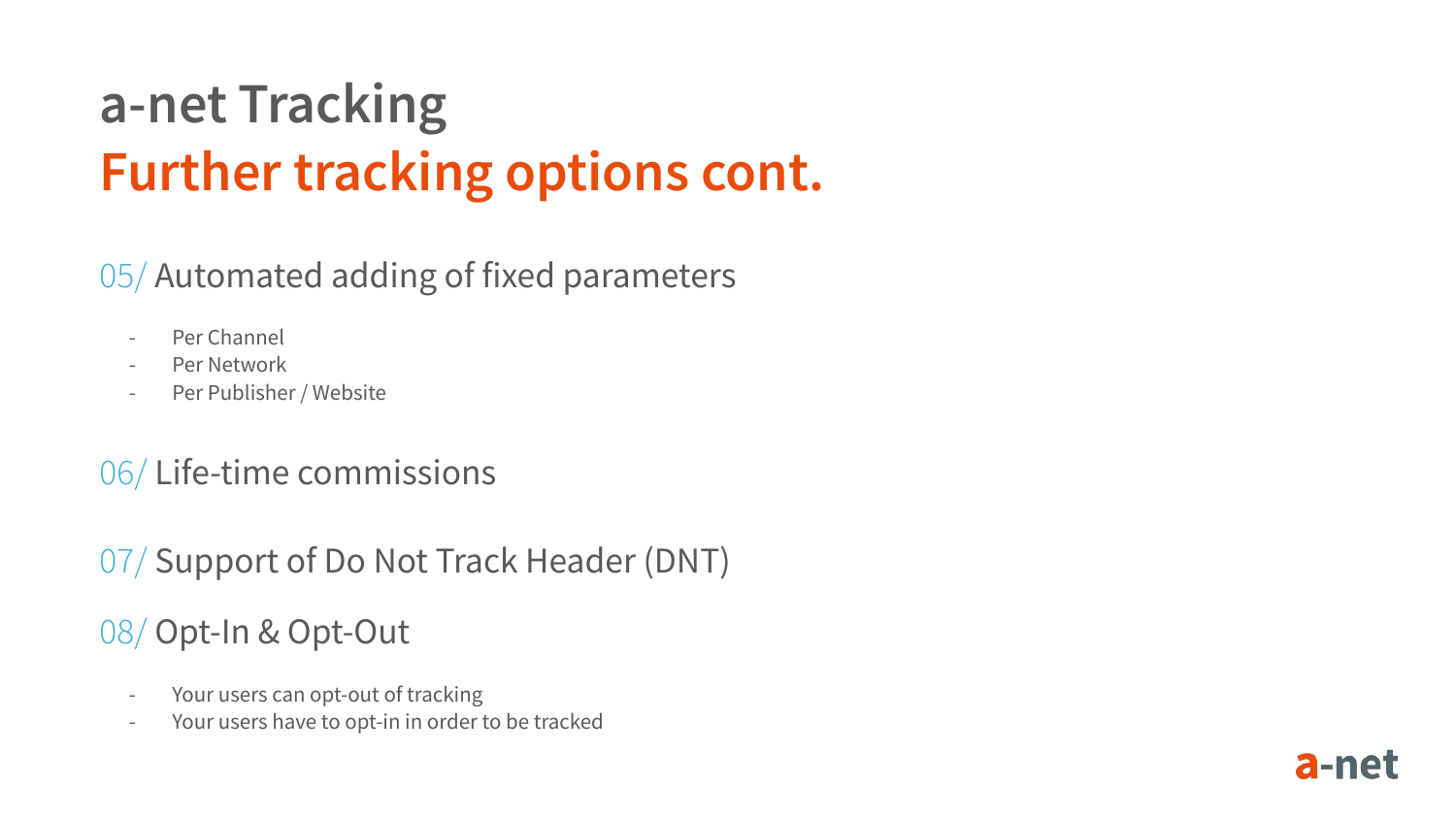## **a-net Tracking Data Privacy**

01/ Servers based in Germany

02/ Opt-In & Opt-Out options

03/ Do Not Track Header (DNT)

04/ Anonymously use IP addresses in the backend for fraud control

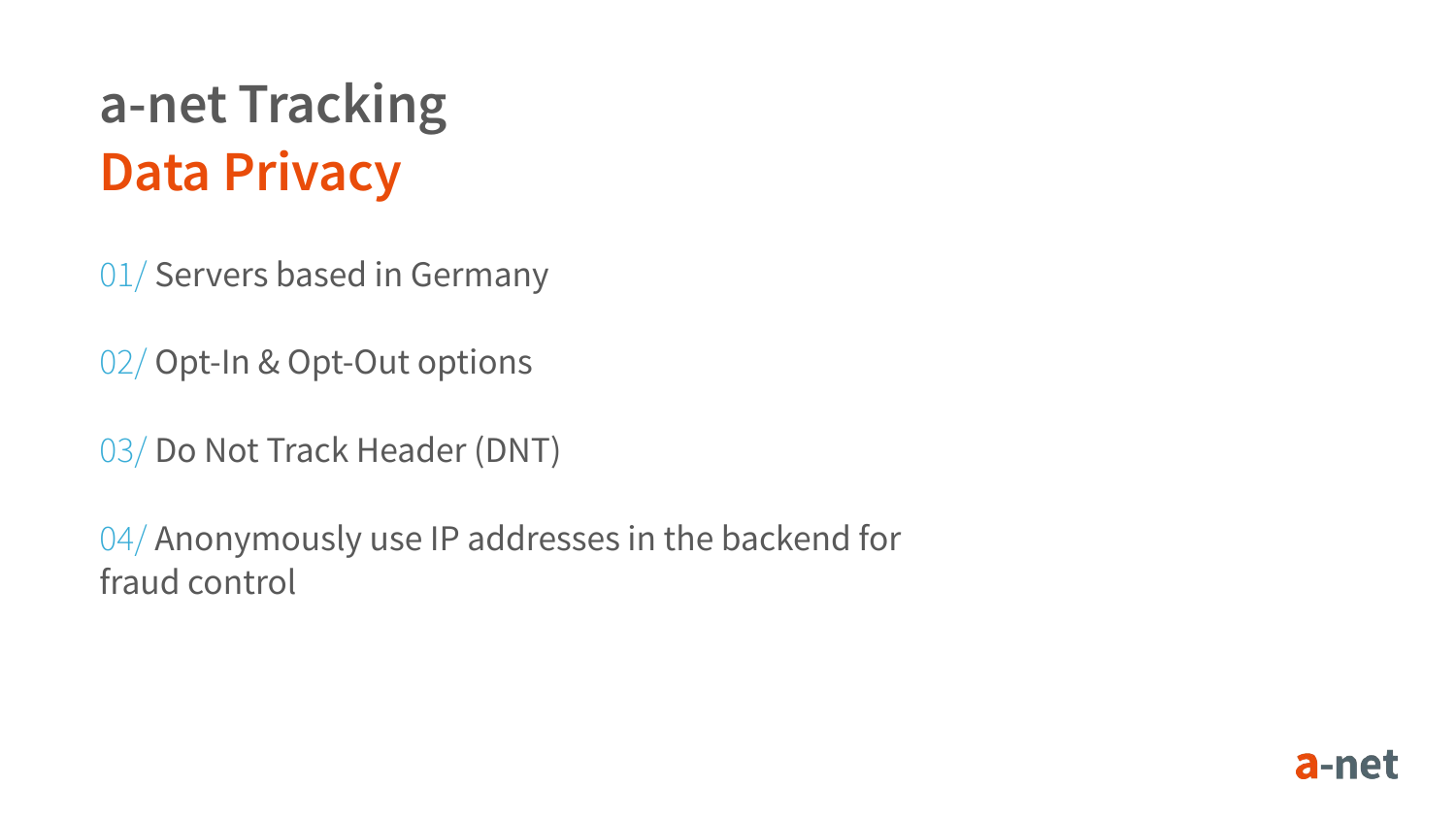# Reporting.

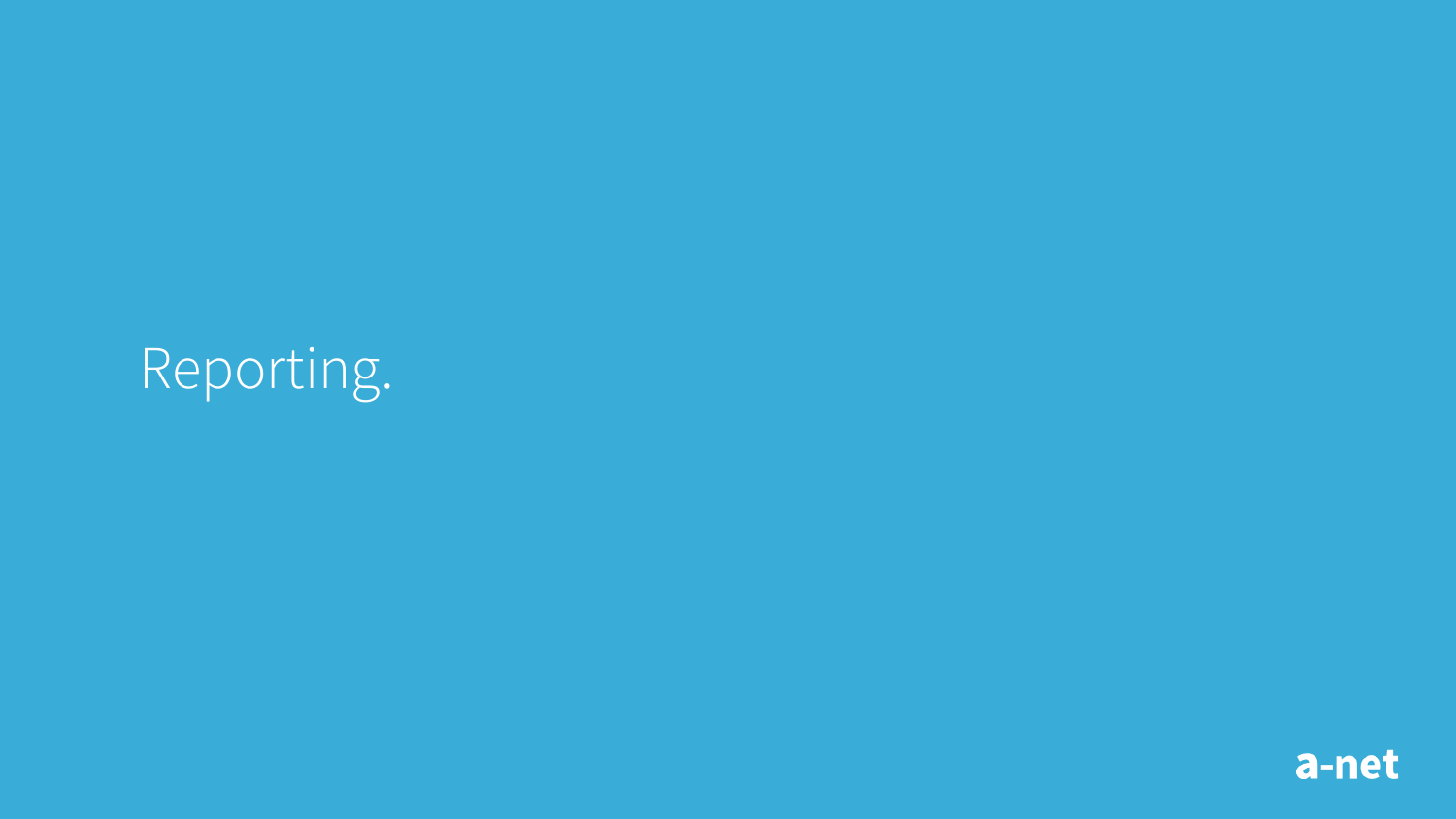# **Reporting Overview of important features**

### 01/ Details per

- Day/ week / month / hour
- Keyword
- Channel
- Creative Ad
- Campaign
- Data source
- Network
- Website / Publisher

### 02/ Two grouping levels

#### 03/ Heatmap for Newsletter Creatives

- Numer of clicks per link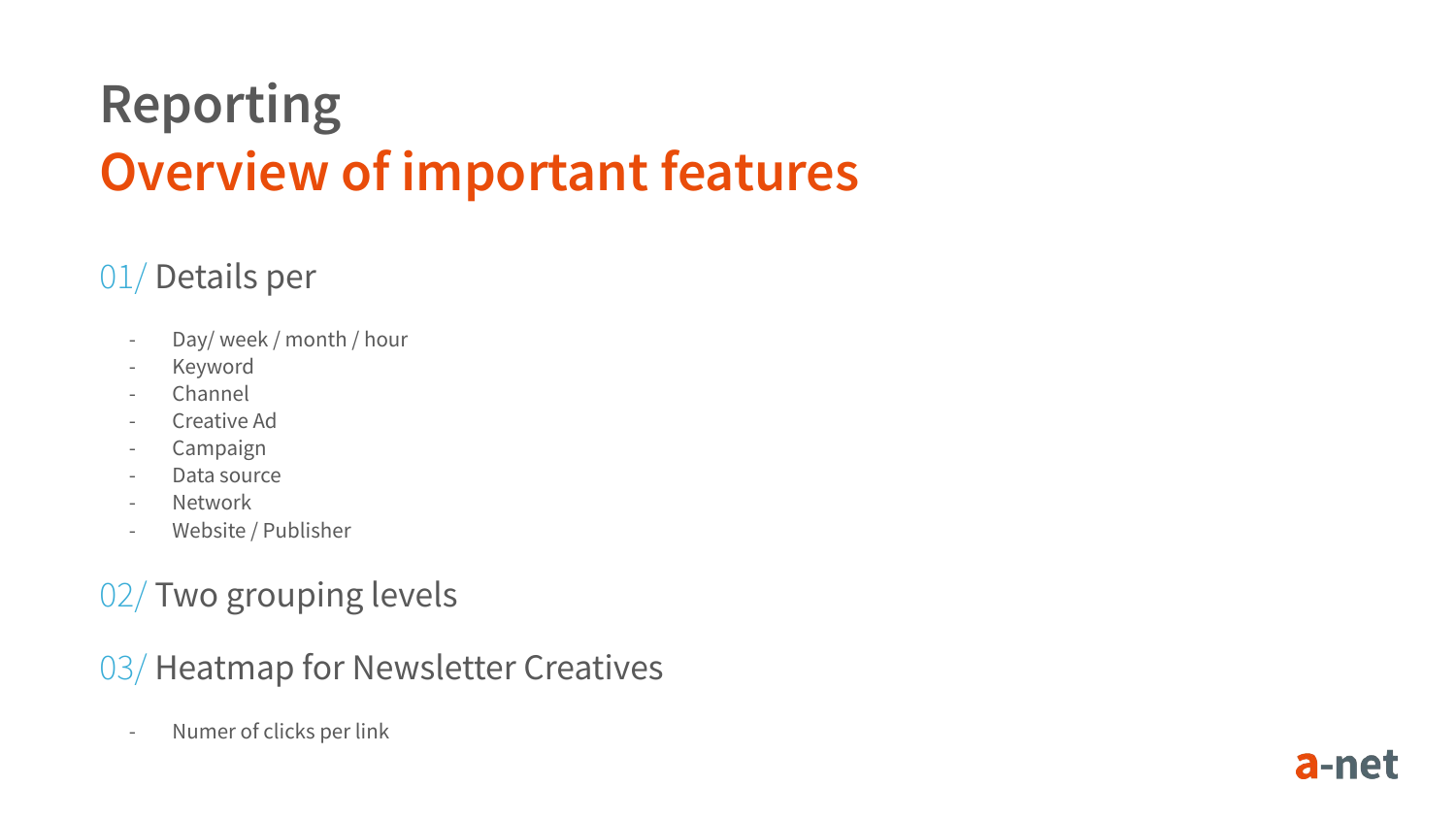## **Reporting Comparison of time periods**

### 01/ Compare two periods

- For all report types
- For all columns simultaneously

### 02/ Display of comparison value or percentage change

- Changes are shown in different sizes depending on change
- Display of values with a minimum change

#### 03/ Changes displayed in charts

- Depending on type of report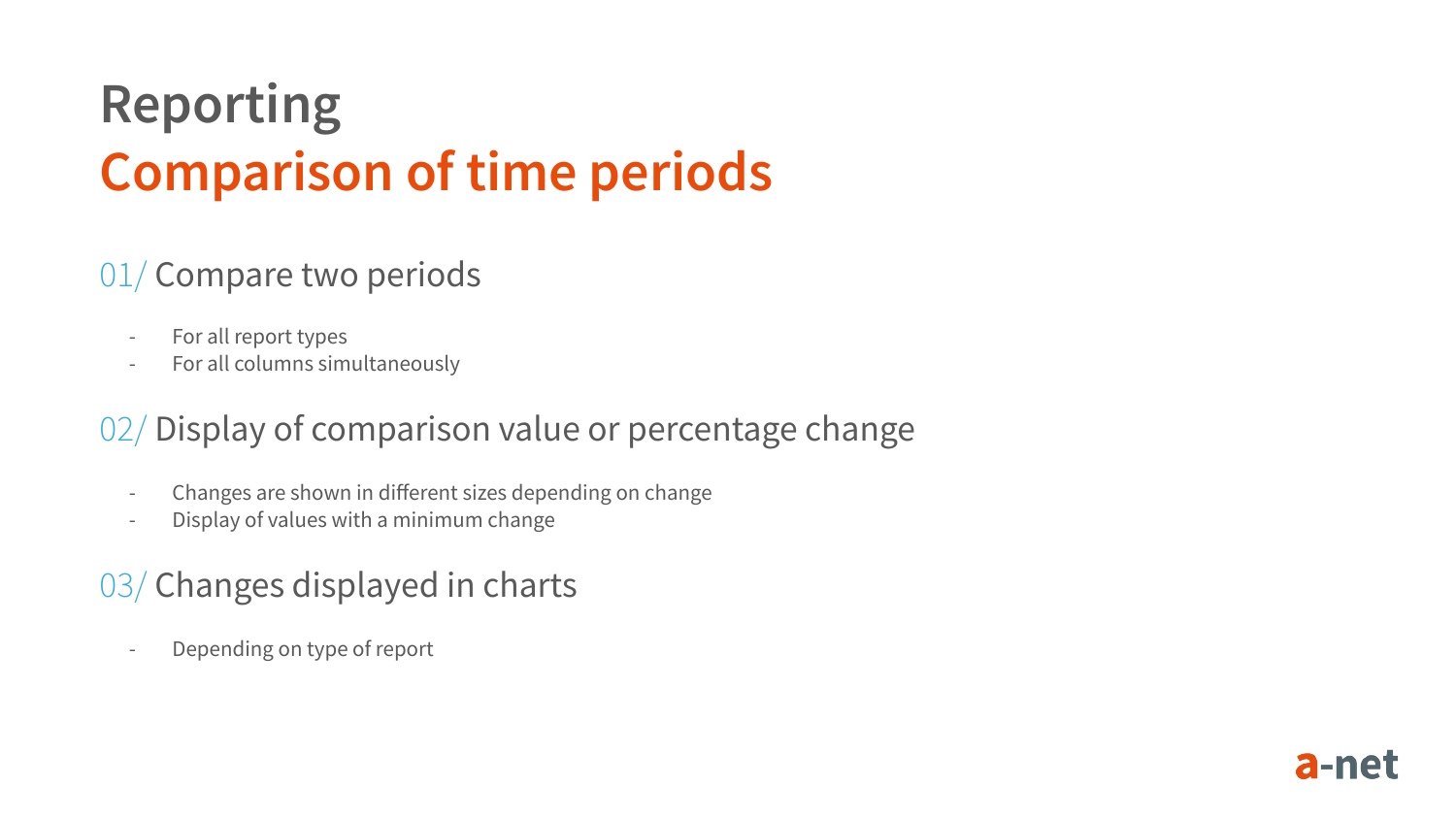# **Reporting Exports**

01/ Excel, CSV

### 02/ PDF

- Aggregated data
- Charts
- With own brand / colours
- Upon request in own Corporate Identity

#### 03/ API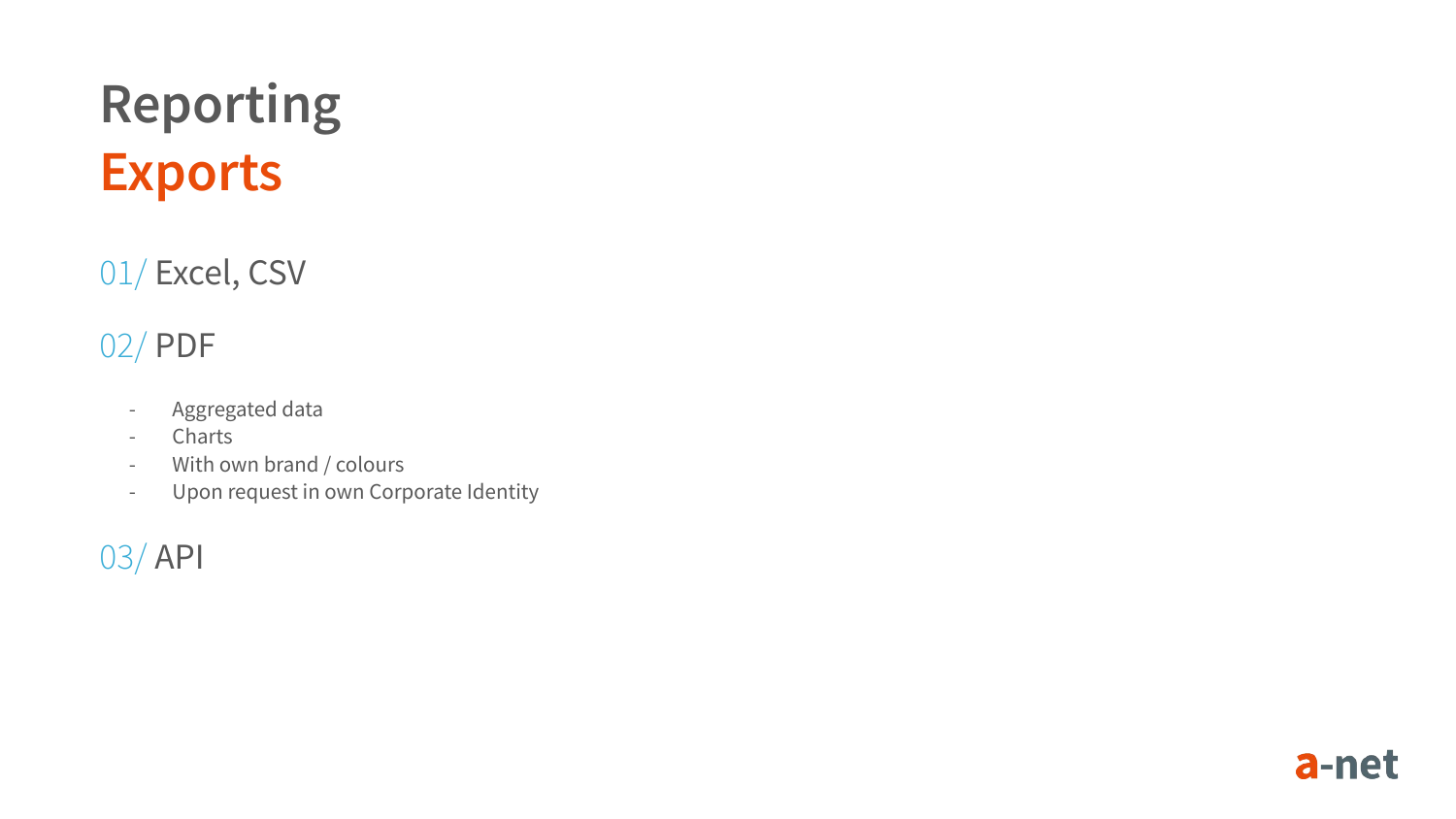## **Reporting Product Reports**

01/ Based on basket items

### 02/ Details per

- ProductID
- EAN
- Brand
- Product Category
- Product Group
- Individual properties

03/ Report based on basket position

04/ Export via Excel, CSV, API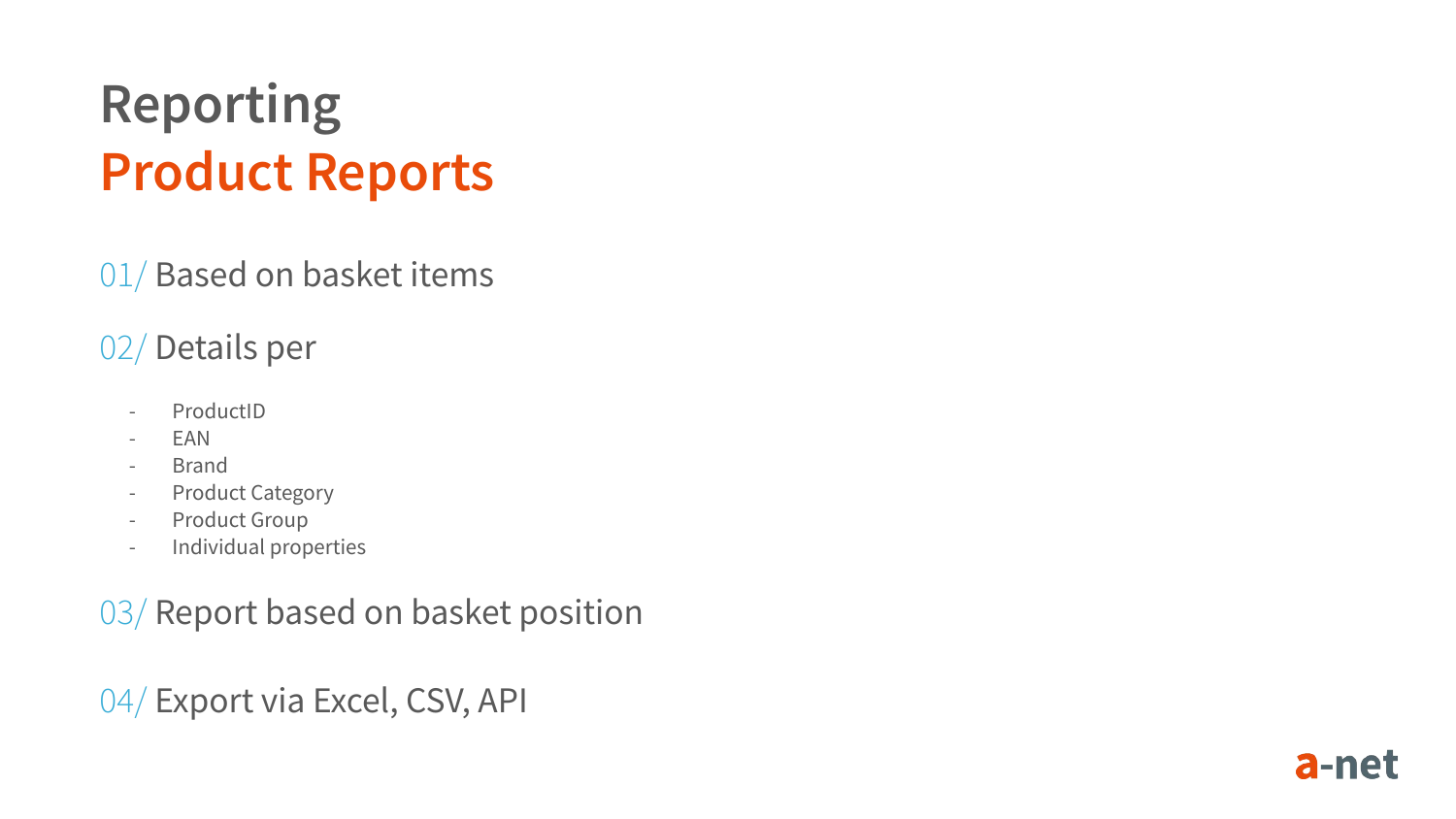## **Reporting Filter Options**

#### 01/ Filter Options

- Channel: SEM, SEO, Postview, Affiliate, ...
- Keywords
- Creative Ads
- Campaigns
- Events
- External data sources via API
- Networks
- Publisher / Website

### 02/ Further options

- All reports can be exported (Excel, CSV, PDF, API)
- Reports can be sorted
- Send via email (automated)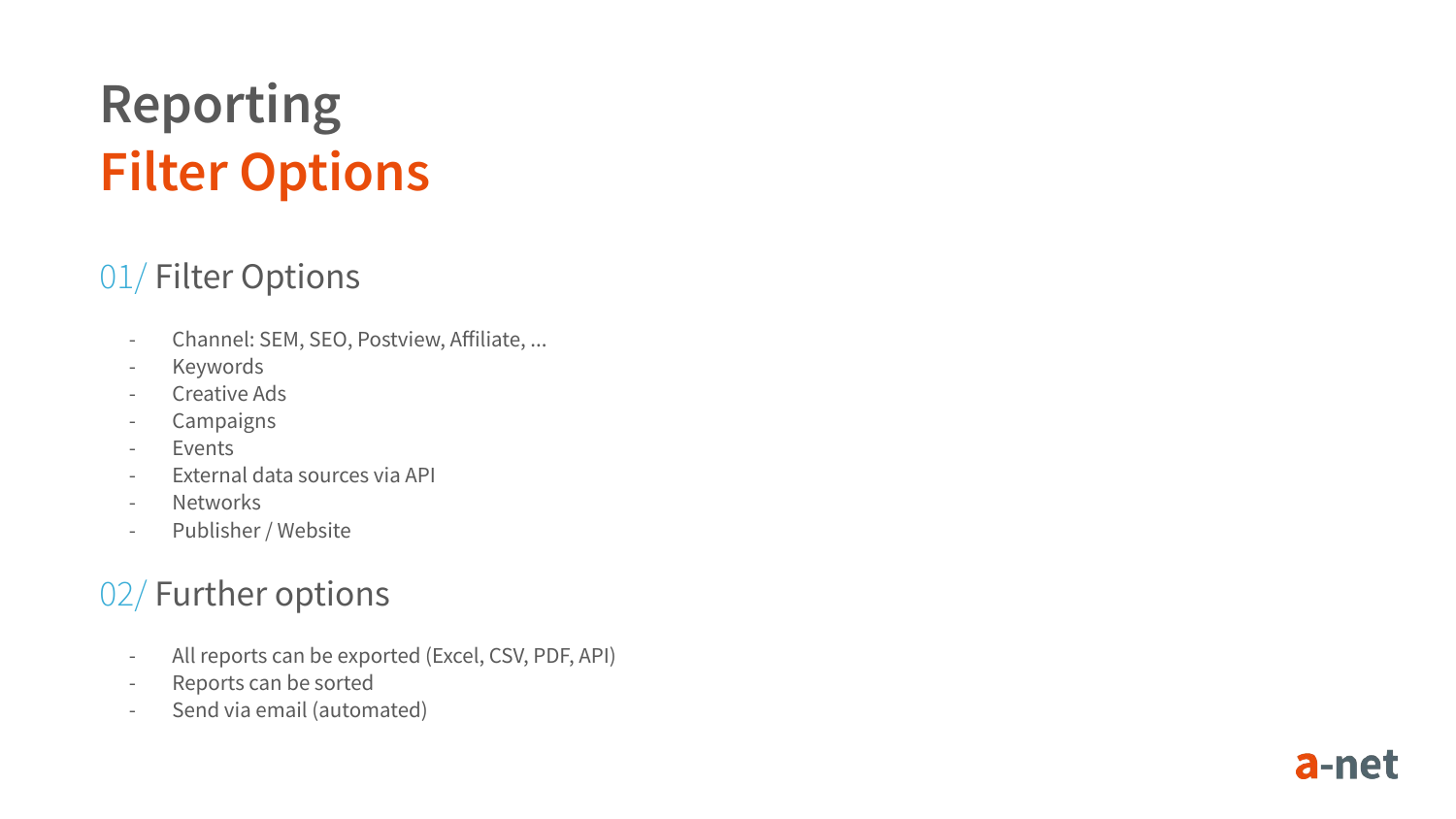### **Reporting Individual alerts**

#### 01/ Push Mails after thresholds

- Alerts based on clicks, Views, CTR, Events, Basket Value, etc.
- Filter options based on data source, network, event, channel, etc.
- Comparison of time periods customizable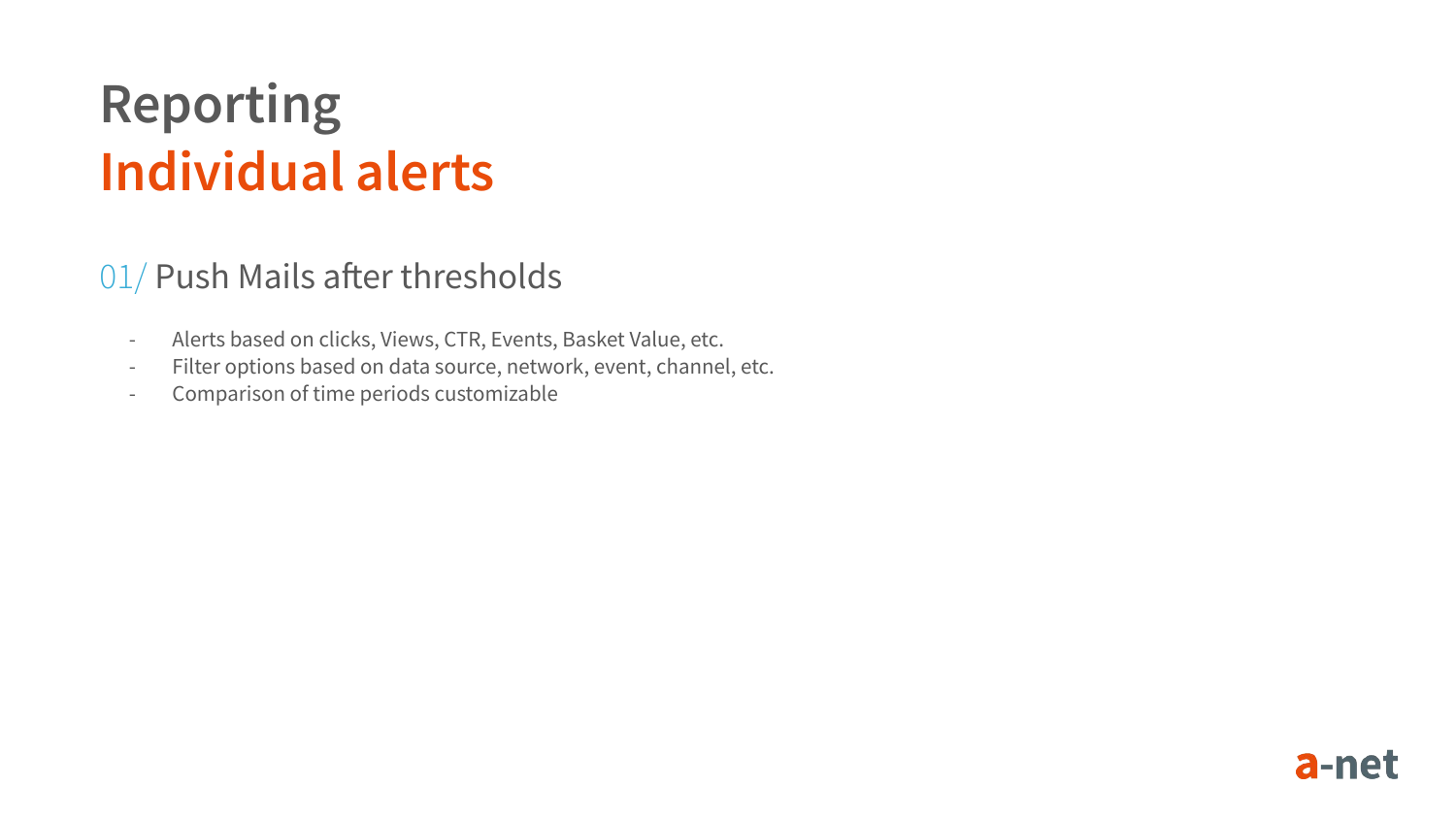### Campaign Management.

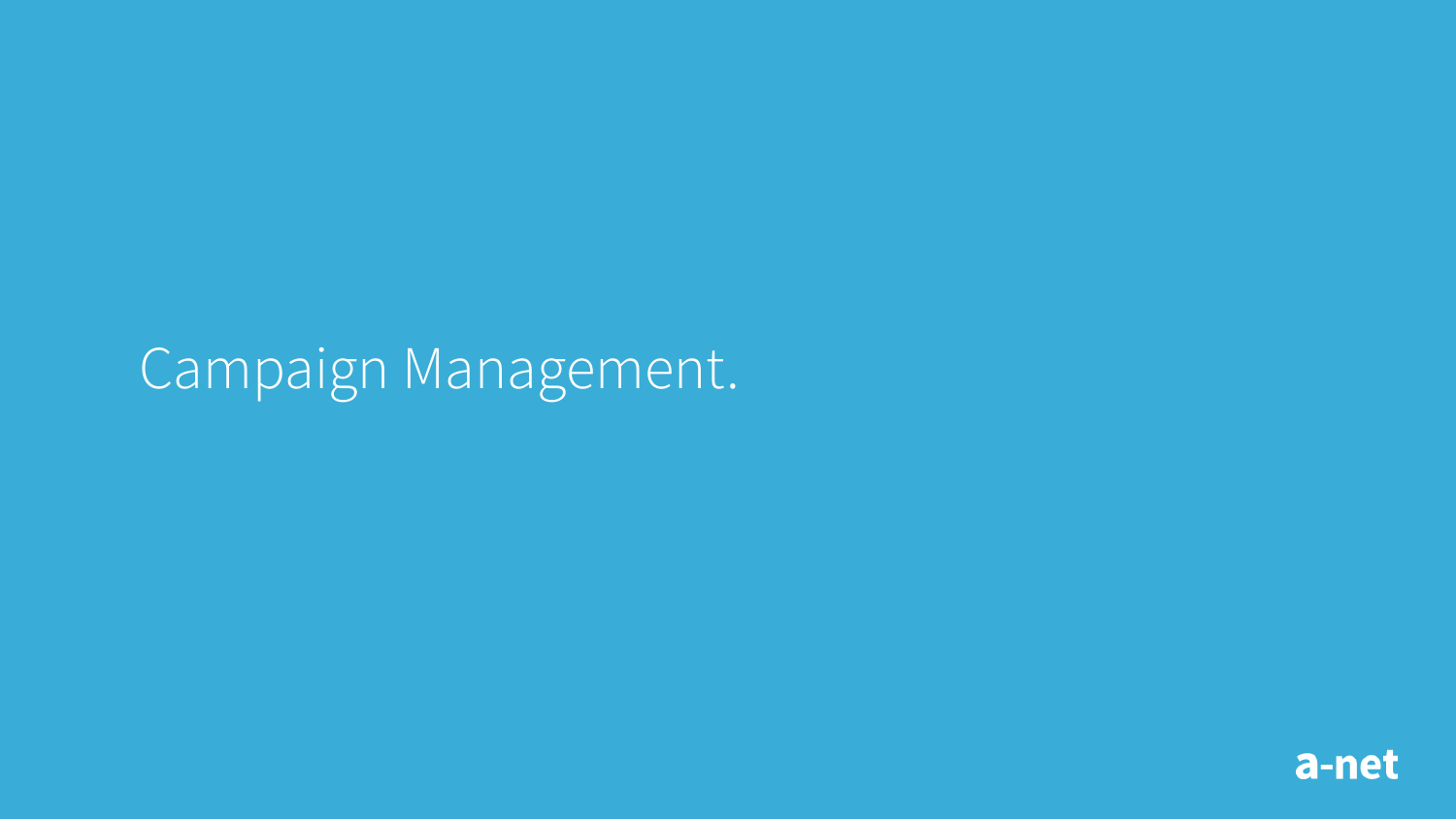# **Campaign Management Overview of Campaign Features**

#### 01/ Unlimited clients & campaigns

- Unlimited clients
- Unlimited campaigns per client or account
- CPM, CPC, CPA, hybrid models

### 02/ Budget Cappings

- Overall campaign budget capping
- Per Publisher
- On a daily, weekly, monthly basis (fixed dates or rolling basis)
- Per Publisher & Creative Ad (upon request)

### 03/ 3rd Party Tracking

- Per Publisher (overall per account or per campaign)
- Server to server notification, incl. Sales confirmation, cancellations & Double-Opt-In (DOI)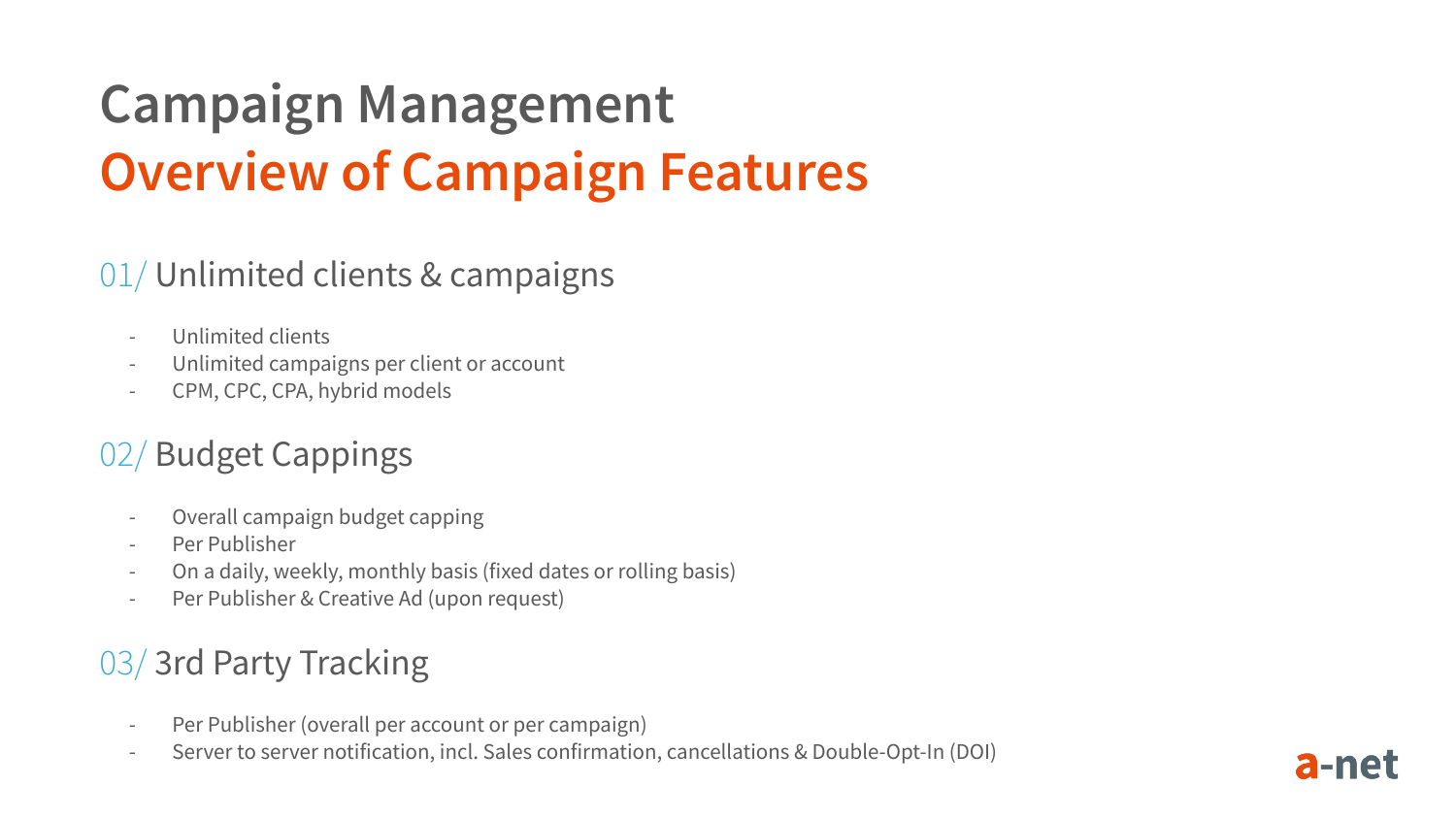## **Campaign Management Ad Servers & Networks**

#### 01/ Google-Certification for Adwords, Ad-Exchange & Youtube

- Including 1st Party Tracking on your own domain

#### 02/ Data extraction of Ad Servers & Networks

- Extraction of data of multiple sources & reporting

03/ Automated allocation of external data to your own Publishers

### 04/ In case your Ad Server is missing

- Please let us know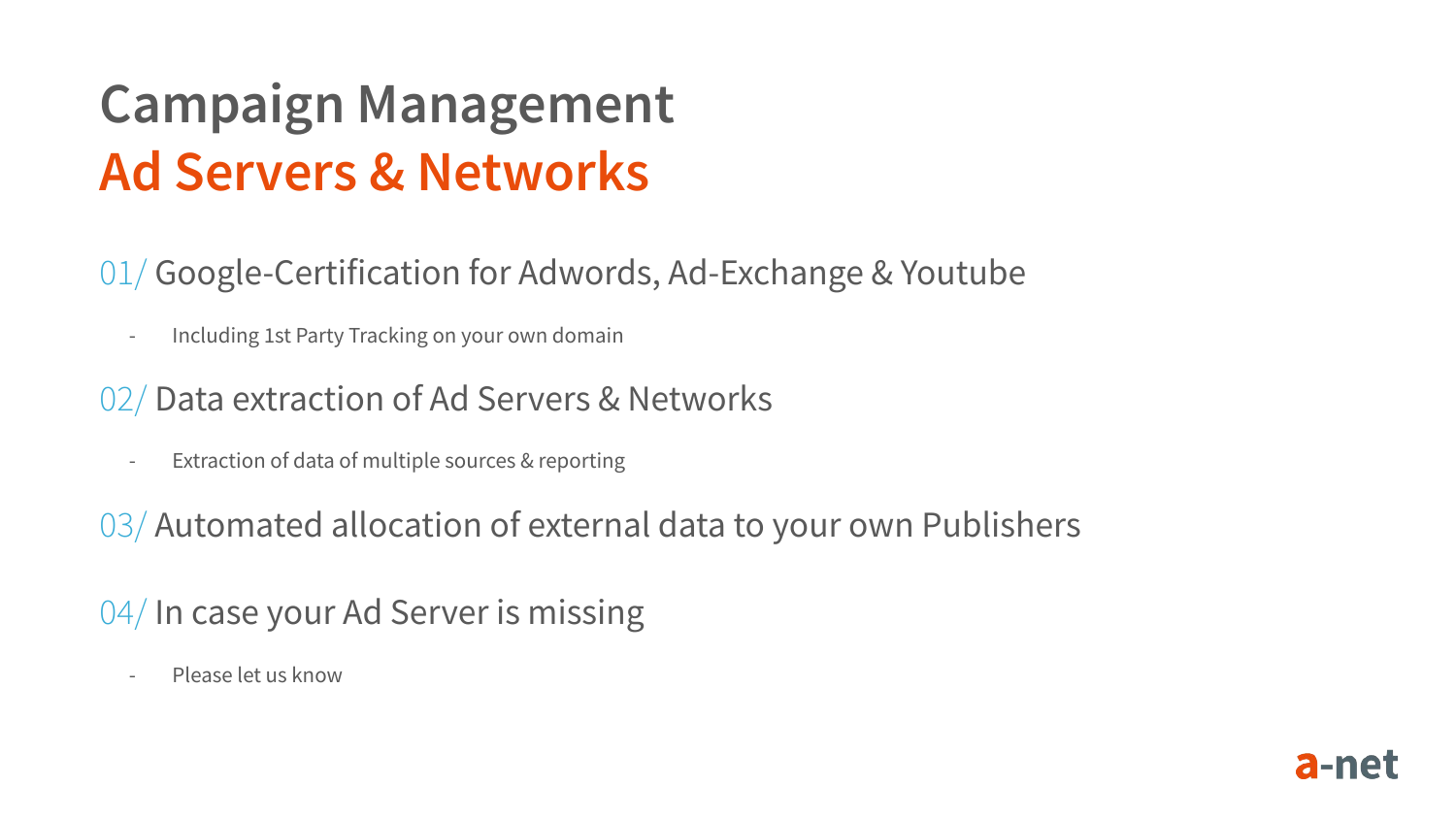## **Campaign Management Tools for Newsletter Ad Formats**

- Automated integration of tracking links into the ad formats of newsletters
- Heatmap for newsletter creatives
- Acceptance Tool for newsletter send outs
- Integrated Litmus-Preview (own Litmus-Account as prerequisite)
- Prefilling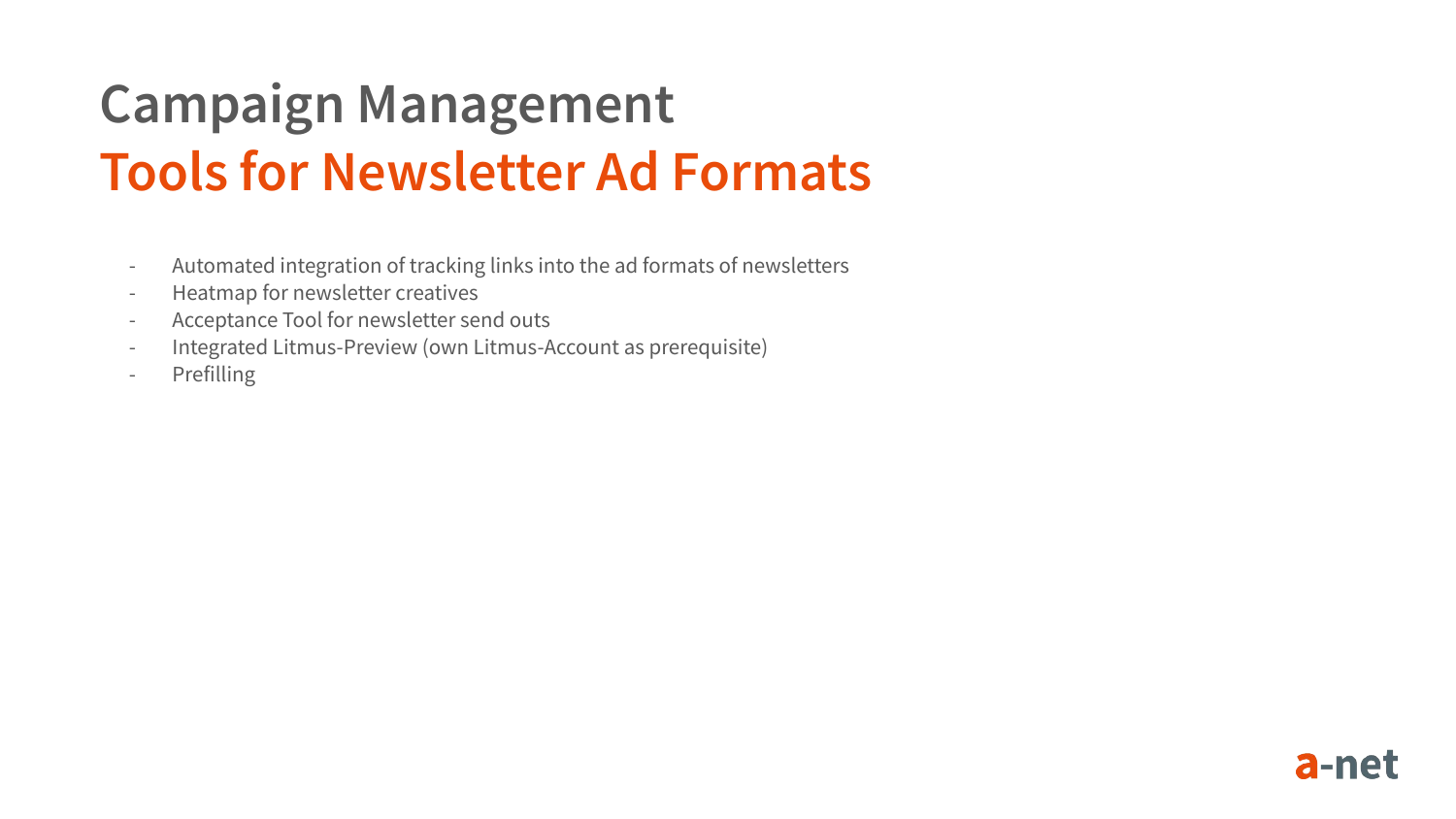## **Campaign Management Acceptance Tool**

#### 01/ Automated pre-check for newsletter send-out applications

- Tracking links implemented correctly?
- Do links lead to the correct landing pages?
- HTTPS for all creatives and links?
- Correct implementation of sales pixel?
- Creatives and images with the correct URL, name or hash ID?
- Correct subject applied?

#### 02/ Automated notification of Publishers in case of errors

03/ Next steps of approval process for emails only after successful pre-check

04/ Transparency of current status at any time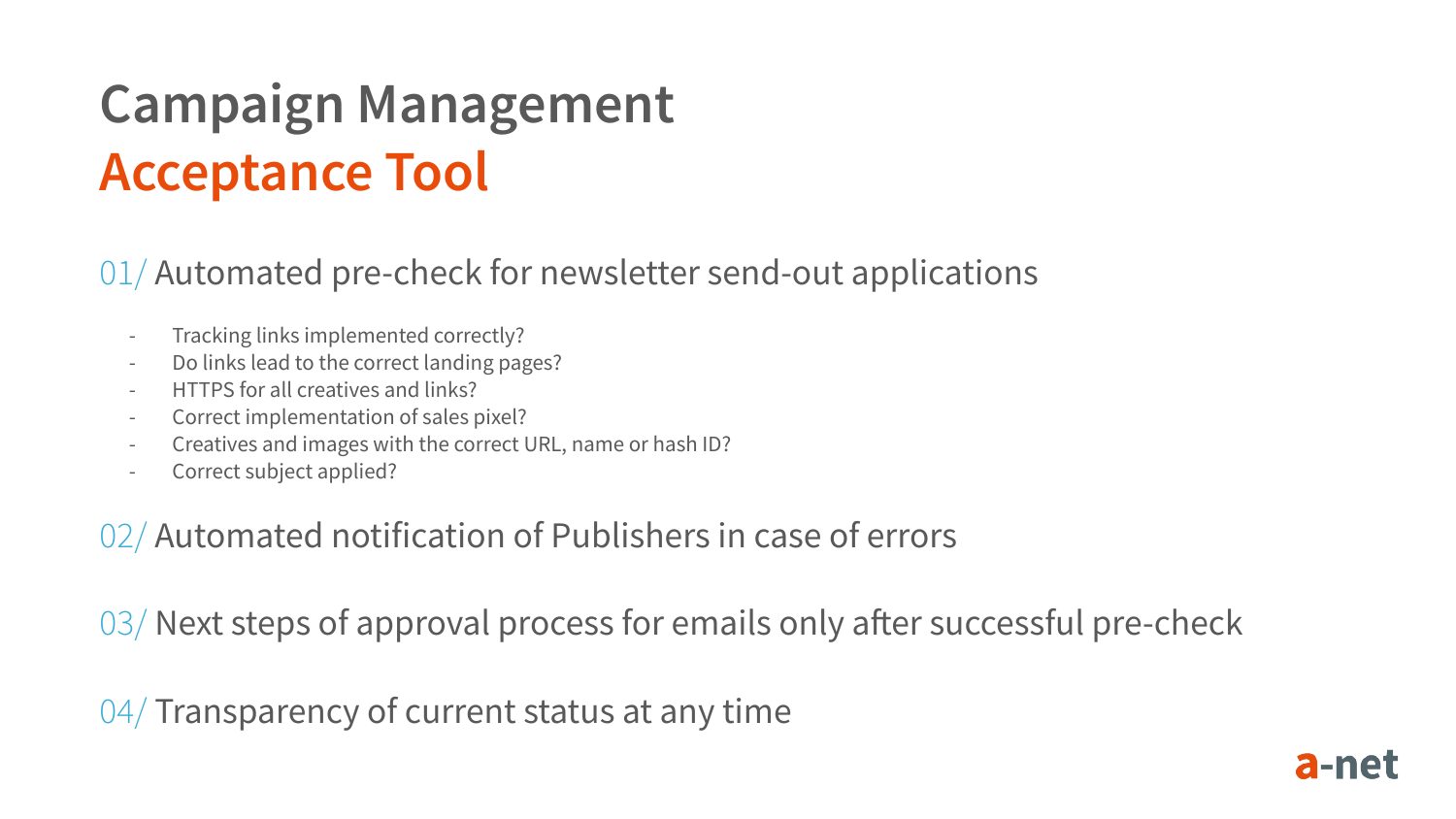## **Campaign Management Validation Tool**

01/ For all campaigns or selected time periods

02/ Flexible Advertiser or Publisher payout

03/ Rebates (percentage or fixed)

04/ Cost & profit overviews

05/ Billing based on Validation Tool (upon request)

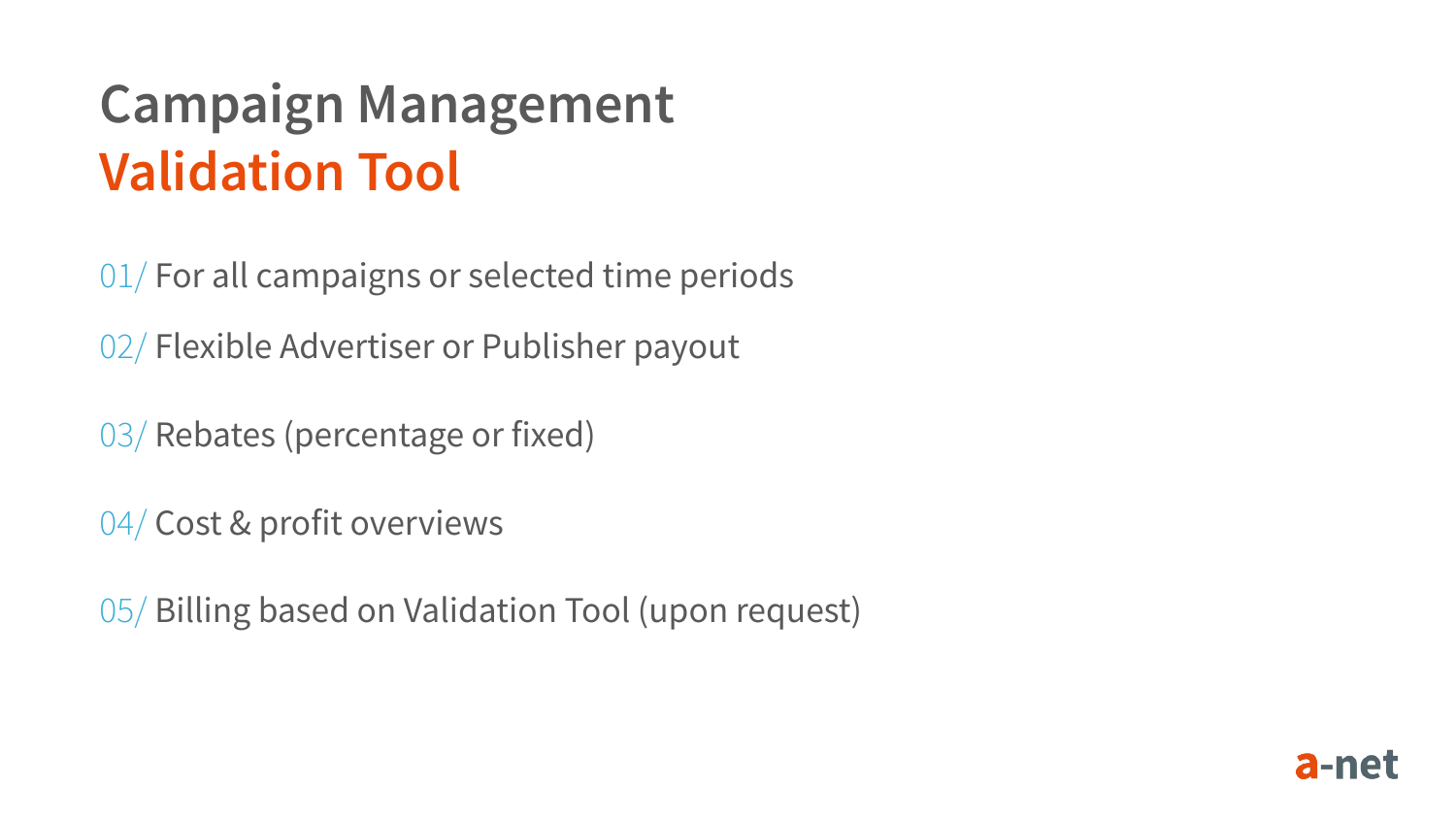# **Campaign Management Management of Payments**

#### 01/ Payments to Publishers

- Generation of SEPA or Paypal Import Files

#### 02/ Invoices to Advertisers

### 03/ PDF Invoices

- With own branding (logo)
- Individual IDs for invoices and payment files

04/ Individual APIs to your own finance tool (upon request)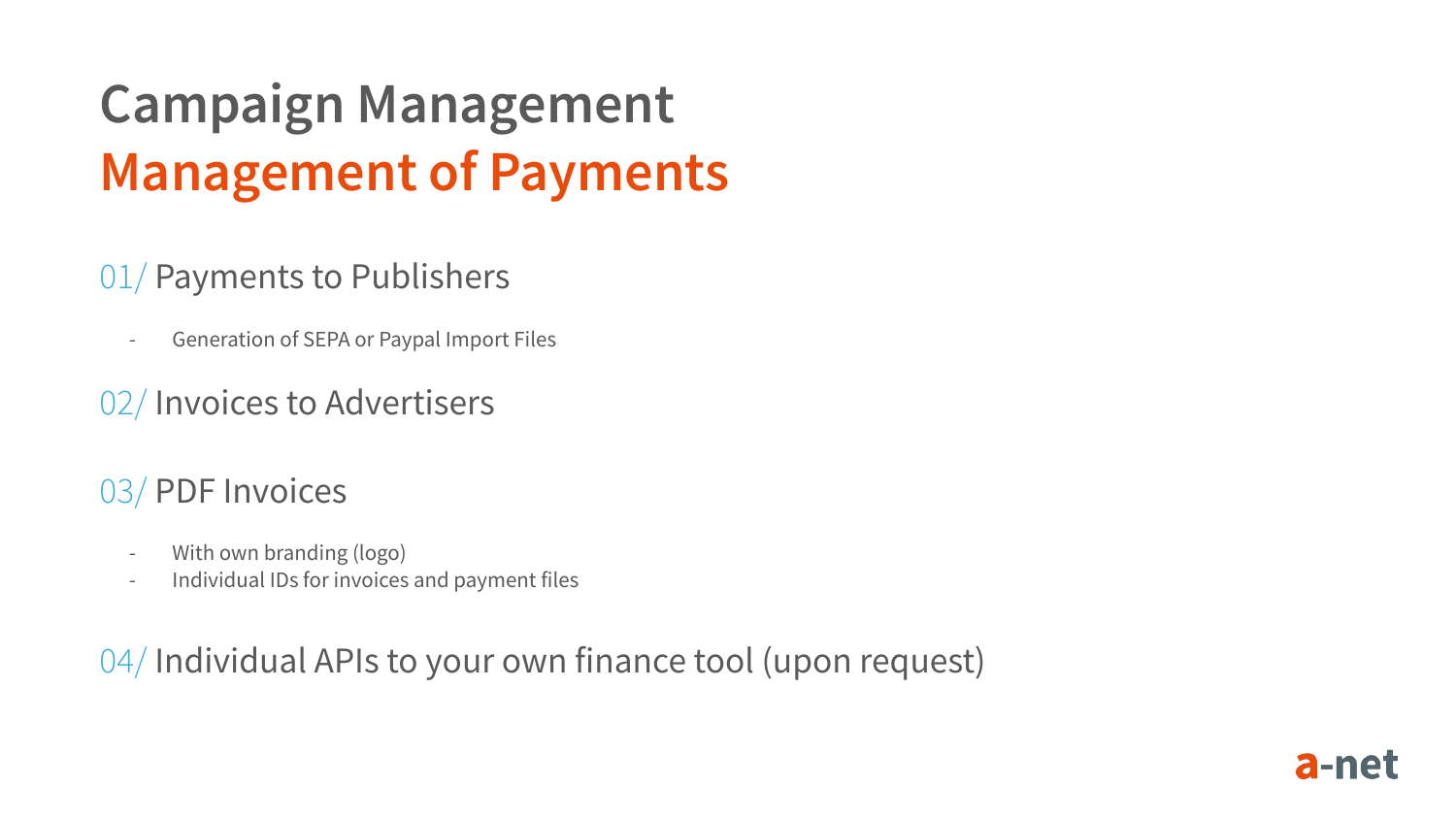## **Campaign Management Market Place**

01/ Optimise your Publisher Payments

02/ Receive offers from Publishers

03/ Automated acceptance of offers below a maximum price

04/ Automated bidding system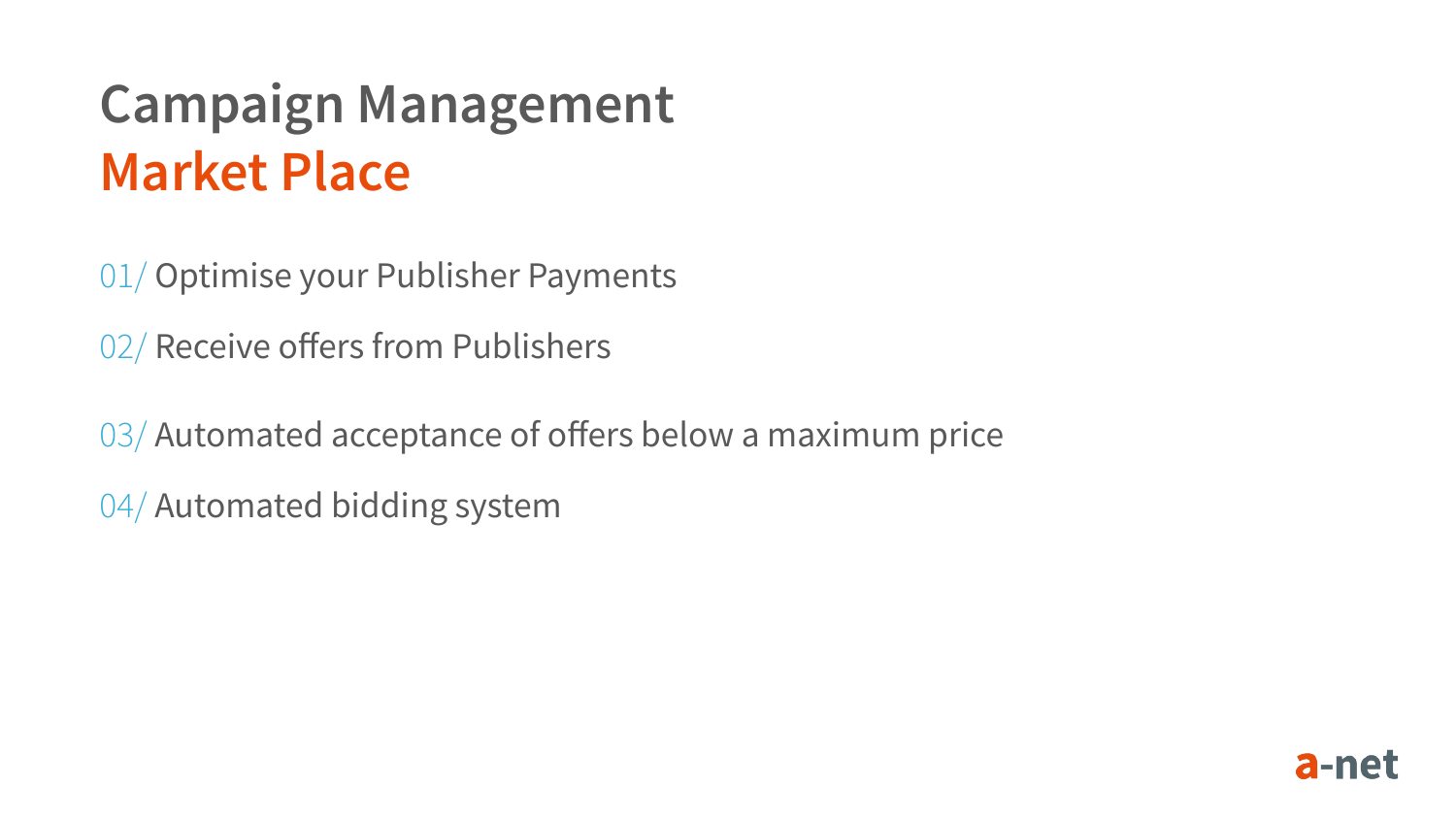# Accounting.

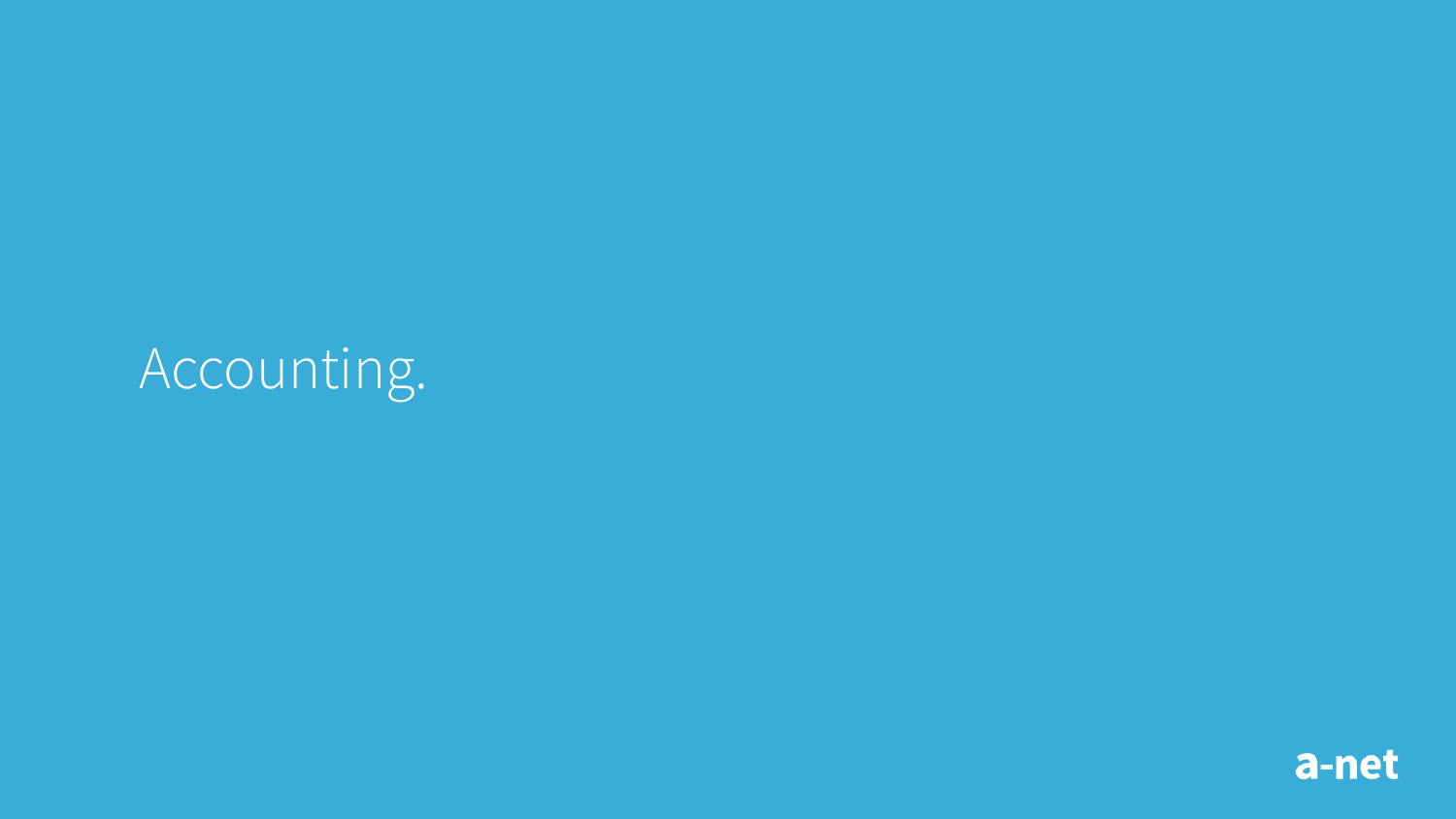# **Accounting Offers, Invoices, Credit Notes**

#### 01/ Generation of offers

- Offers / insertion orders to Advertisers as an Agency
- Generation of campaigns imported from offers
- Billing based on offers

### 02/ Confirmation of Offers

- Customizable forms for offer confirmations
- Automated send outs of forms
- Manual editing of forms per Publisher
- Confirmation and acceptance of confirmed forms via QR code

a-net

### 03/ Billing

- Credit notes for Publishers
- Invoicing to Advertisers
- Based on offers, traffic or Publisher commissions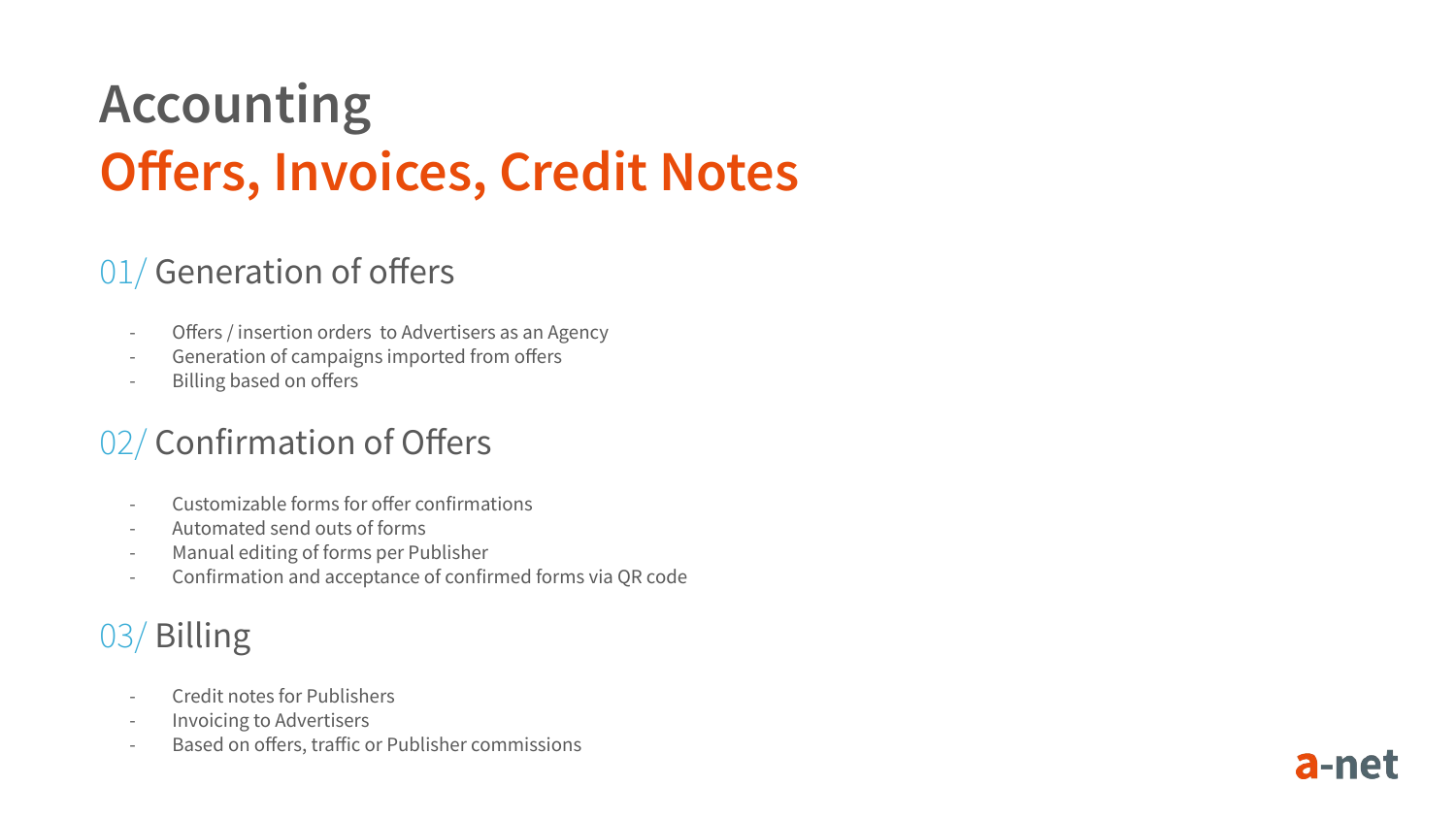## Cross Channel Tracking.

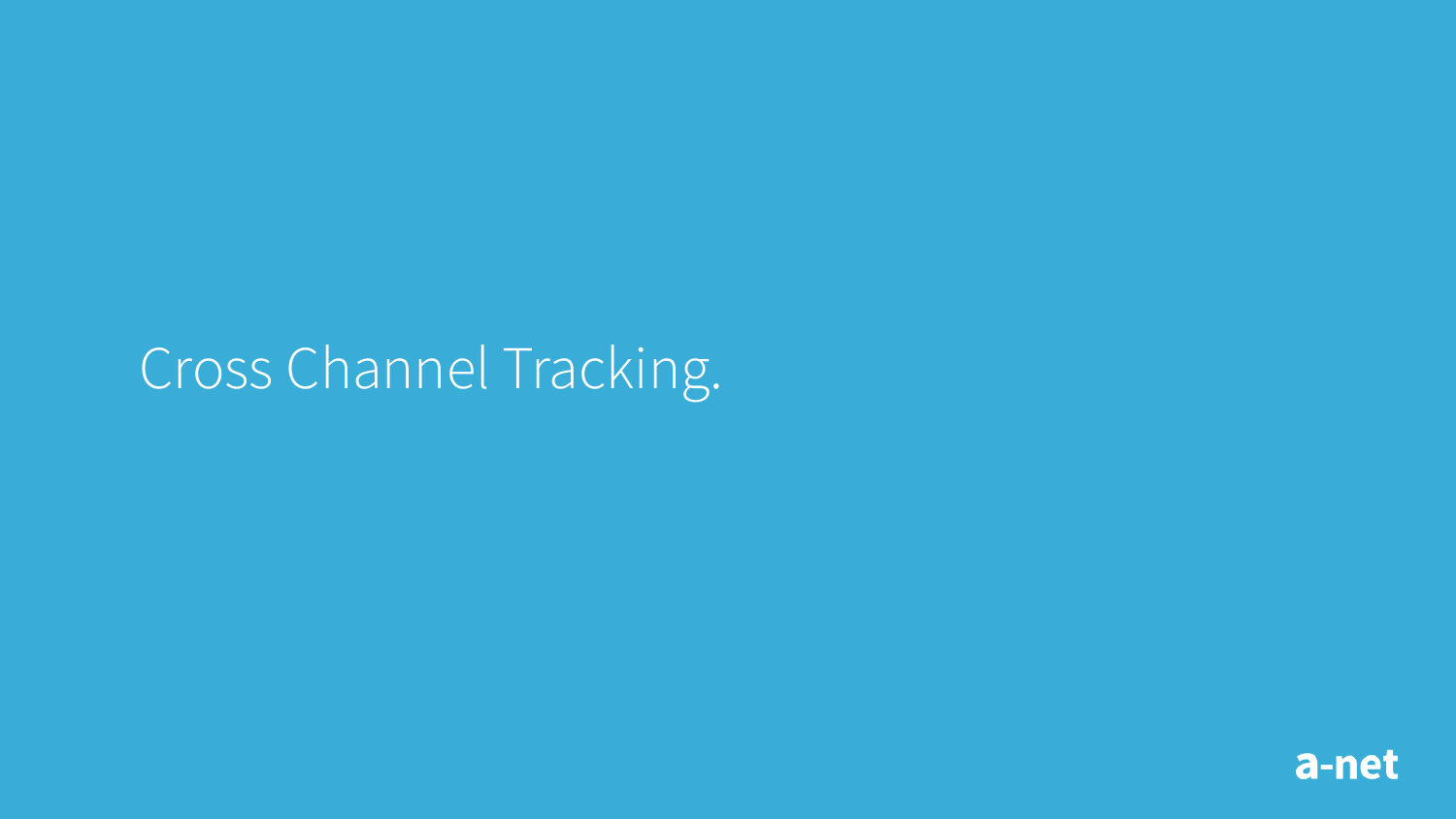# **Cross Channel Tracking Key Features**

01/ Central tracking of all online channels

02/ Integration of external sources (API)

03/ Manual adjustments of media costs

### 04/ Various Analysis

- Customer Journey
- Customer Actions
- Assisted Sales

### 05/ Tracking Switch

- Prioritisation of traffic by network , channel, action, touchpoint, etc.
- Time filter for touchpoints (Basket Freeze)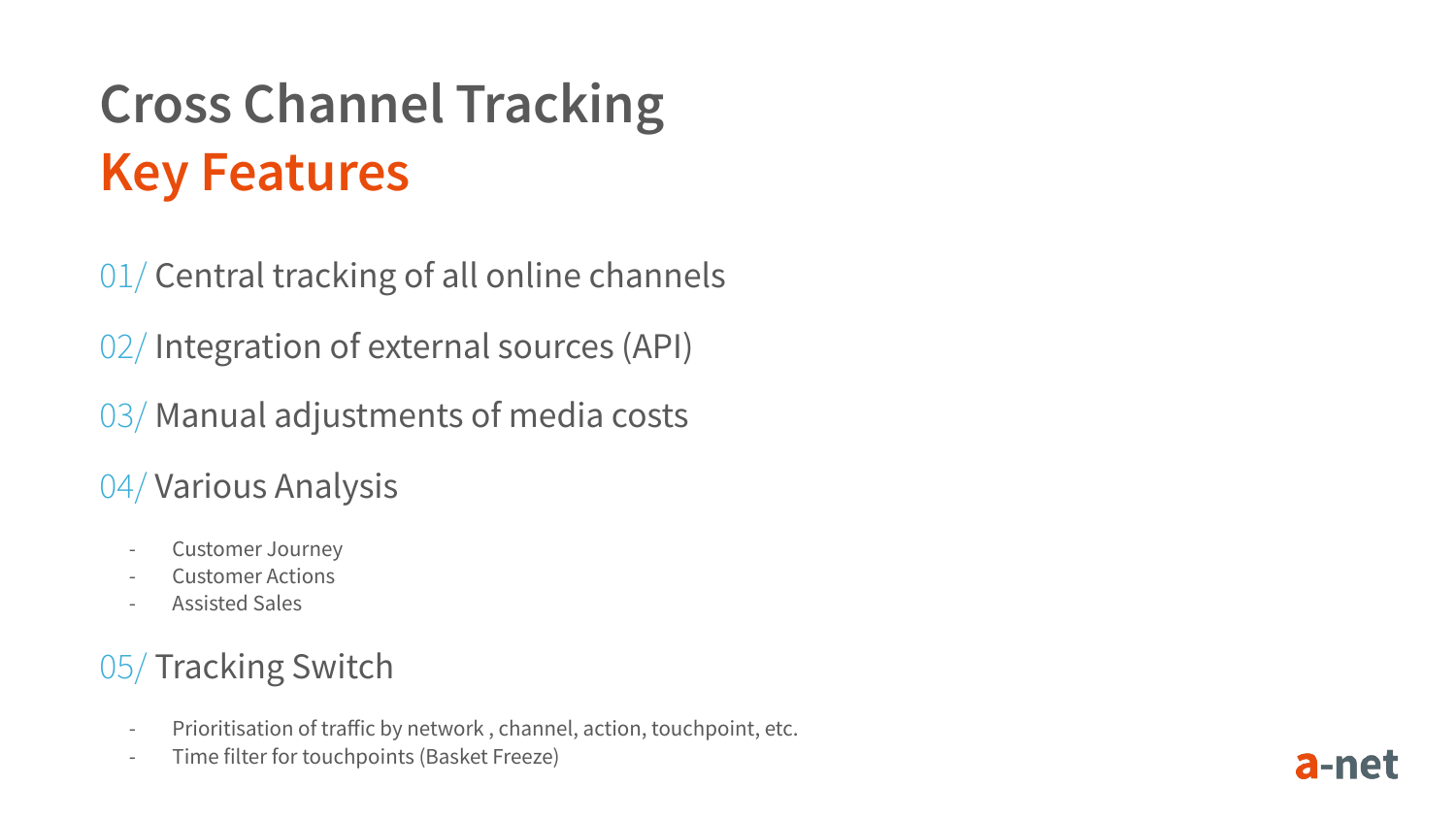# **Cross Channel Tracking Customer Journey**

#### 01/ Customer Journey by channel or customer action

- Orders, basket value, cost

#### 02/ Time between touchpoints

- First Touchpoint to last Touchpoint
- First Touchpoint to Sale
- Last Touchpoint to Sale

03/ Amount of touchpoints to be analysed is customizable

04/ Reporting of touchpoints based on order of sequence or relative change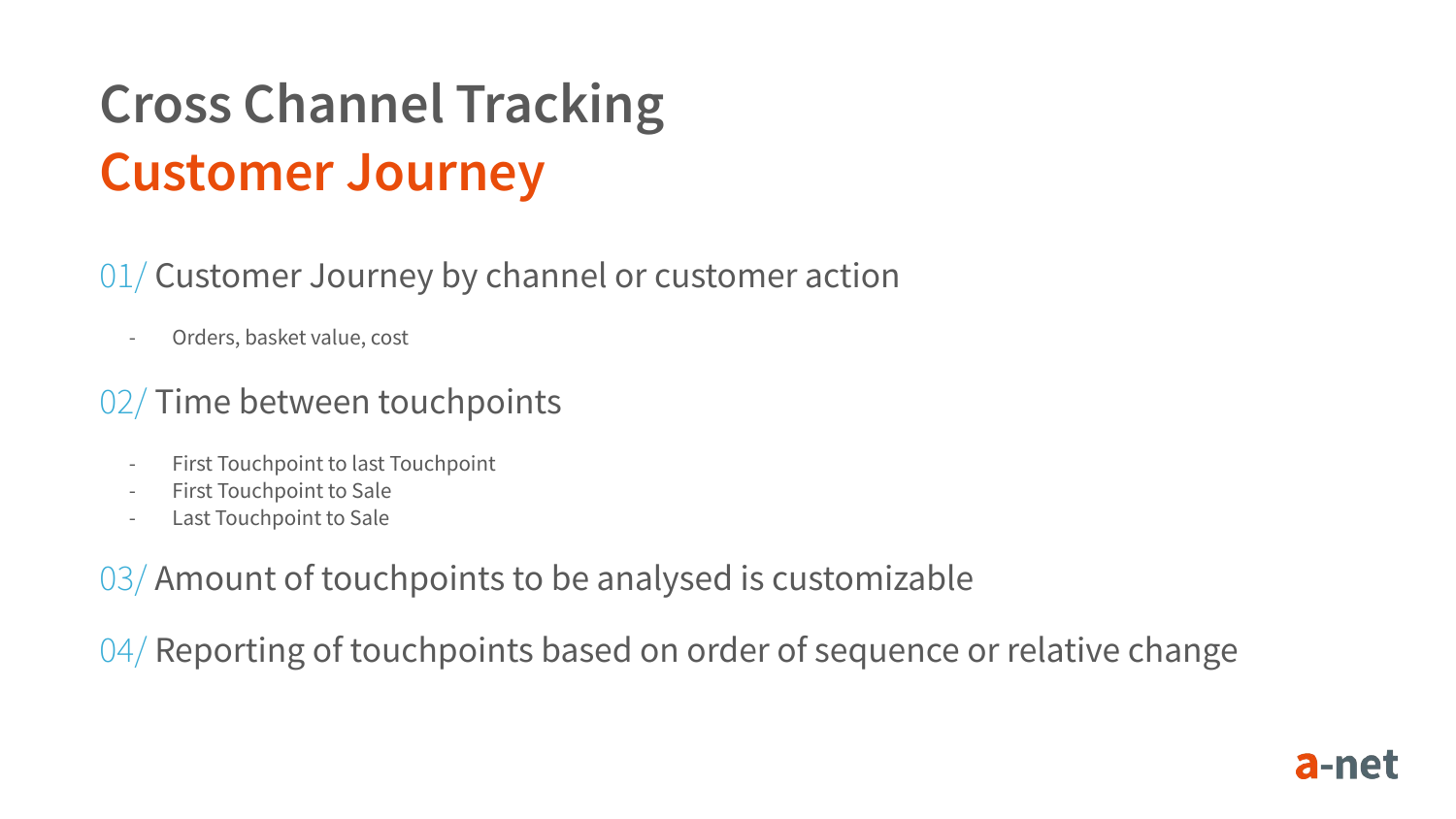## **Cross Channel Tracking Assisted Sales**

### 01/ Dependencies

- Of channels
- Of Publishers / Websites
- Of keywords

### 02/ Graphics for overview reports

03/ Amount of touchpoints to be analysed is customizable

04/ Reporting of touchpoints based on order of sequence or relative change

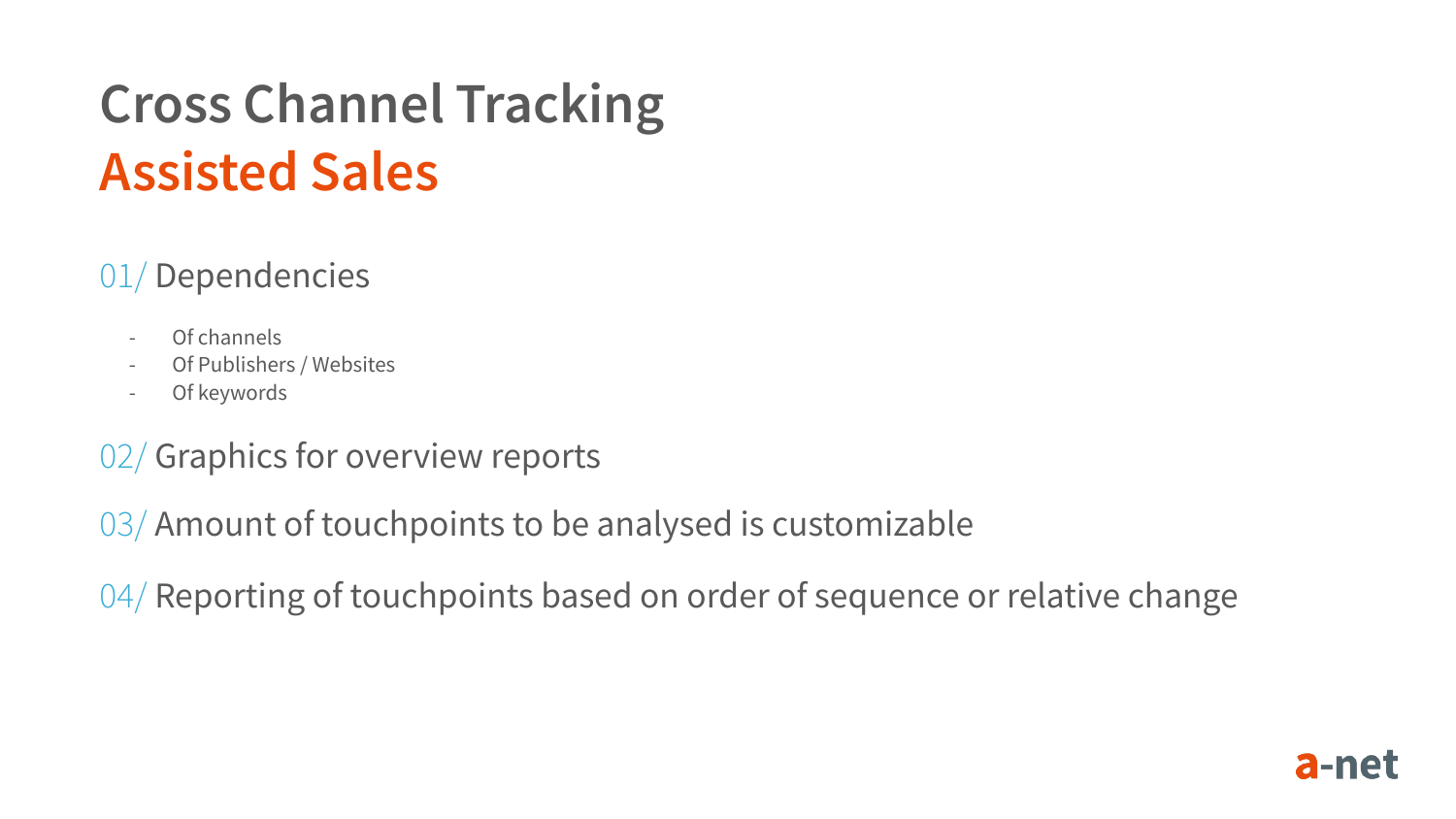# **Cross Channel Tracking Funnel Analysis**

### 01/ Individual funnel-sets

- Based on e.g. sales funnels in online shop

### 02/ Reporting by

- Number of events
- Basket value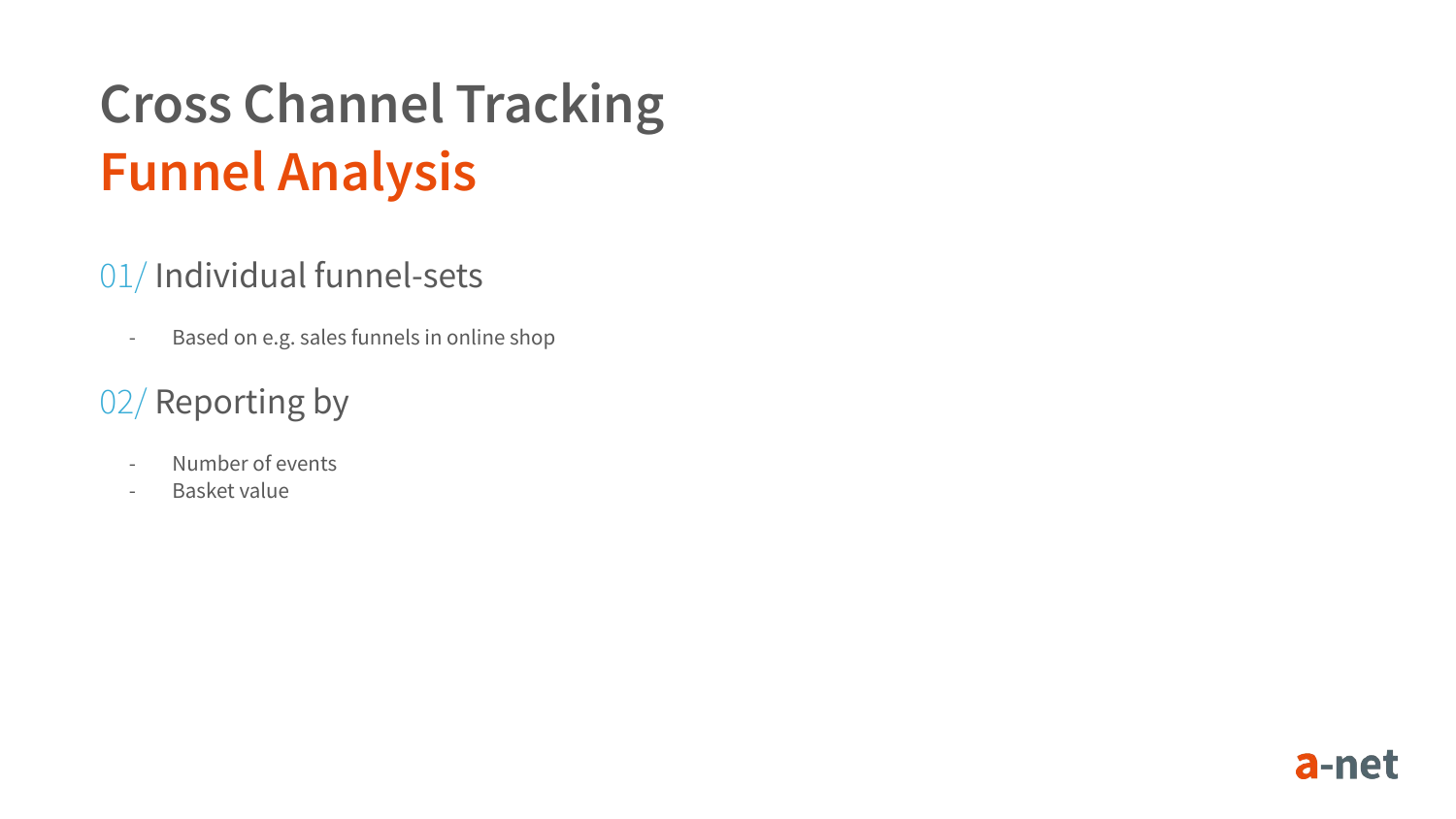### Private Network.

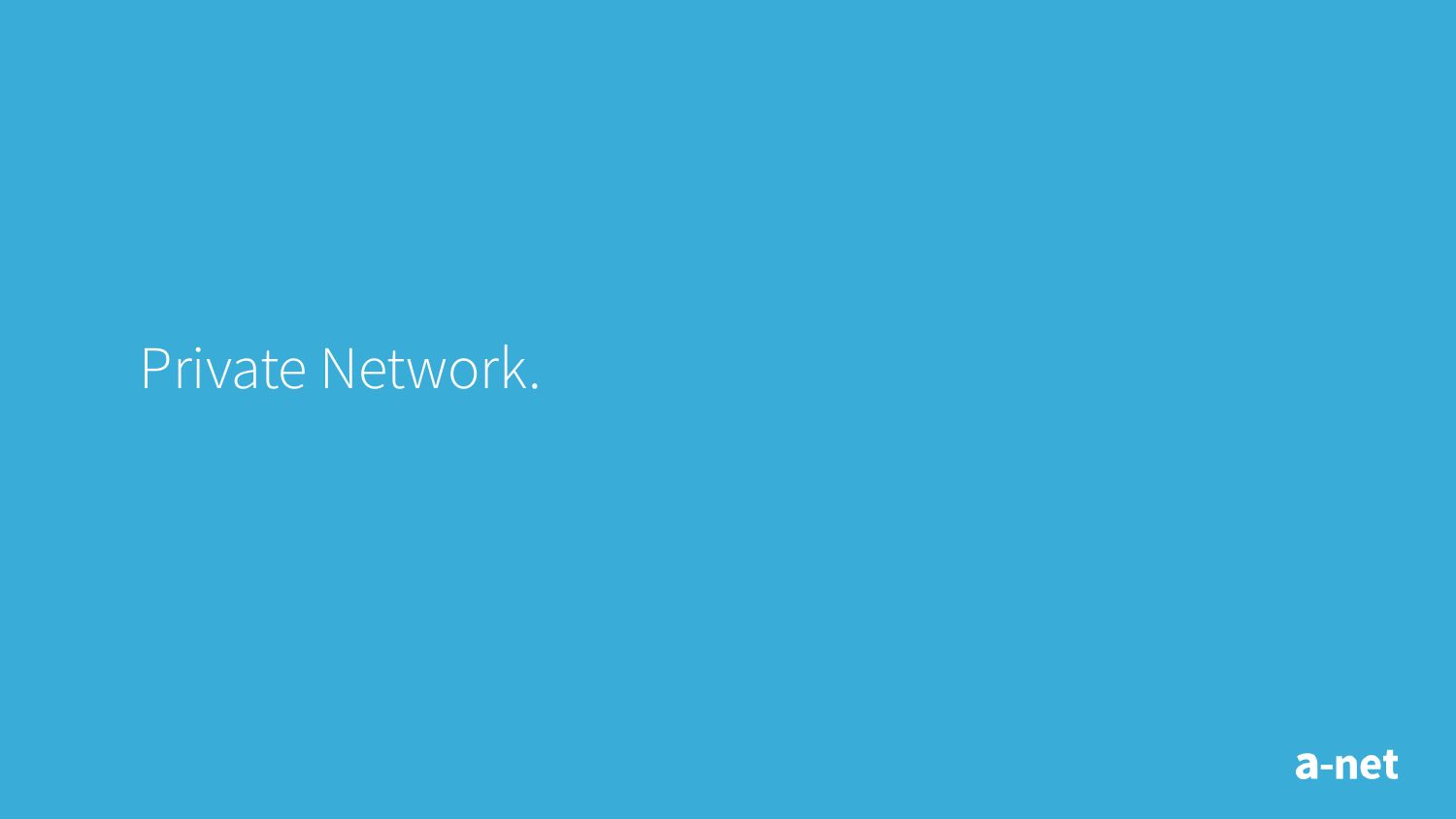# **Private Network Publisher Management**

- Waitling list with Publisher information
- Feature "Invite Publisher"
- Mailing feature incl. History
- Bonus payments
- Automated feature for comments in regards to all relevant changes (e.g. change of commissions, payments)
- Blacklisting of Publishers
- Referrer lists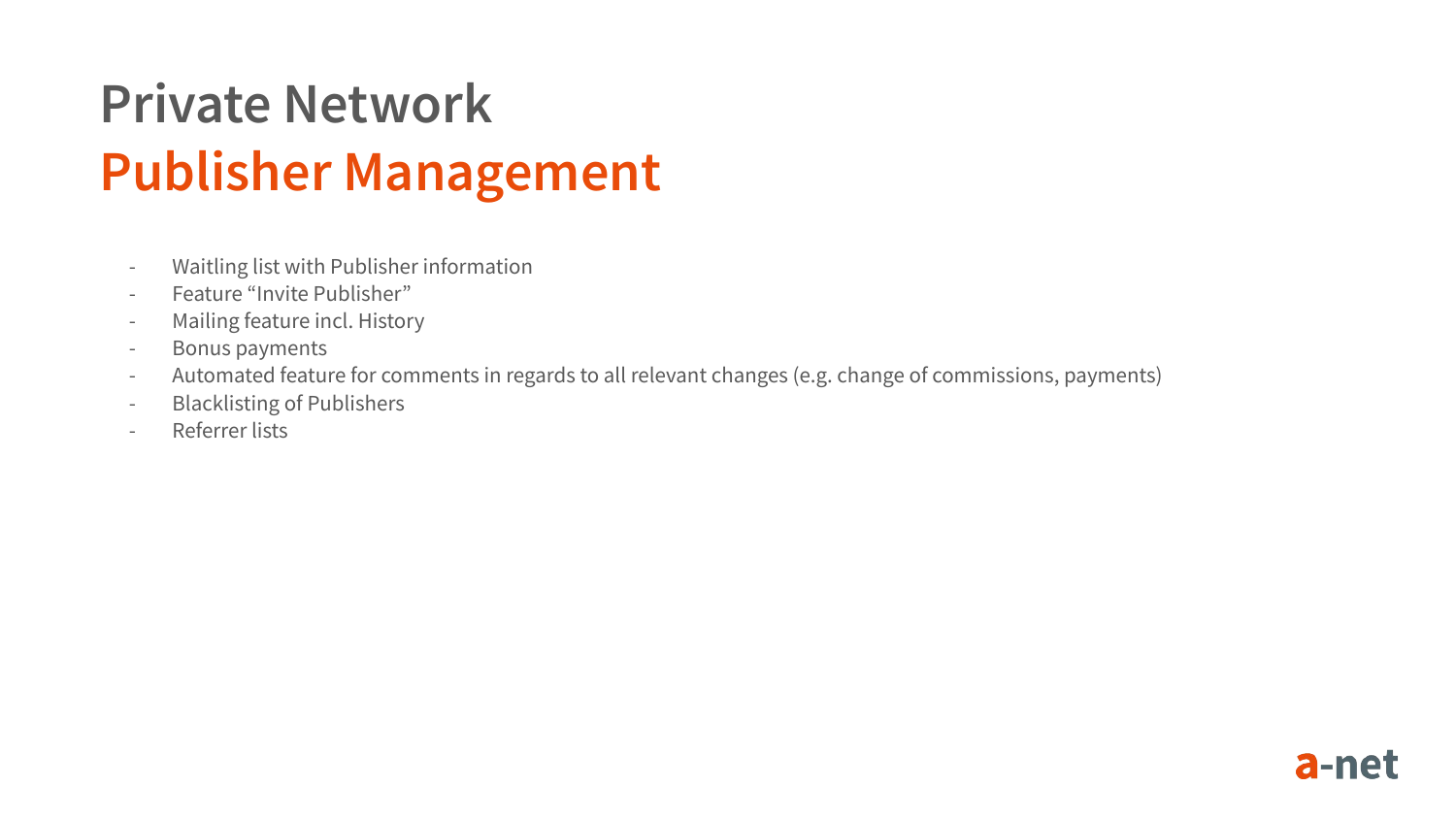## **Private Network Commission Rates**

- Any combination of leads and sales possible
- Definition of minimum amount of payment or maximum (in case of % CPA)
- Rates based on product level
- Hidden rates
- Individual attribution models
- Tiered commissions (incl. Individually set performance levels)
- Coupons (incl. Individual coupons per Publisher)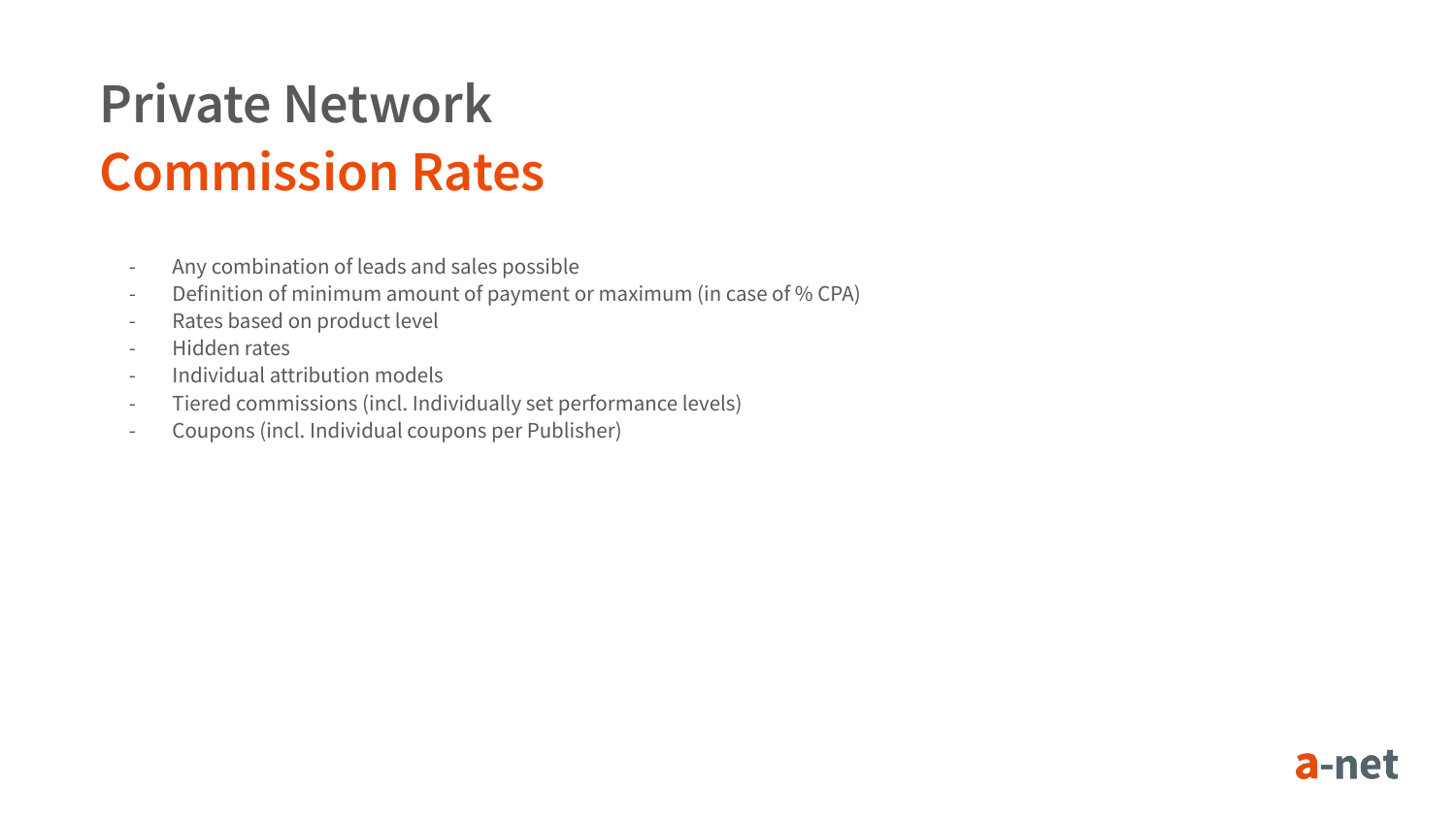# **Private Network Export of Leads & Sales**

- Export and import of events (Excel, CSV, API)
- Basket Tracking
- Order confirmation and cancellation per basket item
- Automated sales deduplication including other affiliate networks
- Individual deduplication rules
- Automated confirmation and cancellation for leads and sales
- Currency converter for sales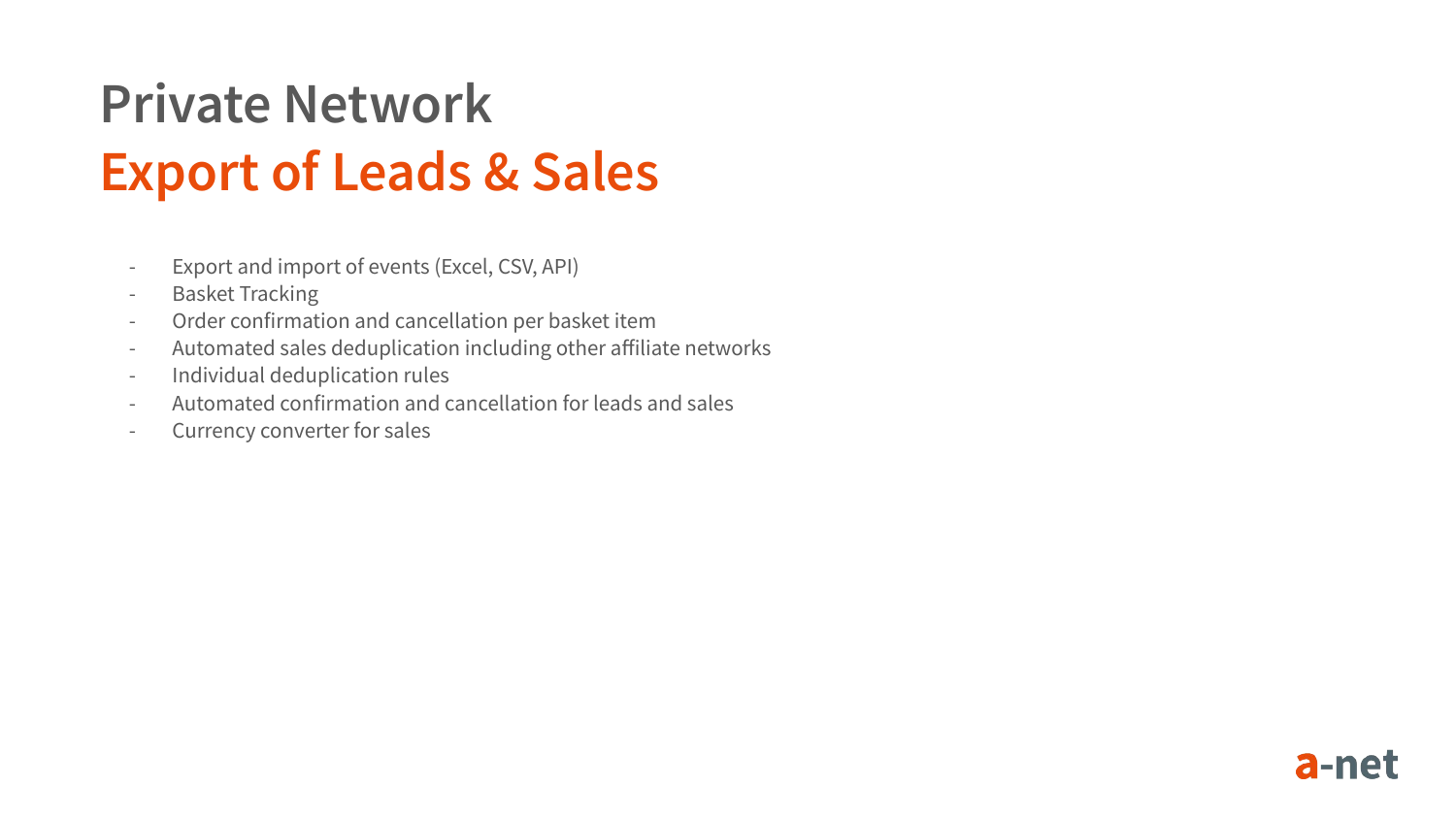## **Private Network Product Data**

01/ Multiple product feeds per program

02/ Individually set update intervals

03/ Download of product feeds by Publishers

- Manual download in frontend
- Automated process

04/ Download format can be defined individually

- Data fields can be defined by Publishers

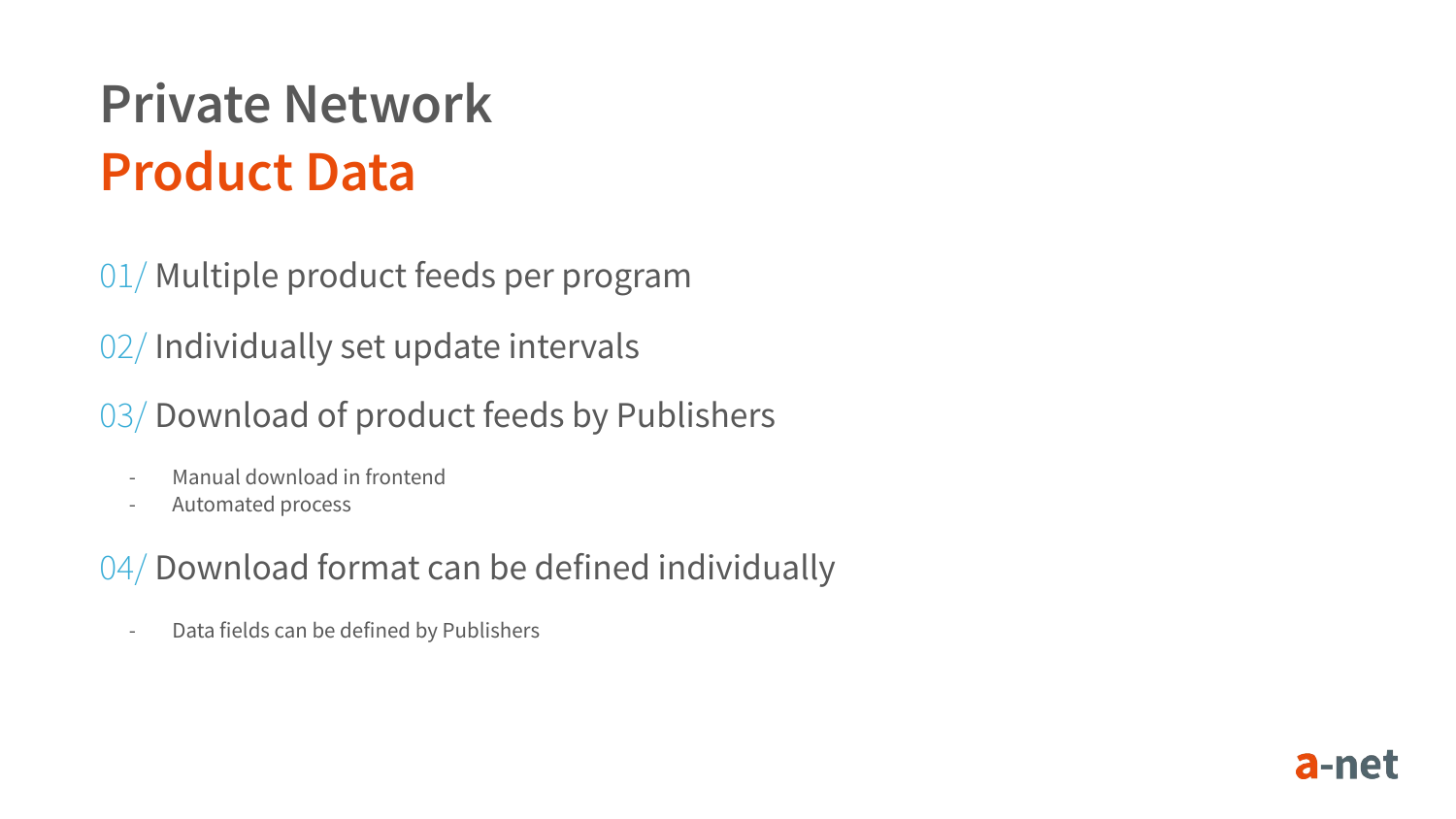# **Private Network Creative Ad / Media Management**

### 01/ Different kinds of creative ad types

- GIF / JPEG / PNG
- HTML
- **Newsletter**
- Flash / Video
- **Text**

02/ Automated integration of tracking links into creative ads of newsletters

03/ Heatmaps for newsletter ads (amount of clicks per link)

04/ Categorization of ads to campaigns and categories

05/ Bulk upload and download of creative ads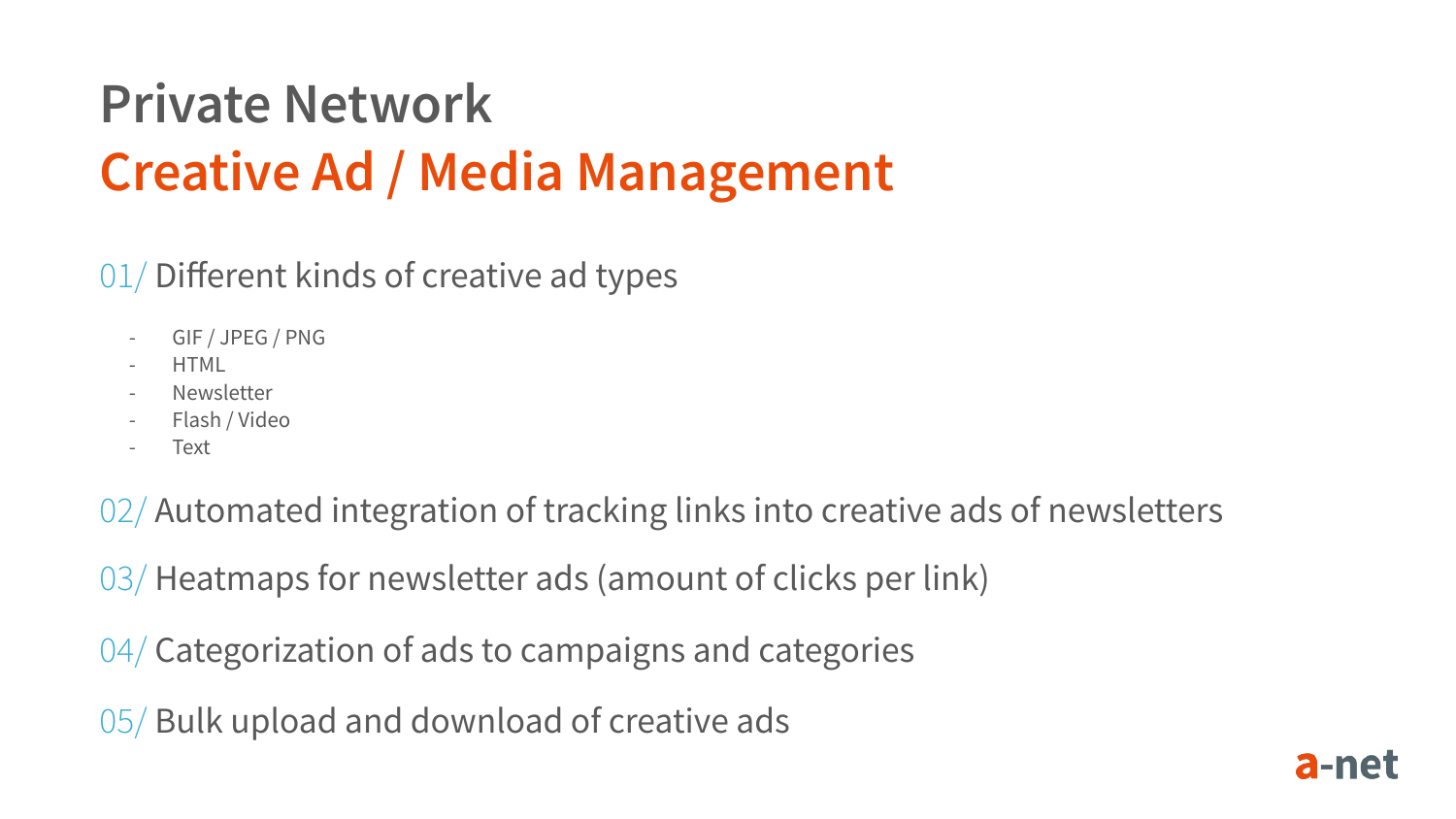# **Private Network Payments**

01/ Generation of payments to Publishers

### 02/ PDF Payments with

- Your own logo
- Your own invoice numbers

### 03/ Paypal & SEPA payments

04/ Individual interfaces with your finance software (upon request)

05/ Payment by a-net (upon request)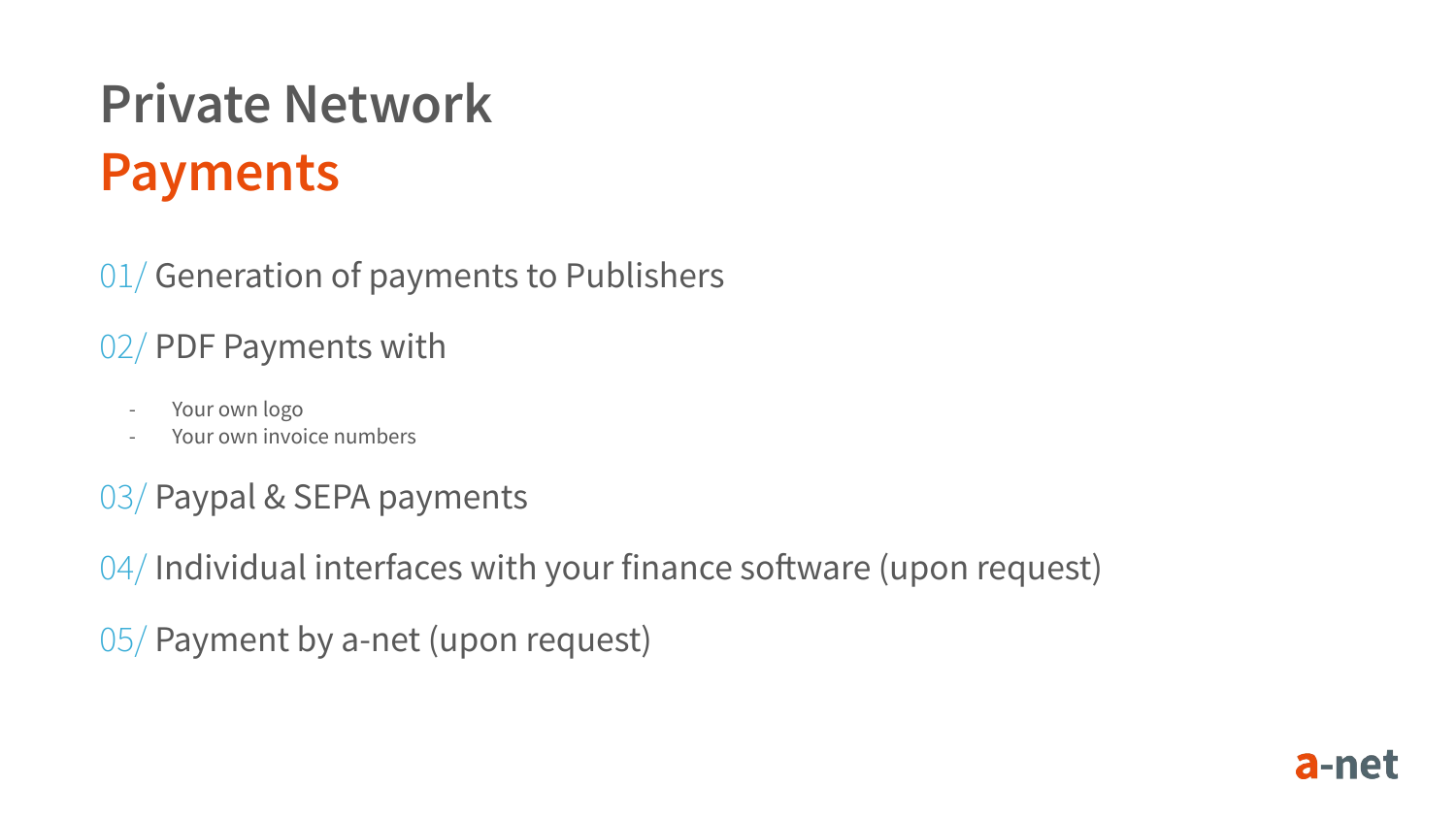### Order Management.

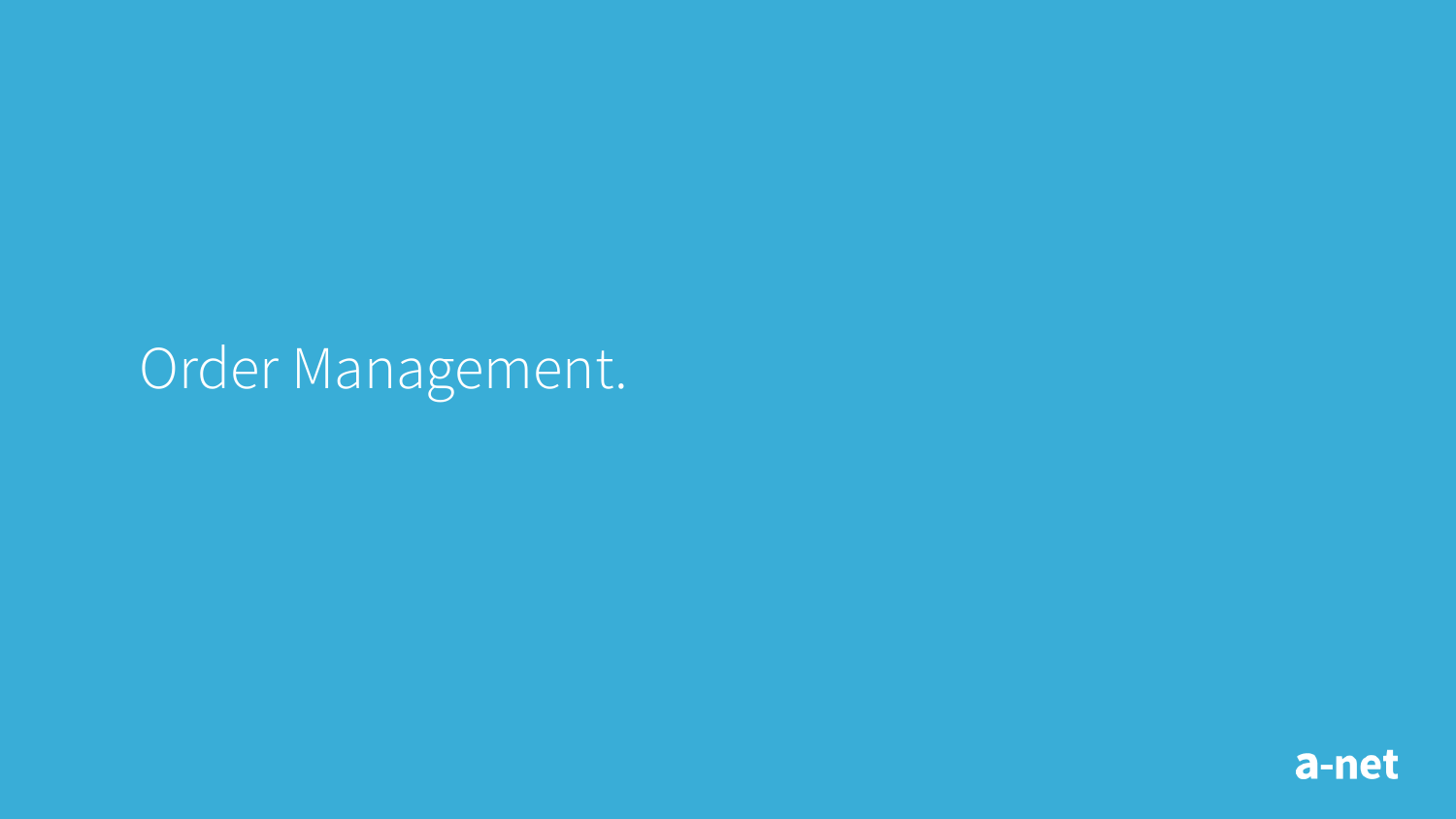## **Order Management Central Order Management**

01/ Centrally confirm or cancel leads and sales

02/ Update of leads and sales in affiliate networks via APIs

### 03/ Tools for deduplication

- Also available without the a-net deduplication feature

### 04/ Fraud detection tool

- Your own logo
- Tool based on rules to identify and cancel invalid leads and sales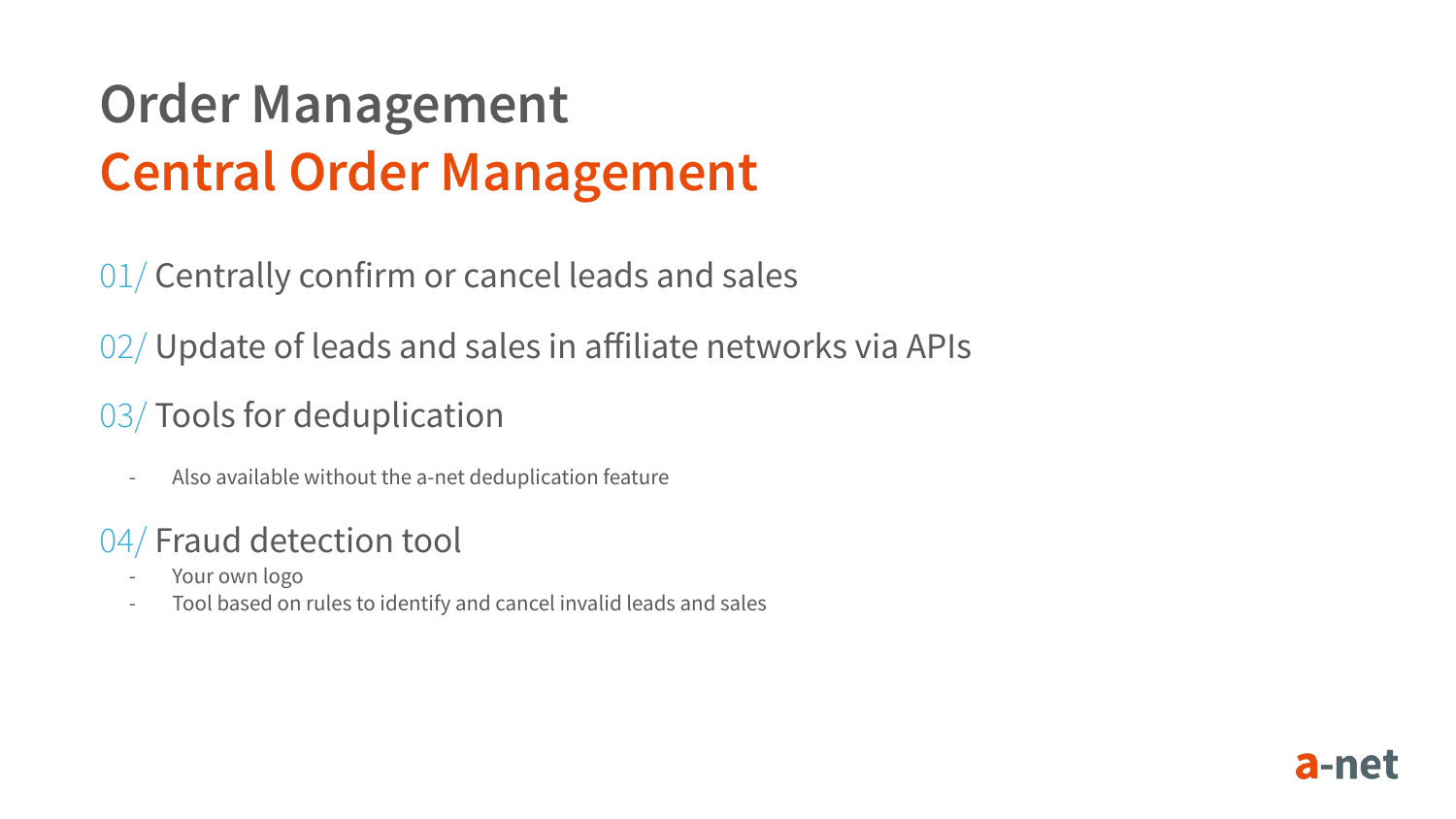## **Order Management Deduplication**

01/ Deduplication of events based on individual rules

02/ Deduplication of events also possible without changes in tracking

- Import of leads and sales from affiliate networks
- Valuation of events based on OrderID
- Update of leads and sales in affiliate networks based on APIs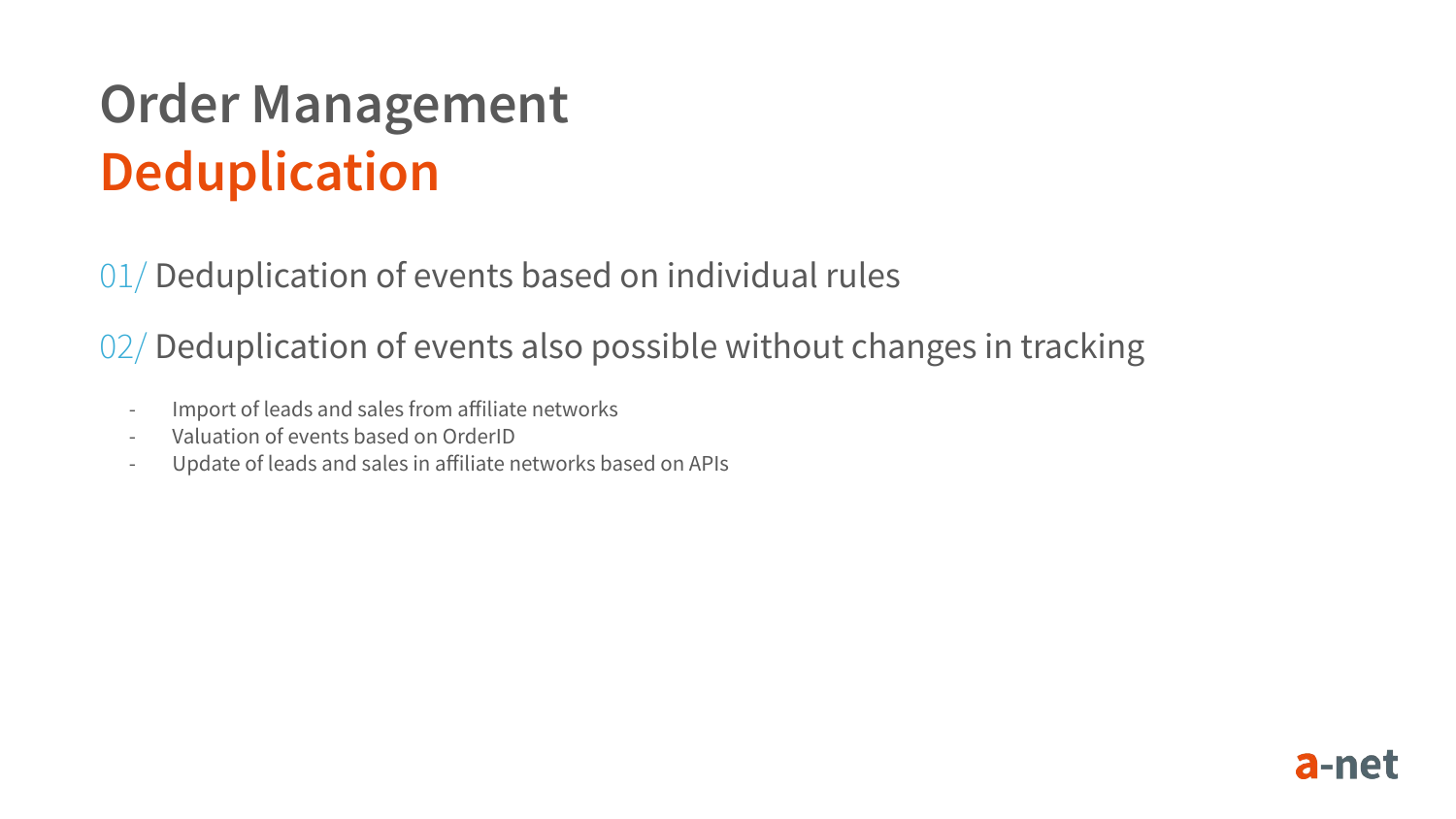### APIs.

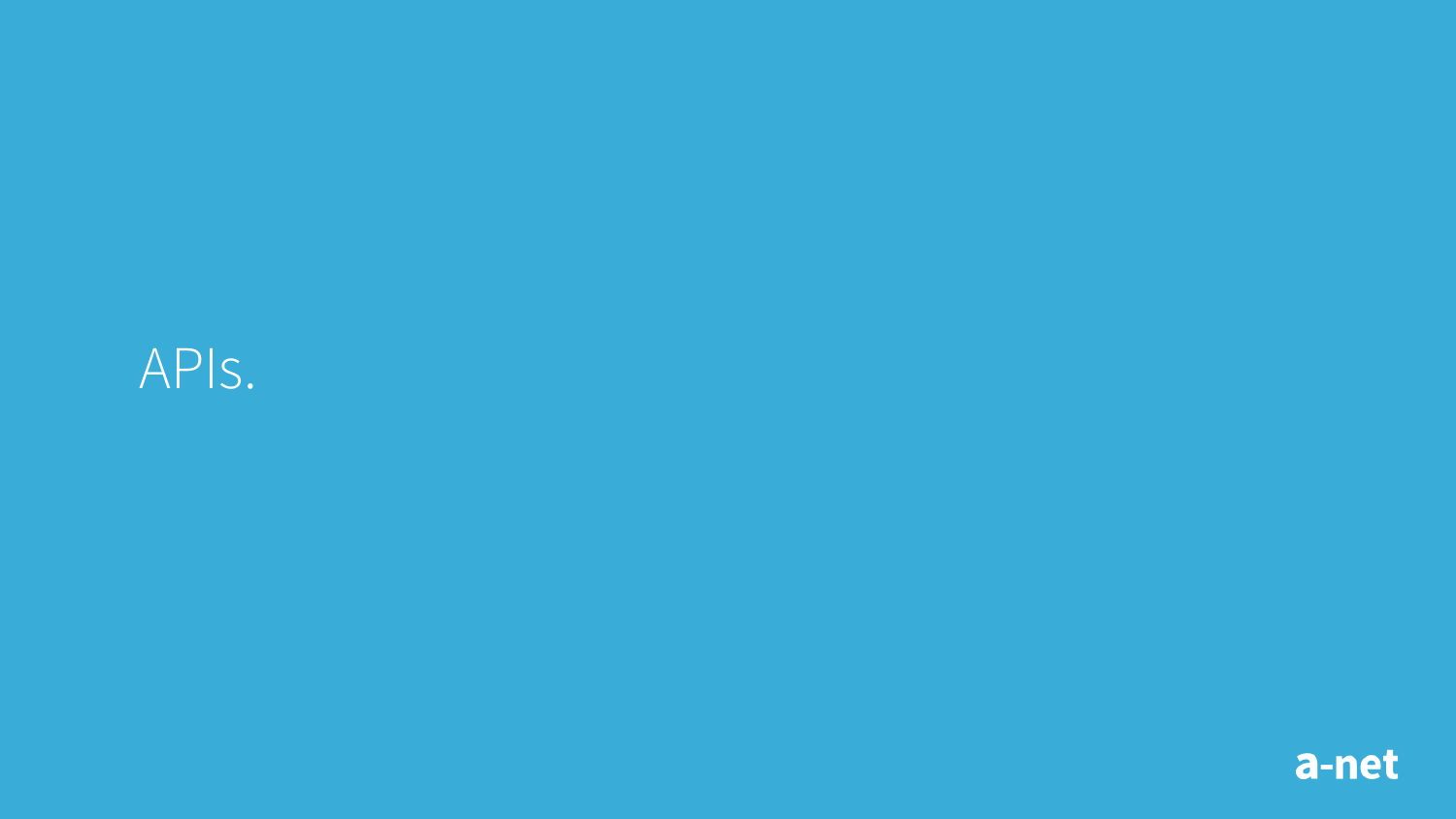### **APIs Advertiser APIs**

### 01/ Reports

- Export
- Import (including other data sources)

#### 02/ Events (Leads, Sales) and basket items

- Export
- Import and update of status
- Cancellation / confirmation

### 03/ List of campaigns, Mediaplan

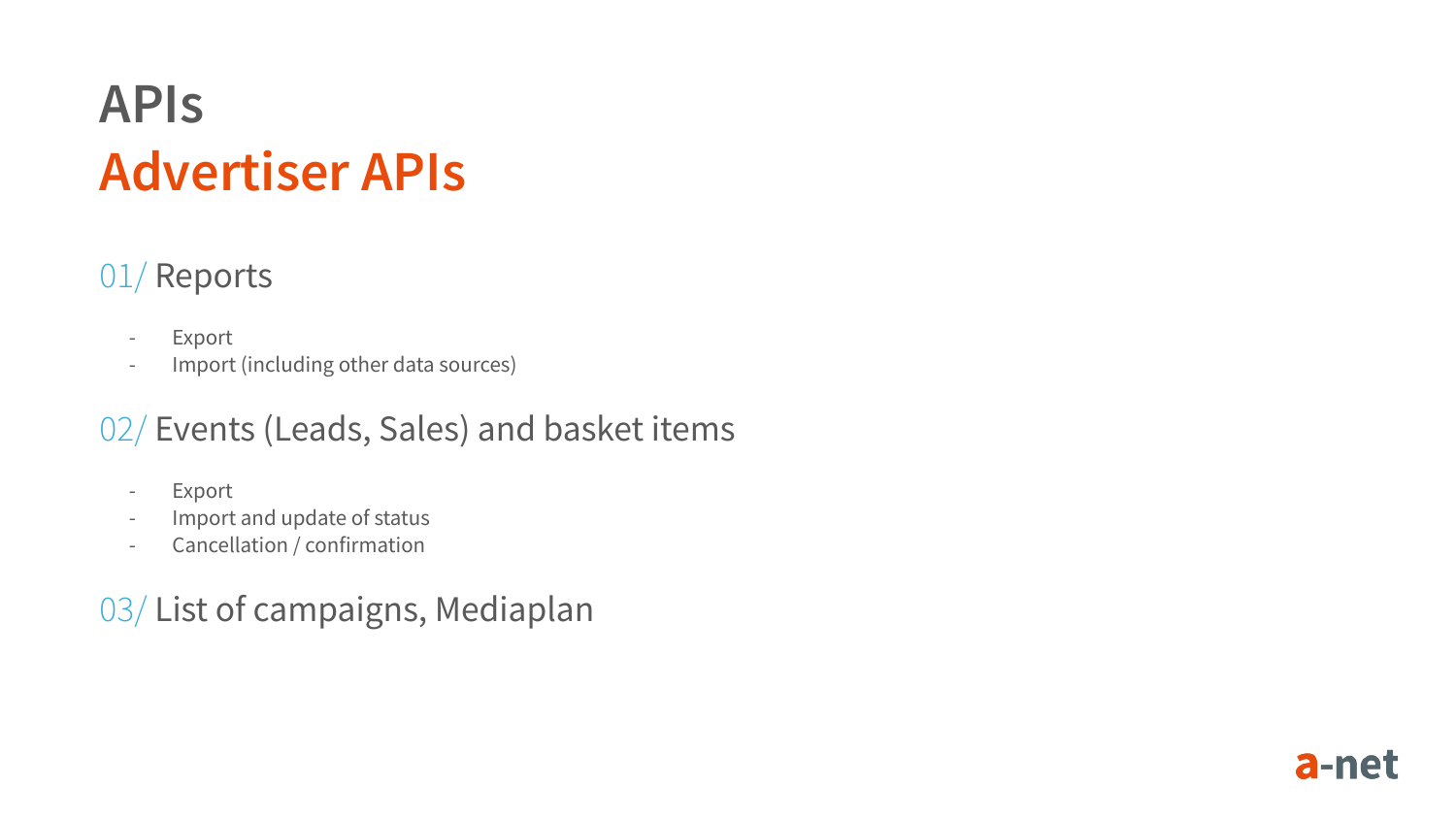### **APIs Publisher APIs**

### 01/ Reports

- Export

#### 02/ Events (Leads, Sales) and basket items

- Export
- Basket items (after confirmation by Advertiser)

03/ List of programs and campaigns, program / campaign information

04/ List of campaigns, Mediaplan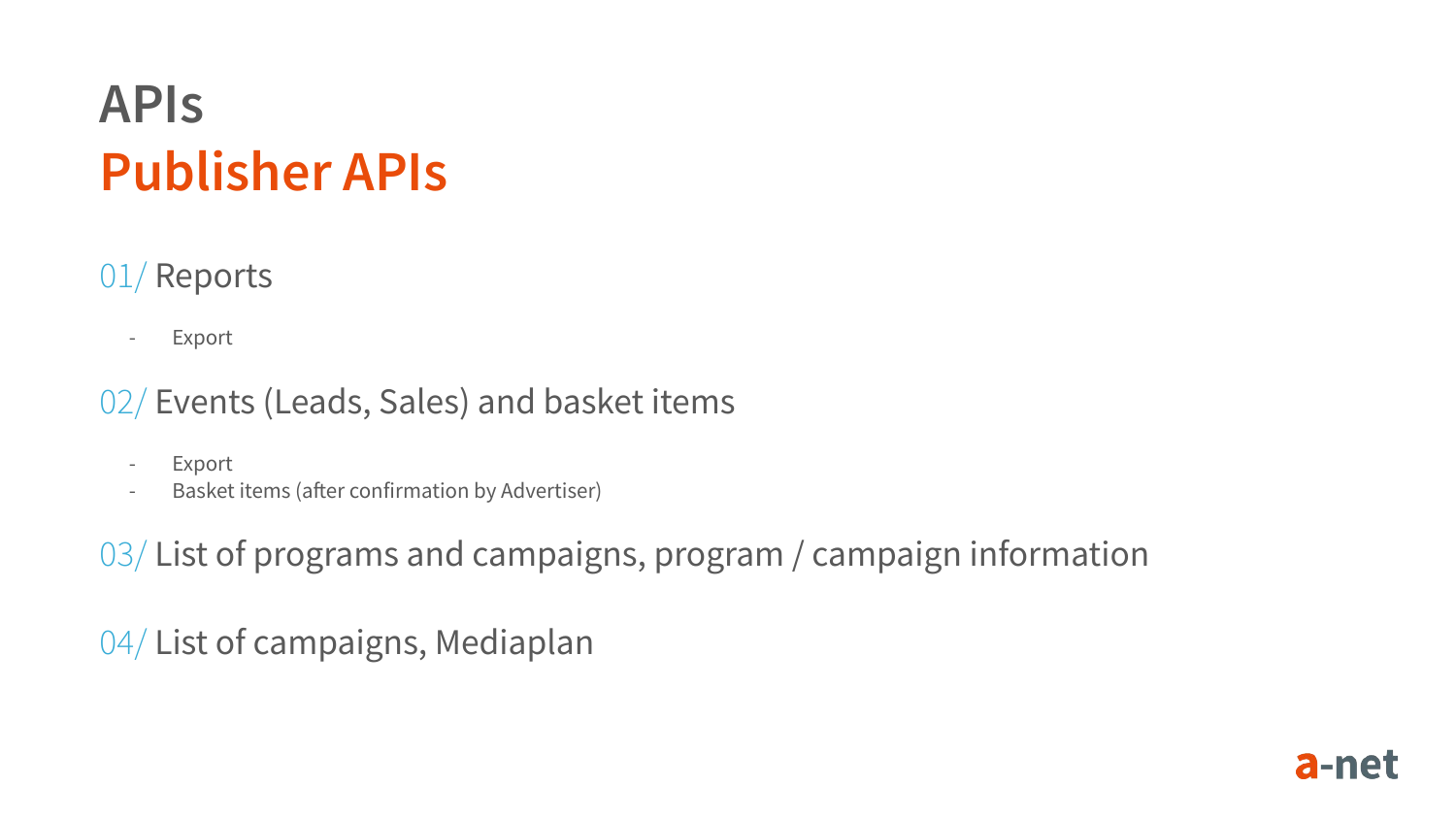## Tag Management.

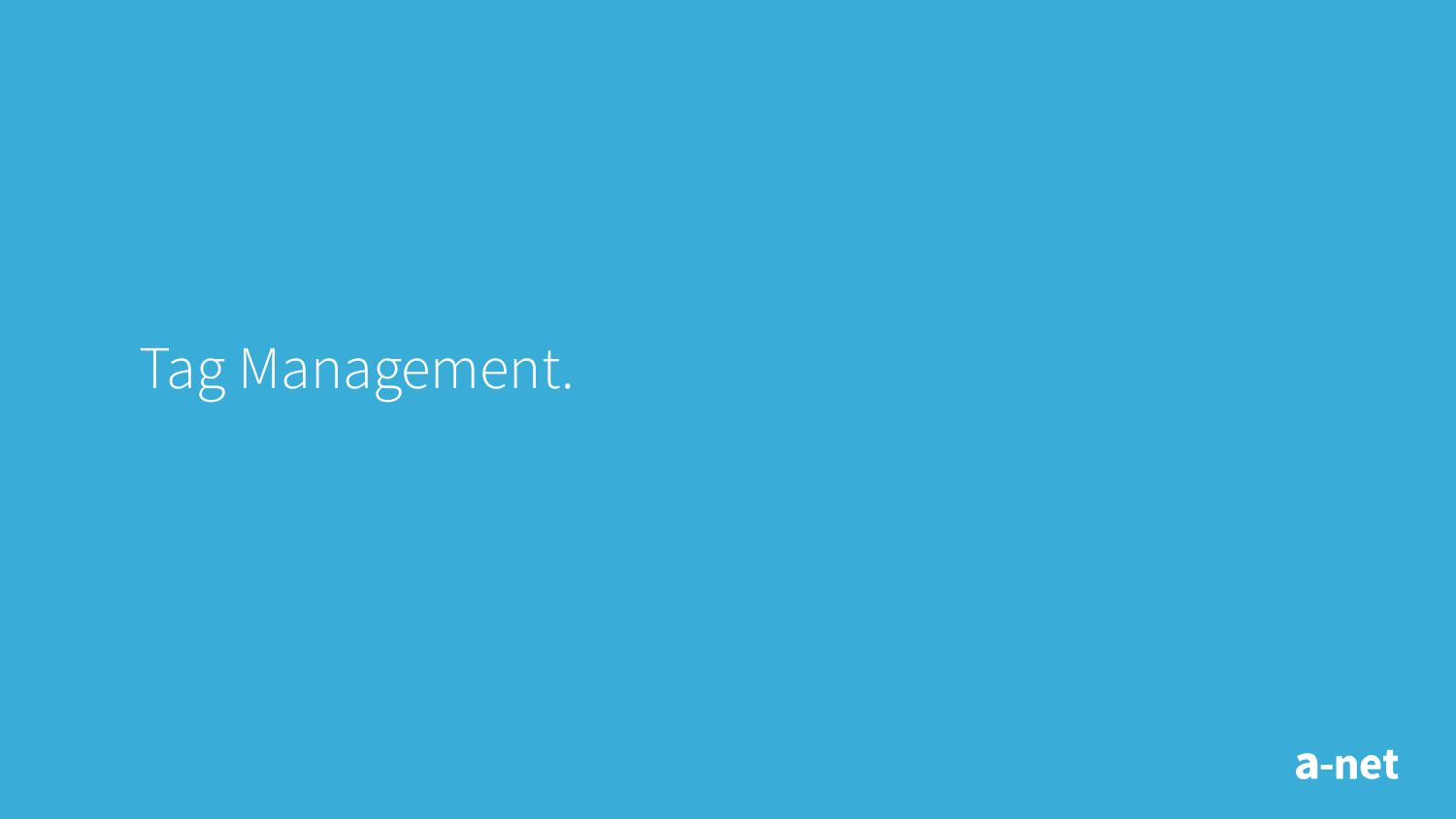## **Tag Management Why use the a-net Tag Management?**

#### 01/ Multi-site Management

- One-time basic setup (e.g. container, variables, tags)
- Easy change of defaults per site
- Available on any site, including newly generated sites
- Individual configuration per site possible

### 02/ Access to tracking data

- In combination with the a-net tracking swith
- Access to current and already prioritised tracking data
- Ideal setup to manage tags independant of the rules of the tracking switch

a-ne

### 03/ User friendly setup

- No experience of Regular Expressions needed
- Assignment of tags to a container within one click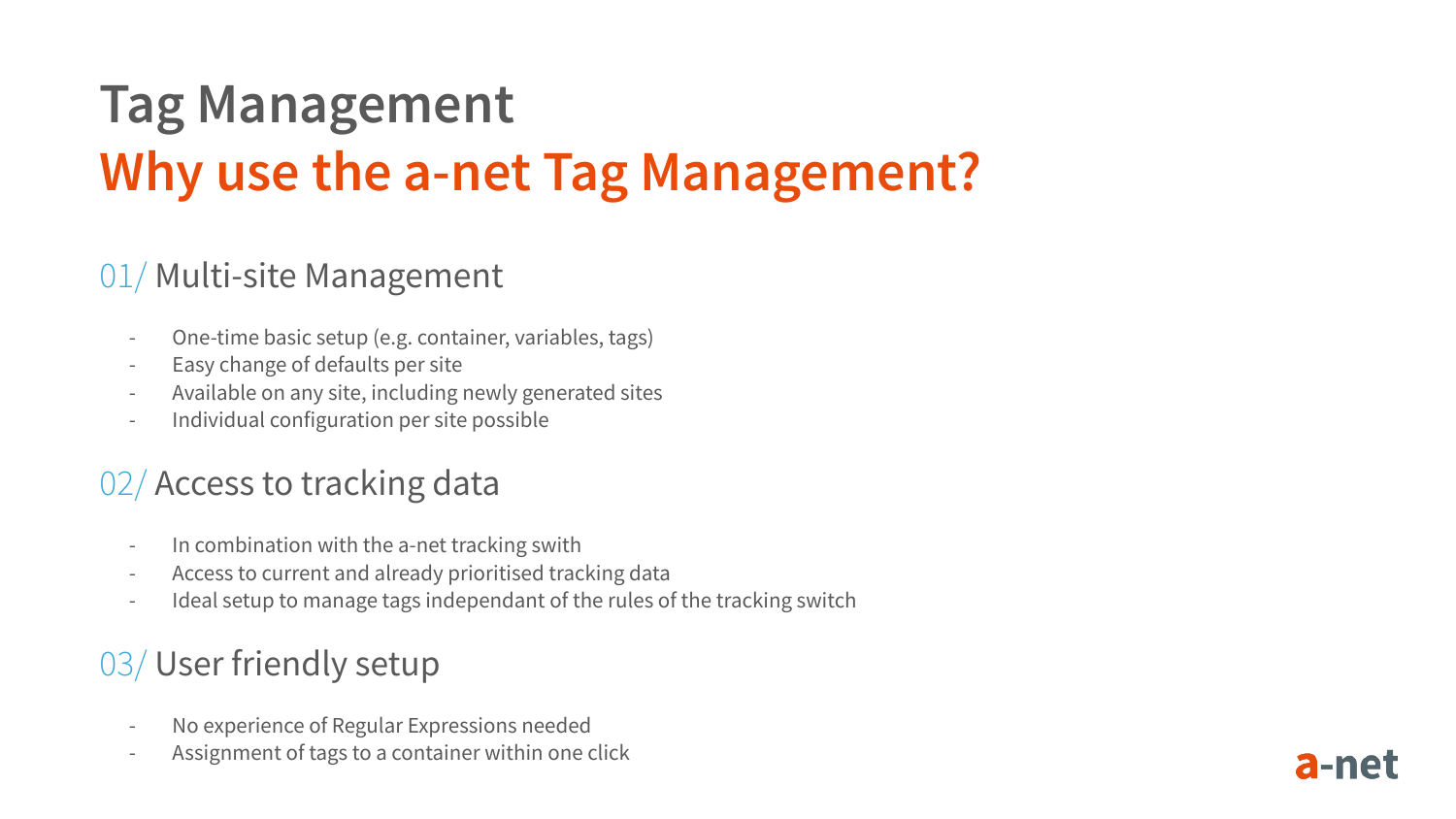## **Tag Management a-net Tag Management features**

01/ Web Frontend for managing all tags

02/ Integration of JavaScript, HTML, IMG and iframe tags

03/ Use your own variables to steer delivery

04/ Manage delivery based on time periods

05/ Set rules and filter individually to steer delivery

- Save complex filters and reuse them
- Including access to tracking data

06/ Statistics based on usage and date, website, container / tag

07/ Management of users, rights and workflow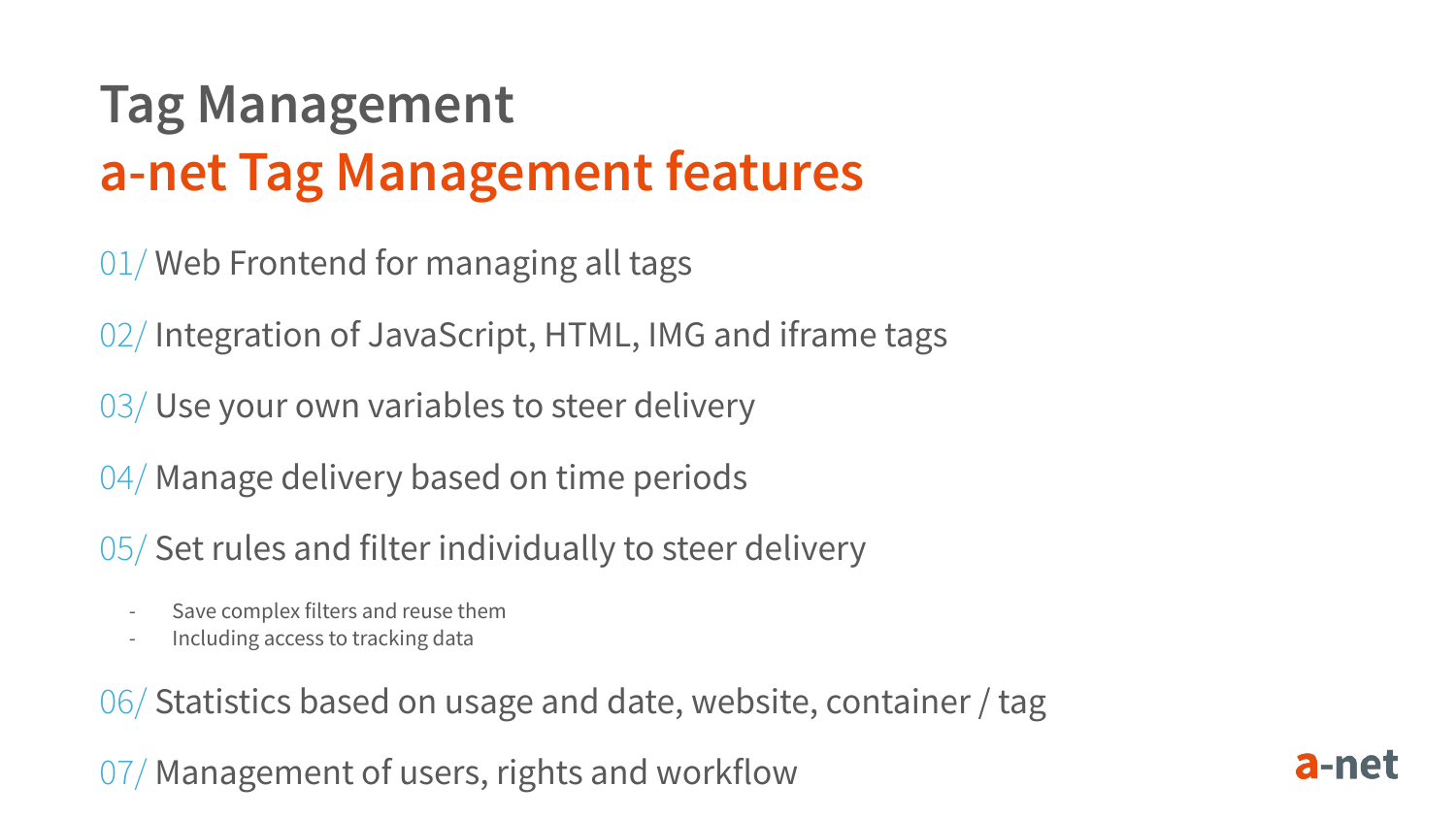## **Tag Management Container & Tags**

01/ Setup any kind of container

02/ Hierarchical container structure

03/ Identification of container per URL or individual ContainerID

### 04/ Setup of own tags

- Date of start and end for definition of exact times
- Syntax check of tag-code (JavaScript)
- Tag formats: HTML, JavaScript and iframe
- Two containers per site (+ NoScript)
- Define order of tags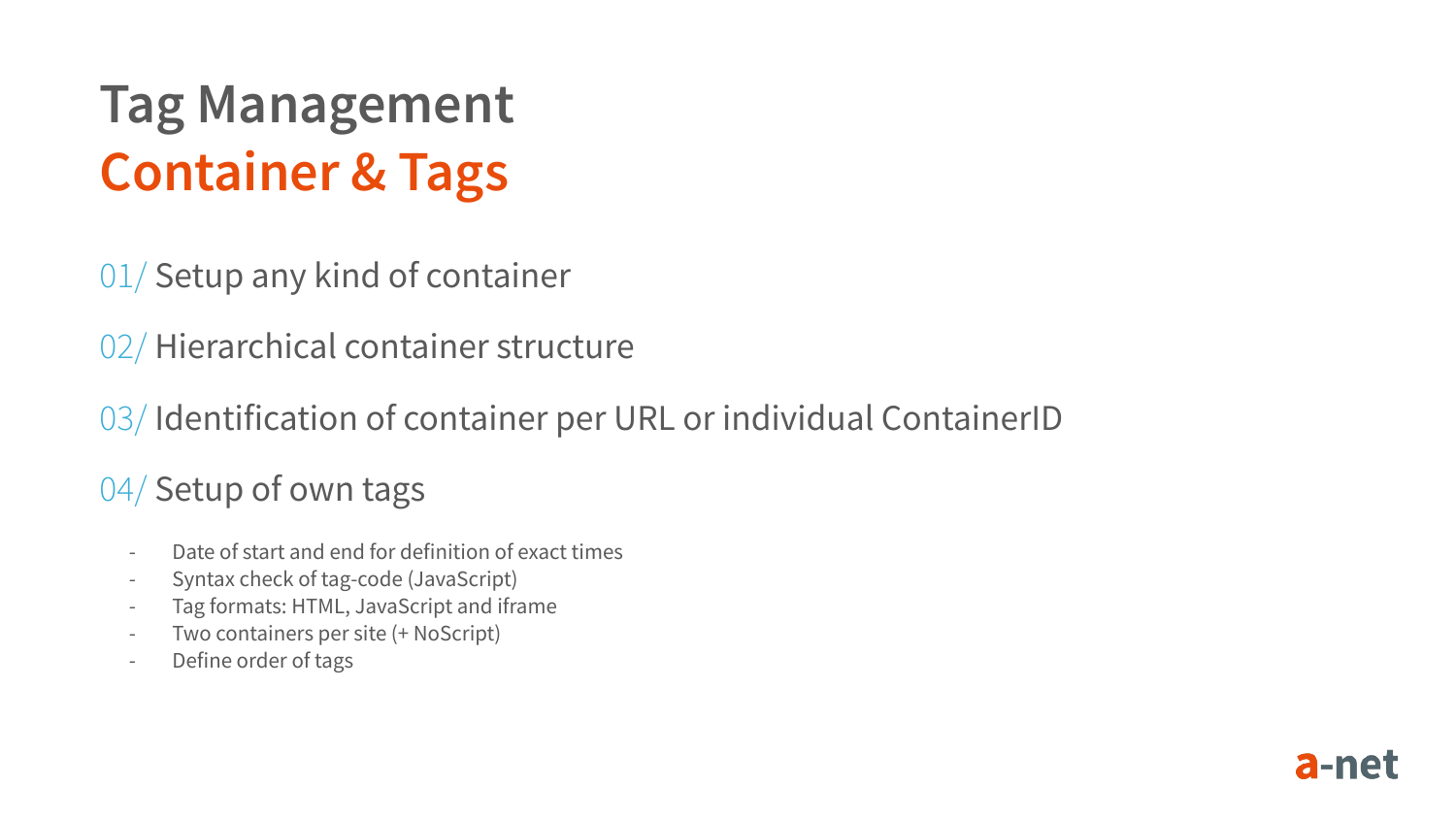## **Tag Management Hierarchical container structure**

#### 01/ For running several countries or portals

- On the same system
- With the same structure

#### 02/ Container, tags and variables

- Setup and management centrally
- Available on all portals

### 03/ Benefits

- Less ressources required
- Less sources for errors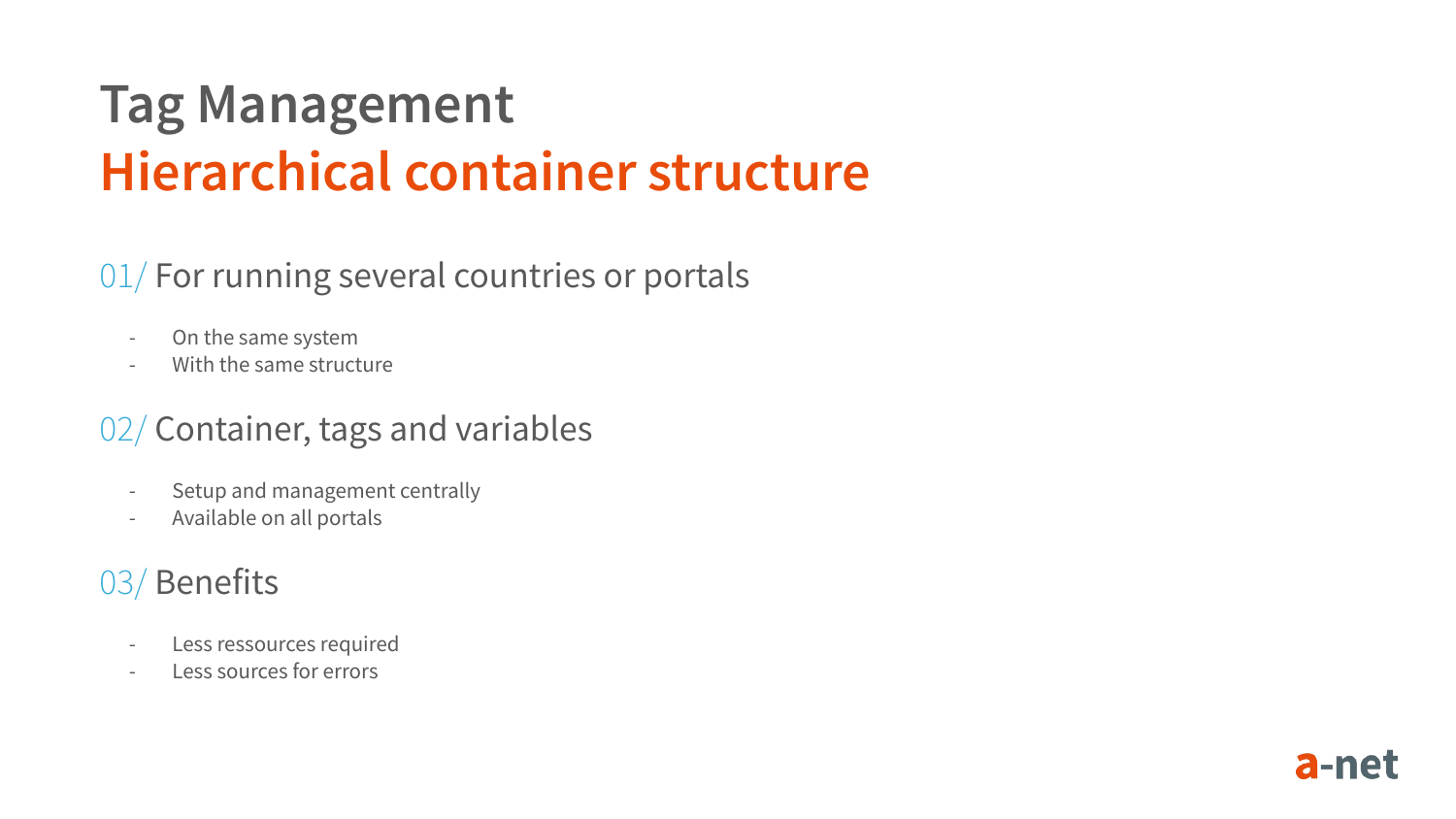## **Tag Management Workflow Management**

#### 01/ Optional confirmation of new elements that are setup by e.g. IT

- Variables: is the variable available on the site?
- Container: is the tracking container installed on the site?
- Tags

02/ Alert per Email in case of elements that are not approved

03/ Grafical alerts on elements that are not approved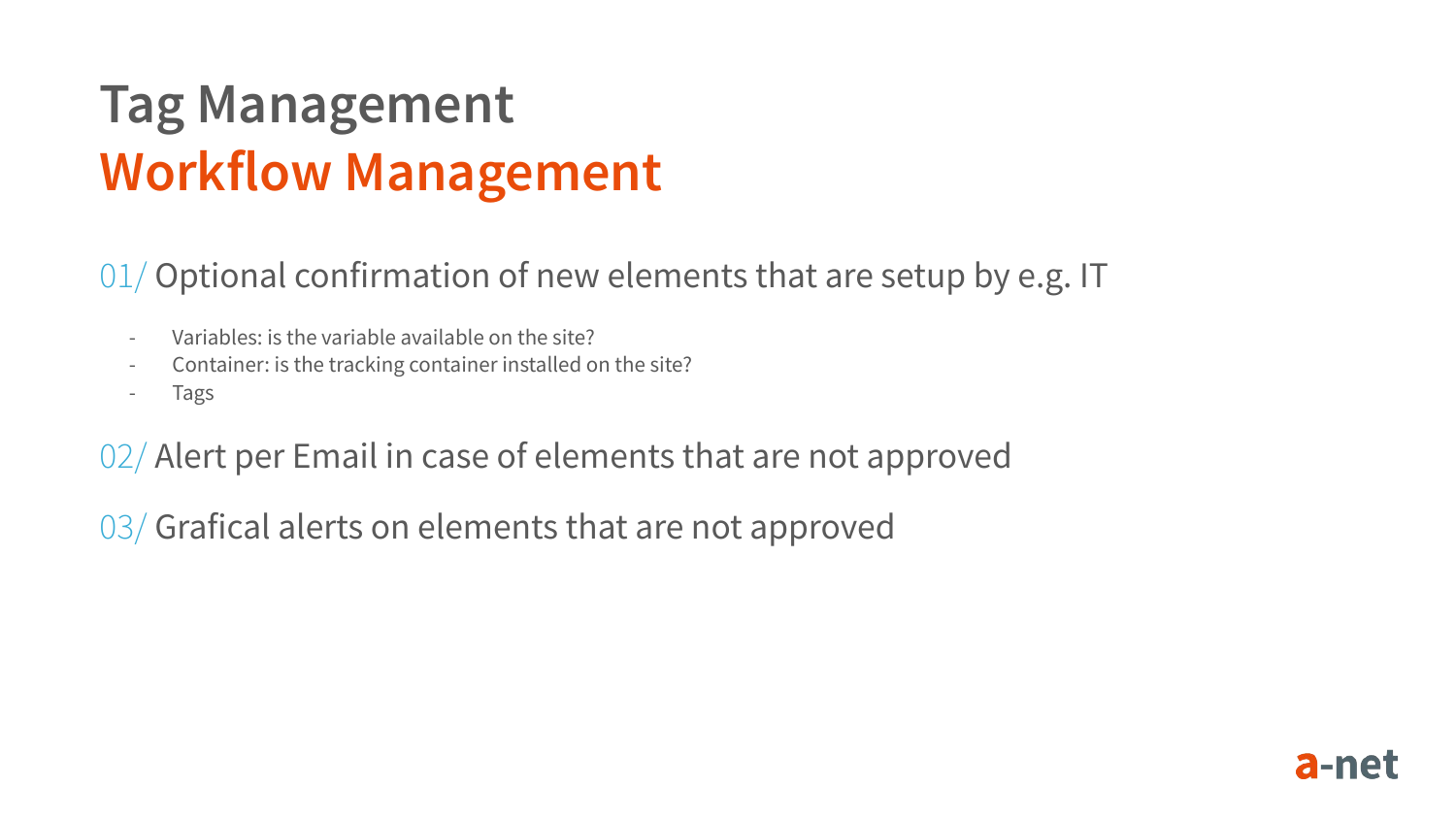### **Tag Management Variables**

### 01/ Any kinds of variables can be defined

- Own and individual variables
- Existing JavaScript variables
- URL parameter

02/ Different types of data types (incl. check of types)

03/ Default value for all variables

04/ Name of variable may differ from the name of placeholder

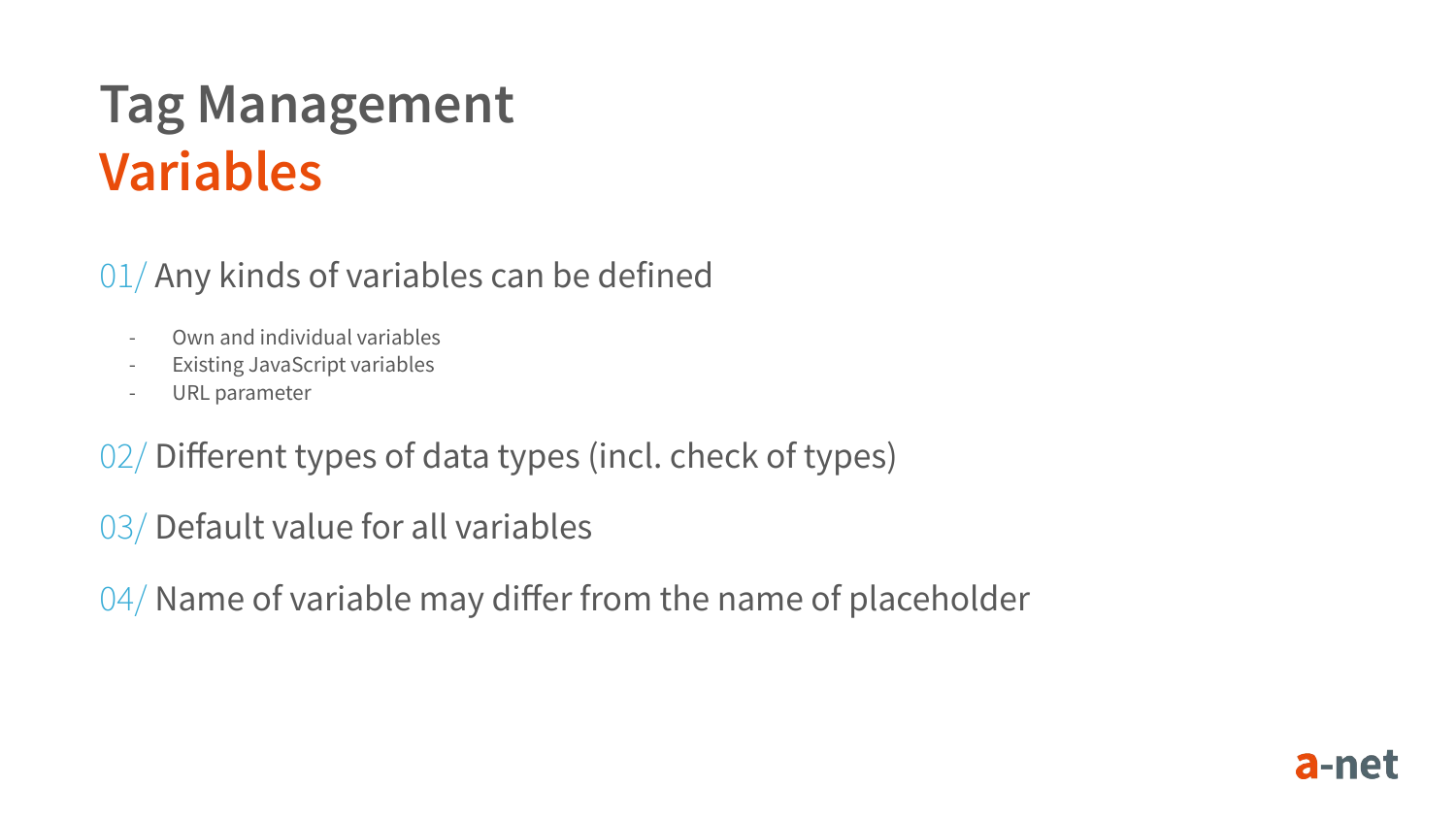### **Tag Management Cookies**

### 01/ Define cookies on your own

- Http cookies (optional)
- Secure cookies (optional)

### 02/ Save values of variables in cookies

- E.g. on landing pages

### 03/ Read values of variables in cookies

- E.g. on confirmation page

### 04/ Prioritisation of cookies compared to variables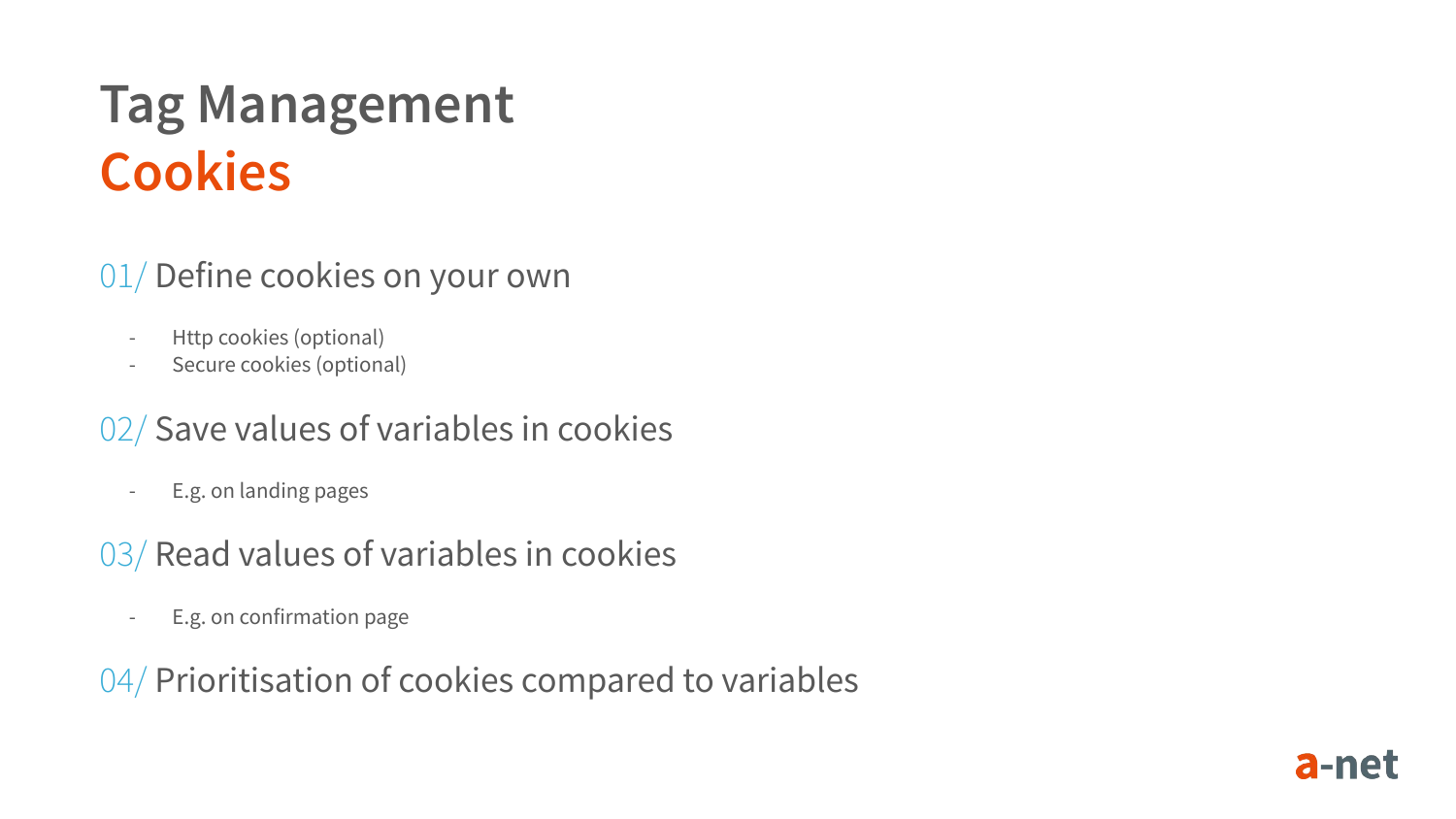### **Tag Management Save different versions**

### 01/ Backups of versions incl.

- Container
- Tags
- **Variables**

### 02/ Publish a previous version

- Benefit: publish any version at any time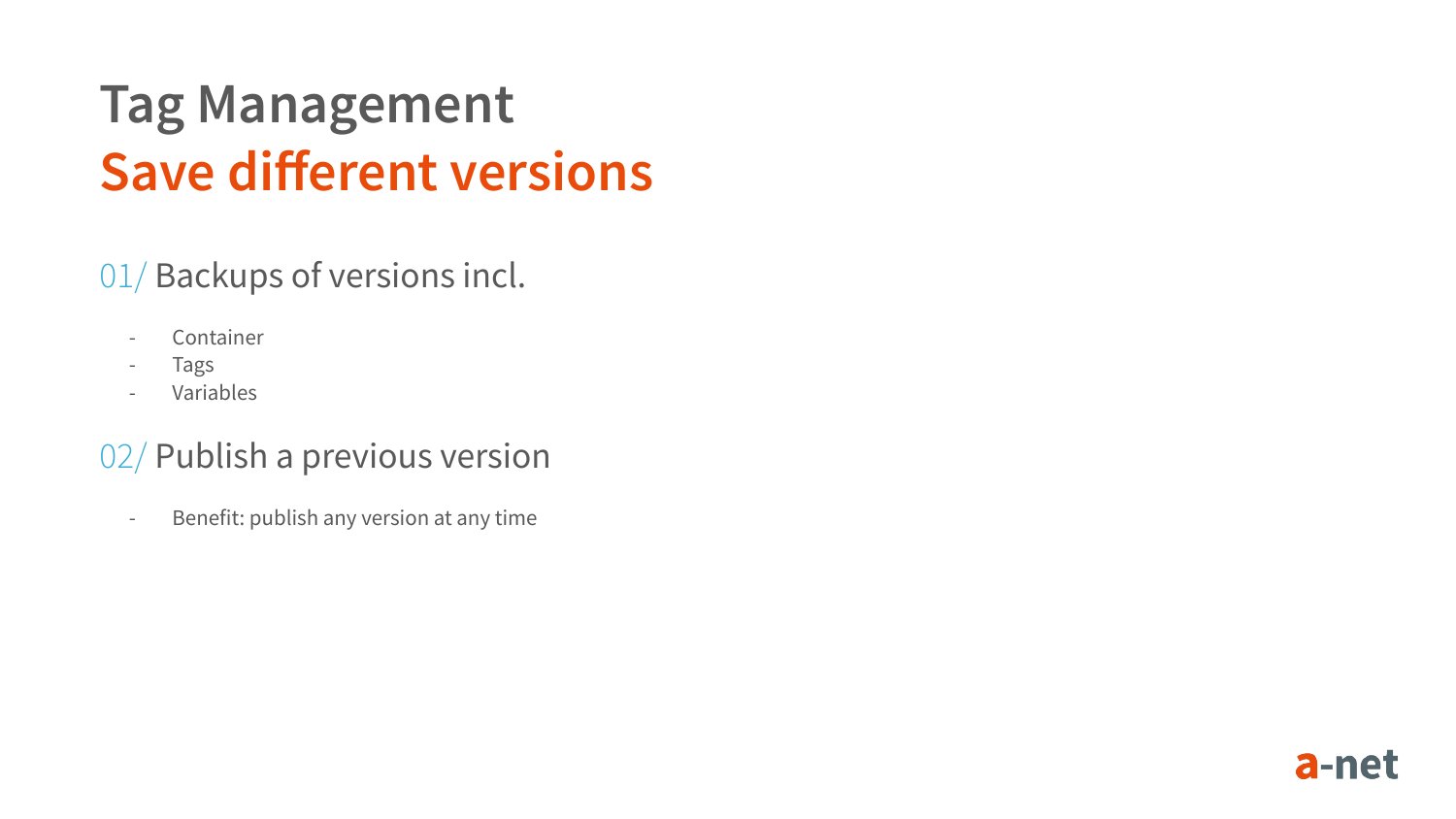# **Tag Management Testing of containers and tags**

#### 01/ Testing of all tags and containers

- Test of elements that are not yet approved
	- Variables, tags, containers
- Test independantly of filter terms
- Test independantly of dates and approved times

#### 02/ Test using interface or tag call

03/ Differentiate reporting areas between development, staging or production

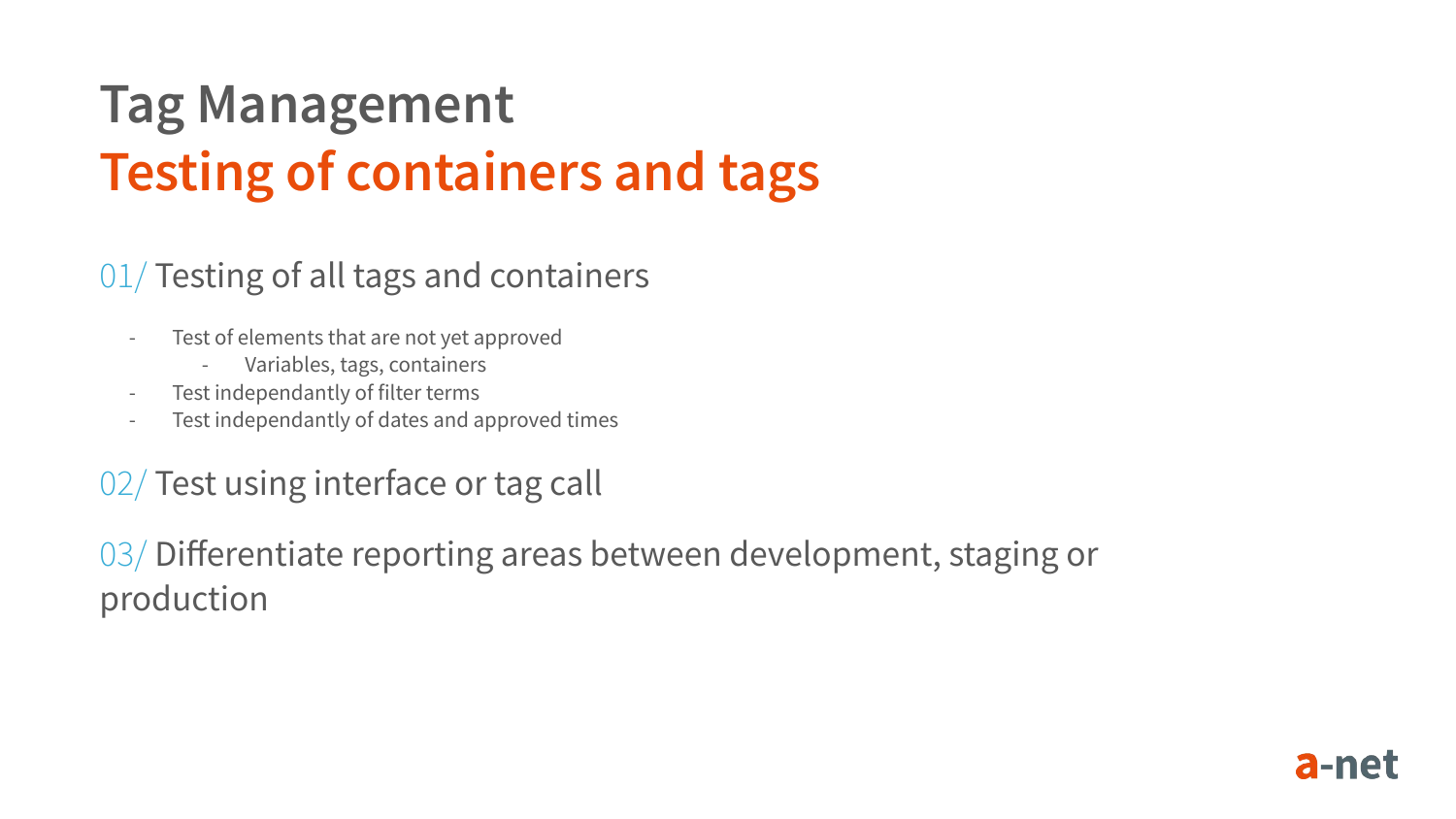### a-net

# User Rights Management.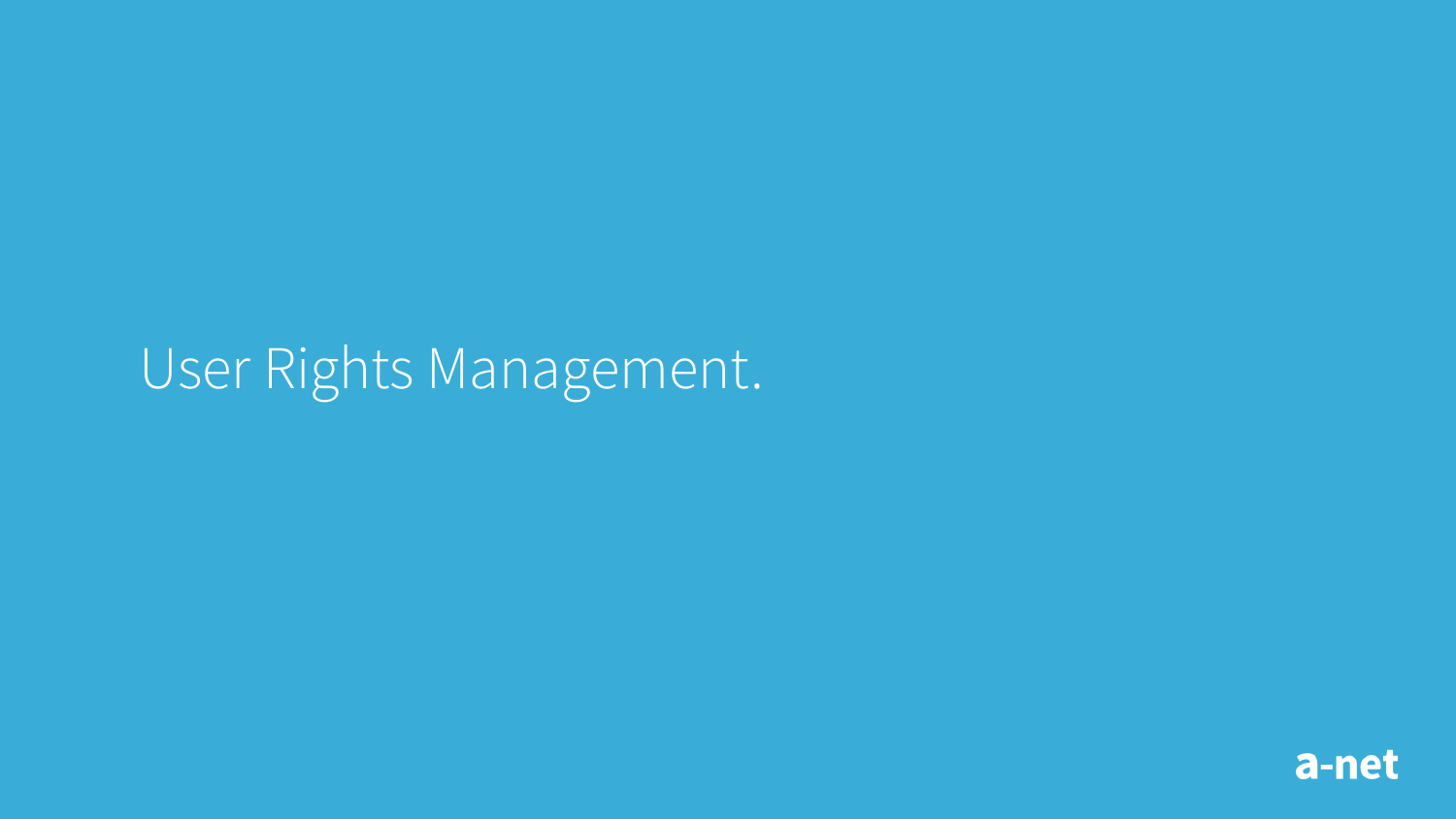# **User Rights Management Overview of user rights**

01/ Setup of new users

02/ Define user rights flexibly

03/ Assign user rights to users as you prefer

- Per client
- Per program

04/ Switch on/off rights based on all available features

### 05/ For all products

- Tag Management
- Private Network
- Cross Channel Tracking
- Campaign Management

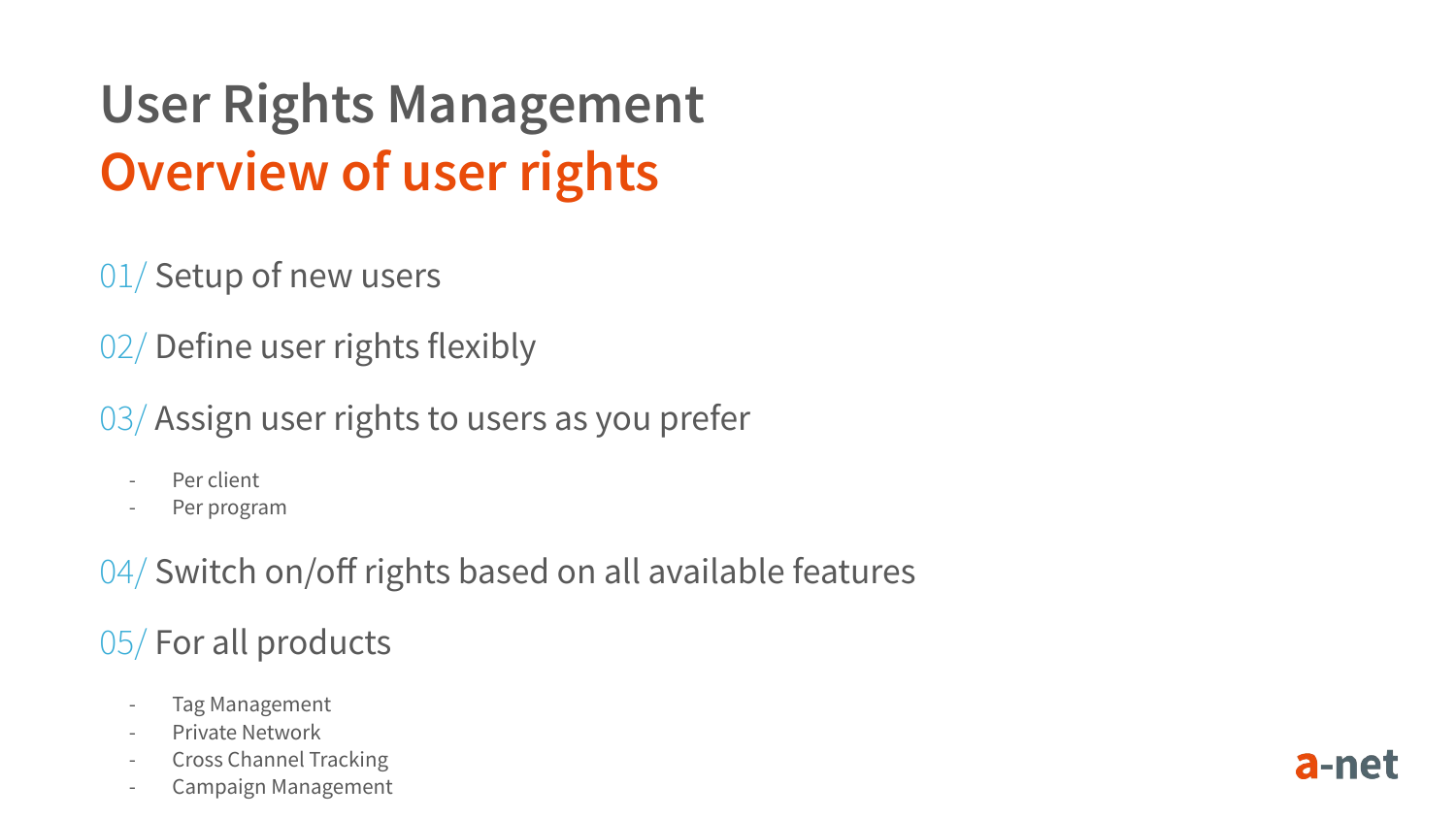# Missing an important feature?

*Please let us know! welcome@the-a.net*